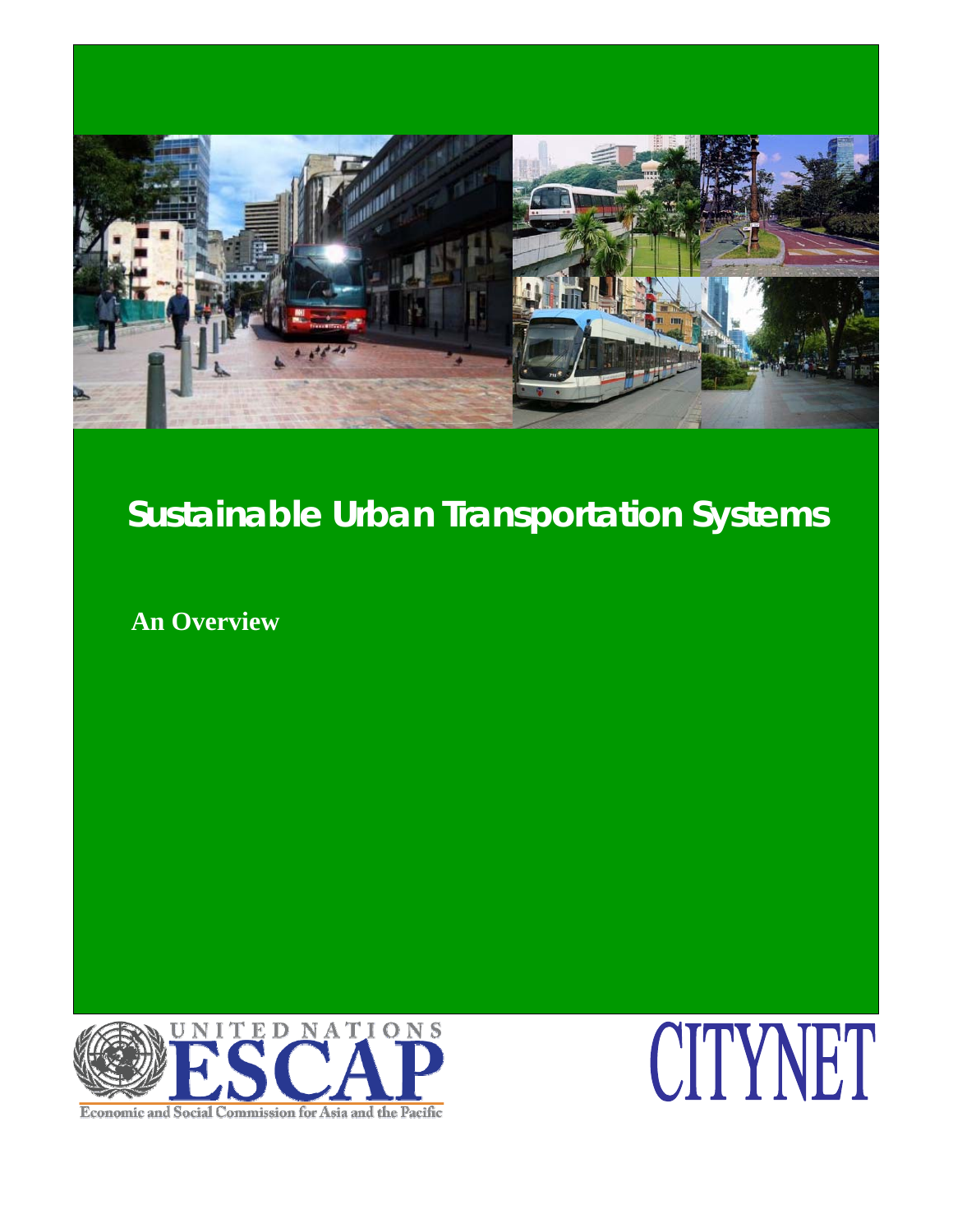Copyright © United Nations Economic and Social Commission for Asia and the Pacific and CITYNET, 2012

#### DISCLAIMER

The designations employed and the presentation of material in this publication do not imply the expression of any opinion whatsoever on the part of the Secretariat of the United Nations or CITYNET concerning the legal status of any country, territory, city or area or its authorities, or concerning the delimitation of its frontiers or boundaries regarding its economic system or degree of development. The analysis and conclusions of this publication do not necessarily reflect the views of United Nations or CITYNET. Excerpts may be reproduced without authorization, on condition that the source is indicated. This document has not gone through the formal editing process of the United Nations.

#### **Published by:**

United Nations Economic and Social Commission for CITYNET Asia and the Pacific (UNESCAP)

| Rajdamnern Nok Avenue            | 1-1-1 Minato Mirai, Nishi-ku |
|----------------------------------|------------------------------|
| Bangkok 10200, Thailand          | Yokohama 220-0012, Japan     |
| Fax: $(66-2)$ 288 1056/1097      | Fax: (81-45)223-2162         |
| $E$ -mail: escap-edd-suds@un.org | E-mail: info@citynet-ap.org  |
| Web: www.unescap.org             | Web: www.citynet-ap.org      |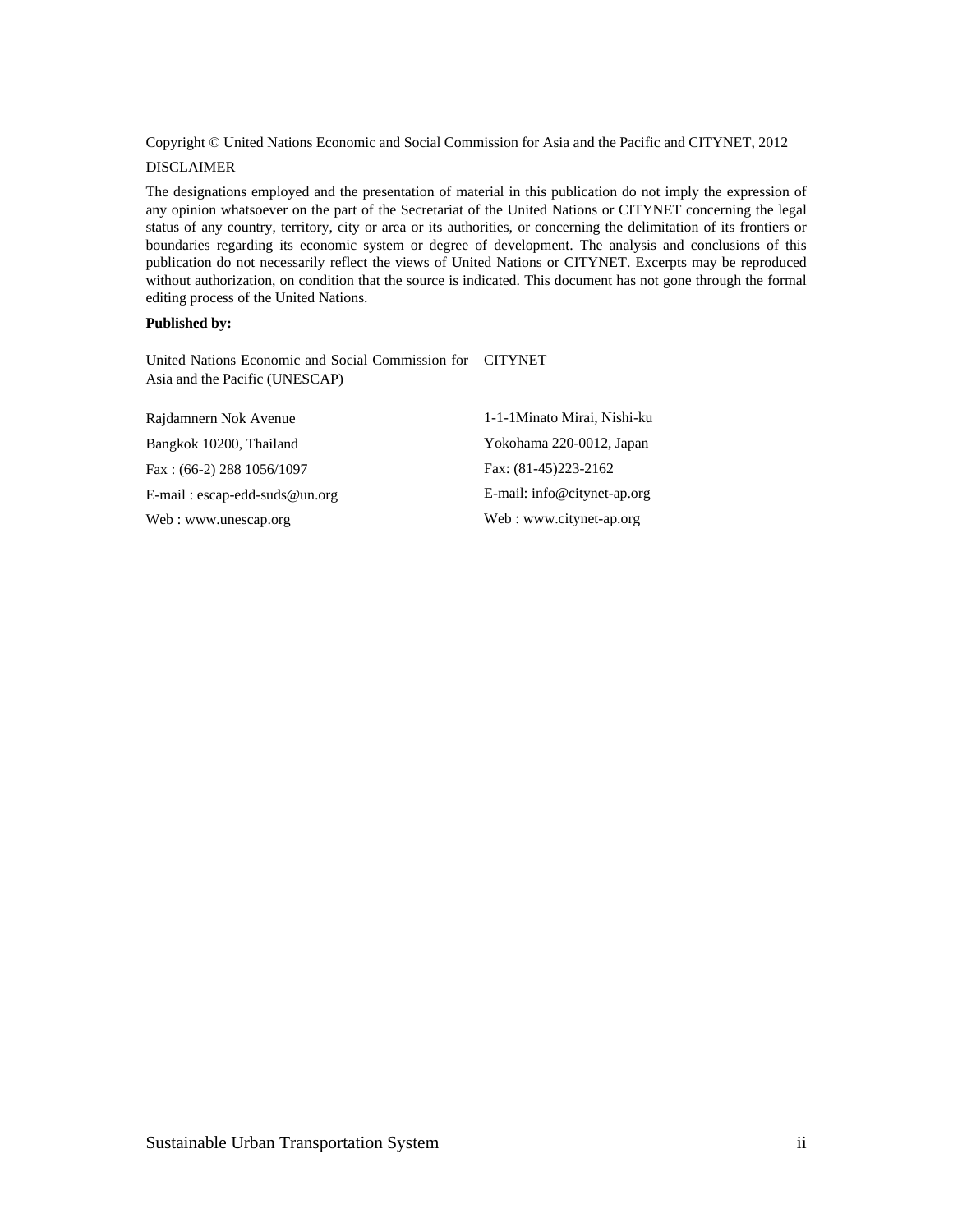## **ACKNOWLEDGEMENTS**

Mr. Ridwan Quaium was an intern under the supervision of Mr. Adnan H. Aliani, Chief, Sustainable Urban Development Section, UN ESCAP from September 2010 to January 2011. Mr. Ridwan Quaium prepared this policy paper as part of his internship under the supervision of Mr. Adnan H. Aliani, Dr. Bernadia Irawati Tjandradewi, Programme Director, CITYNET and Dr. A. S. M. Abdul Quium, Transport Division, UN ESCAP.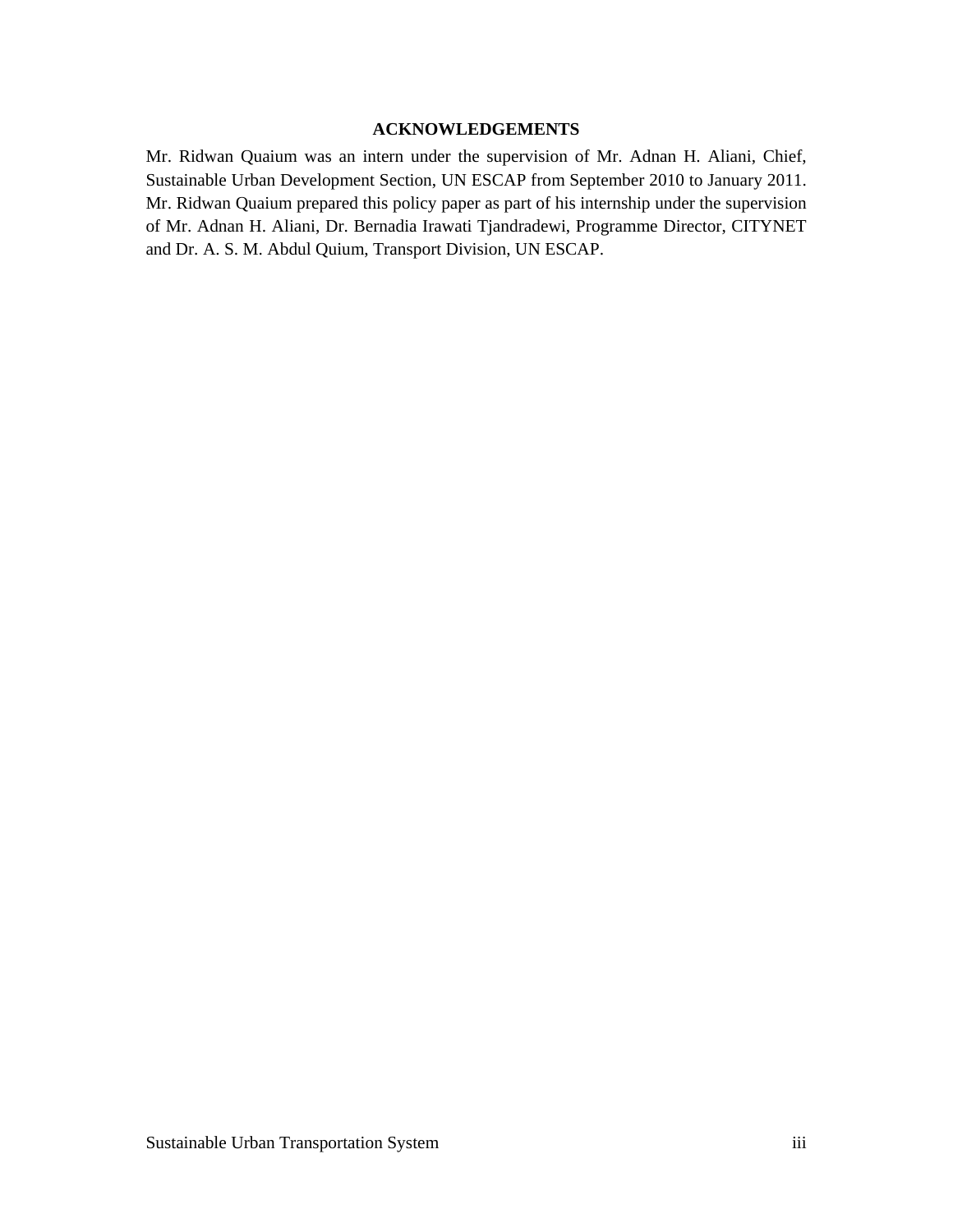## **TABLE OF CONTENTS**

| Indicators to Assess Progress in Development of Sustainable Urban Transportation System6 |
|------------------------------------------------------------------------------------------|
|                                                                                          |
| Organization of Urban Space and Substitution of Travel Needs by Other Means  14          |
|                                                                                          |
|                                                                                          |
|                                                                                          |
|                                                                                          |
|                                                                                          |
| Consolidated List of Indicators to Assess Progress Towards Development of a Sustainable  |
|                                                                                          |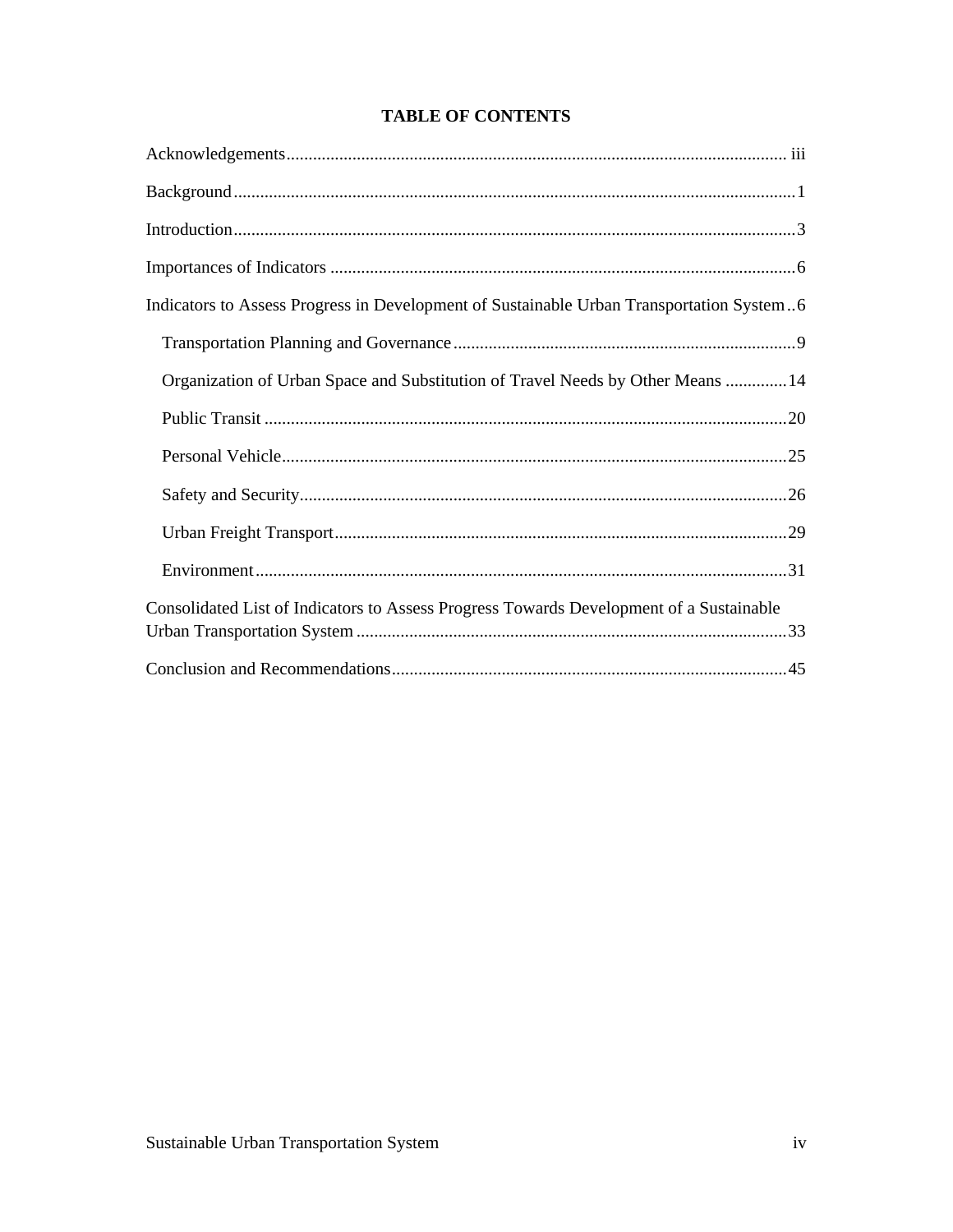#### **BACKGROUND**

As cities are growing in terms of population and physical size, their contributions to national GDP are also increasing due to increased economic activities in urban areas. Now in many countries the contribution of cities to national GDP is 80 percent or more of the total  $GDP<sup>1</sup>$ . With this greater role of the urban sector, the demand for urban transportation – passenger and freight has increased many folds in the recent years.

With the growth or urban economies, the living conditions and lifestyles of the city people are also changing. As income of the upper and middle class people in the city is increasing, the ownership of private vehicles is increasing rapidly. For example in Bangkok, the registered motor vehicles rose from 4,163,000 in 1999 to 5,614,294 in 2007 which is a 35 percent increase in only 8 years<sup>2</sup>. The Asian cities which do not have any growth management plan for controlling this rapid increase in personal vehicles are experiencing severe traffic congestion and other problems including air pollution, loss of personal and corporate productivity, high cost of transport and poor quality of life.

Traffic congestion and air pollution have a negative impact on GDP as it imposes a significant cost in terms of both health and productivity. The Executive Secretary of the United Nations Framework Convention on Climate Change, Christiana Figueres, in a statement made at the UN Commission on Sustainable Development on May 2011, noted that in Shanghai 10 percent of the GDP is lost due to traffic congestion while in Bangladesh 1.5 percent of the country's GDP is lost due to traffic congestion<sup>3</sup>.

The traditional way of solving traffic congestion is to increase capacity of the road network. However, experience has shown that this solution only works as a temporary fix because developers build new commercial and residential developments where new lanes are added to an existing road network or where new roads are built. Consequently, after a few years, these roads become congested again. Most large cities in Asia have come to a stage where adding lanes or building new roads is not possible anymore due to scarcity of land. In addition, due to the increase in the price of construction materials it has become very expensive for cities to increase the capacity of the existing road network.

3. Christiana Figueres, Executive Secretary of the United Nations Framework Convention on Climate Change, statement to the UN Commission on Sustainable Development, New York, 2-13 May 2011. Available from http://unfccc.int/files/press/statements/application/pdf/110511\_speech\_csd.pdf.

<sup>1.</sup> UN HABITAT, 2010, *The State of Asian Cities 2010/11*.

<sup>2.</sup> UNHABITAT, 2008, *Bangkok's Strategy to Tackle Air Pollution, State of the World Cities 2008/2009, Nairobi, Kenya*. Available from www.unhabitat.org/downloads/docs/presskitsowc2008/Bankok%20strategy.pdf (accessed 9 September 2010).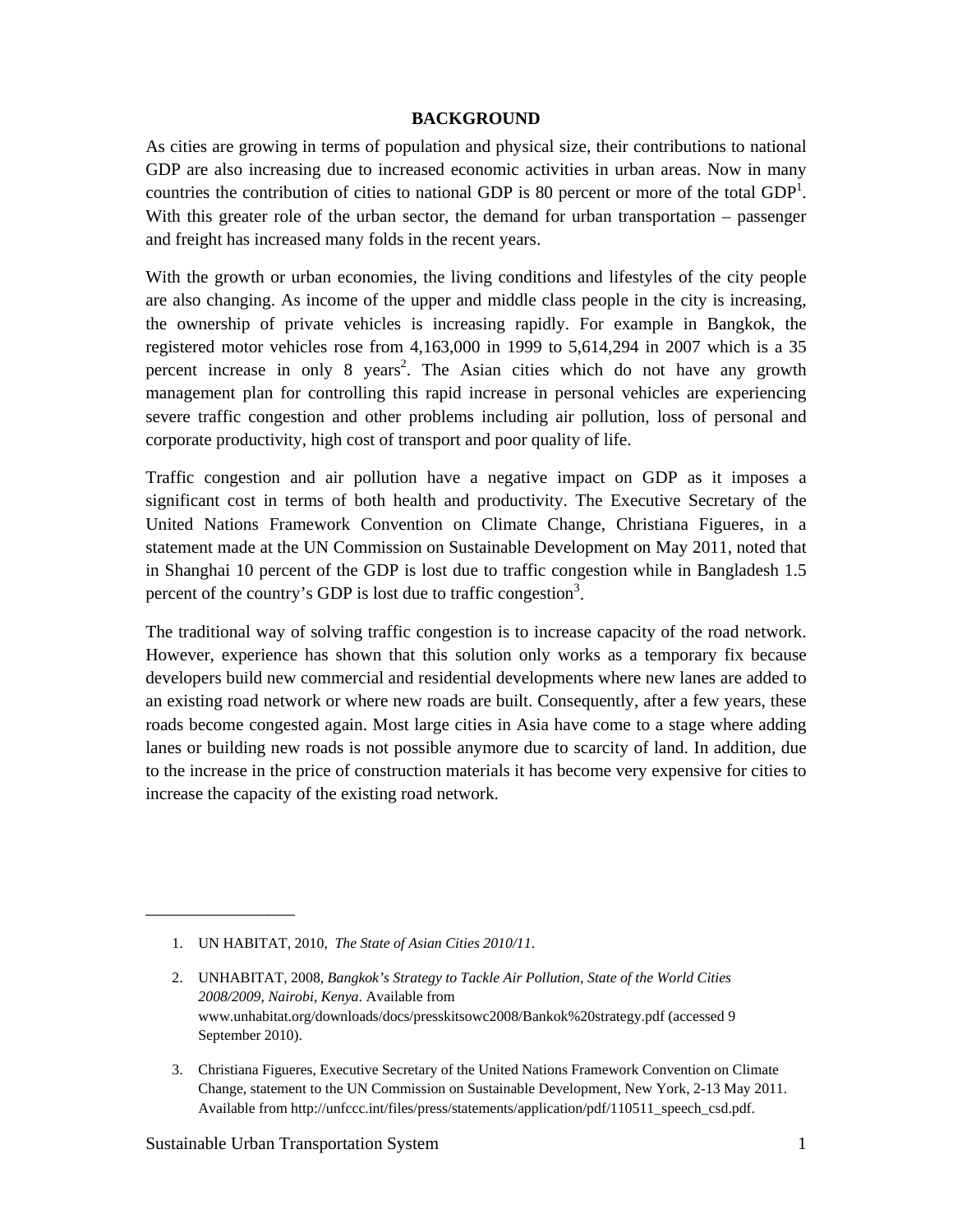Thus, adding lanes to cope with traffic congestion is not a financially feasible option for many cities anymore. Adding capacity is also not environmentally sustainable because as the amount of roads increases, the amount of green space decreases. Building more roads has an adverse environmental impact.

Increasing capacity on the roadway induces an increase in vehicles, which in turn leads to an increase in the rate of accidents<sup>4</sup>. An increase in the rate of accidents is not desirable because apart from the social cost of human pains and sufferings and loss of lives, fatality, injury or property damage, resulting from accidents create a negative impact on the economy. The estimated economic costs of road crashes in Asian countries are about 2-5 percent of their  $GDP<sup>5</sup>$ .

Although vehicle ownership in Asian cities is increasing, providing additional road space to increase their 'mobility' may benefit only a small percentage of the urban population. In most Asian cities the vast majority of the urban population does not have access to personal vehicles and thus, a vast majority of the population may not benefit much from this approach. The traditional approach of increasing mobility by providing more road space is therefore neither economically productive and environmentally sustainable nor equitable.

In order to meet the transport demand for their ever growing urban population and freight, the Asian cities will have no other choice but to consider developing a sustainable transportation system. Having a sustainable transportation system is not just an option but a necessity for Asian cities to meet the growing demand as well as to maintain the quality of living for the city residents.

<sup>4.</sup> Tokue Shibata. "Social Costs of Traffic Congestion in Developing Metropolises", Tokyo Keizai University. Available from www.tku.ac.jp/~koho/kiyou/contents/economics/257/079\_shibatatokue.pdf (accessed 9 September 2010).

<sup>5.</sup> UNCRD. *Sixth Regional EST Forum in Asia.* Available from http://www.uncrd.or.jp/env/6th-regionalest-forum/doc/Concept-Note-6th-Regional-EST-Forum.pdf (accessed April 15, 2012).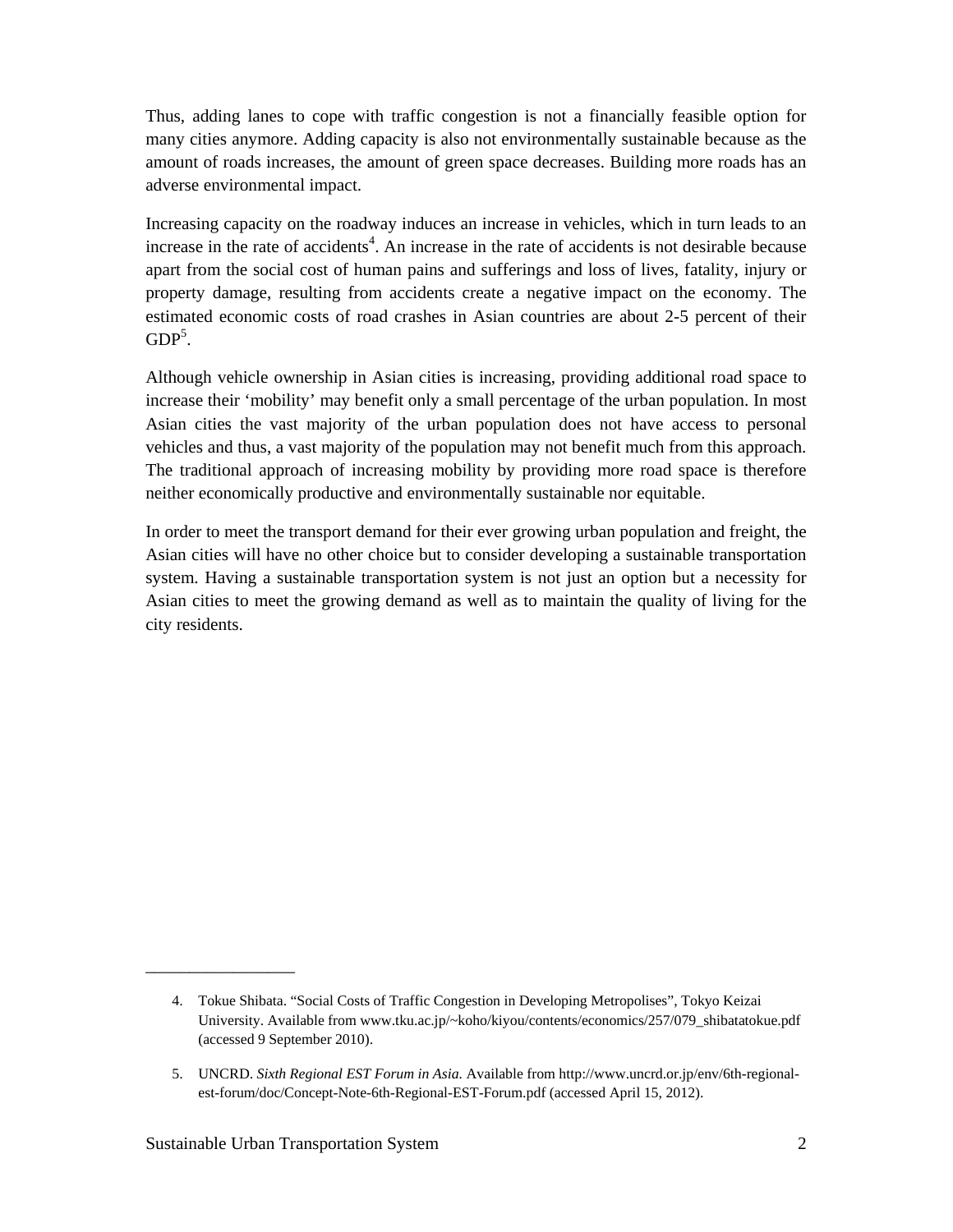#### **INTRODUCTION**

The World Commission on Environment and Development defines sustainable development as, "Development which meets the needs of the present without compromising the ability of future generations to meet their own needs<sup>"6</sup>. Adopting the above definition of sustainable development, the CAI-Asia defines sustainable transportation as, "…a set of transport activities together with relevant infrastructure that collectively does not leave problems or costs for future generations to solve or bear present builders and users of the system should pay such costs today. These costs are not limited to environmental externalities, but also include social and other economic impacts caused by transportation"6 . Sustainable transportation provides access to all groups of people in the city in a manner that is within the environmental carrying capacity of the city and is affordable to both the providers and the users of the system. The system has low impact on the environment, encourages transit oriented development, green vehicles, car sharing, fuel-efficient transport systems, and non motorized modes of transportation such as walking and biking. A sustainable transportation system is essential as it is an important aspect of a liveable city, a city that provides a high quality of standard of living.

The concept of sustainability has three main components: social, economic and environment. The goals of sustainable transportation, some of the aspects of sustainable transportation and how they support the three components of sustainability are discussed below.

The development of a sustainable transportation system starts with the organization of urban space. The main objective is to reduce the demand for transportation by reducing the number of trips and the length of travel distance. The organization of urban space helps in reducing the distances between places and people and as a result people travel less to obtain goods and services. Reducing the transportation demand reduces the use of scarce resources and produces less adverse impact on the environment and economy.

The transportation system needs to be integrated and balanced to avoid any 'transportation gaps'. This concept of 'transportation gap' was first introduced by Gabriel Bouladon<sup>8</sup>. Bouladon provided a notion of inherent service capability and compared service capability to demand. For instance, there are places that people travels to, but are too far to walk or too close to drive. In these instances, other types of transportation services should be available that enables the user not to take either of the extreme modes – that is walk or drive. Filling

<sup>6.</sup> World Commission on Environment and Development, 1987. Our Common Future, Oxford University press, London.

<sup>7.</sup> World Resources Institute, *Sustainable Urban Transportation in Asia*. Available from http://pdf.wri.org/sustainable\_urban\_transport\_asia.pdf (accessed 11 September 2010).

<sup>8.</sup> David Levinson's Networks, Economics and Urban Systems Research Group, *Overview Looking Around*. Available from http://nexus.umn.edu/Books/TTE-Introduction.pdf (accessed on 16 March 2011).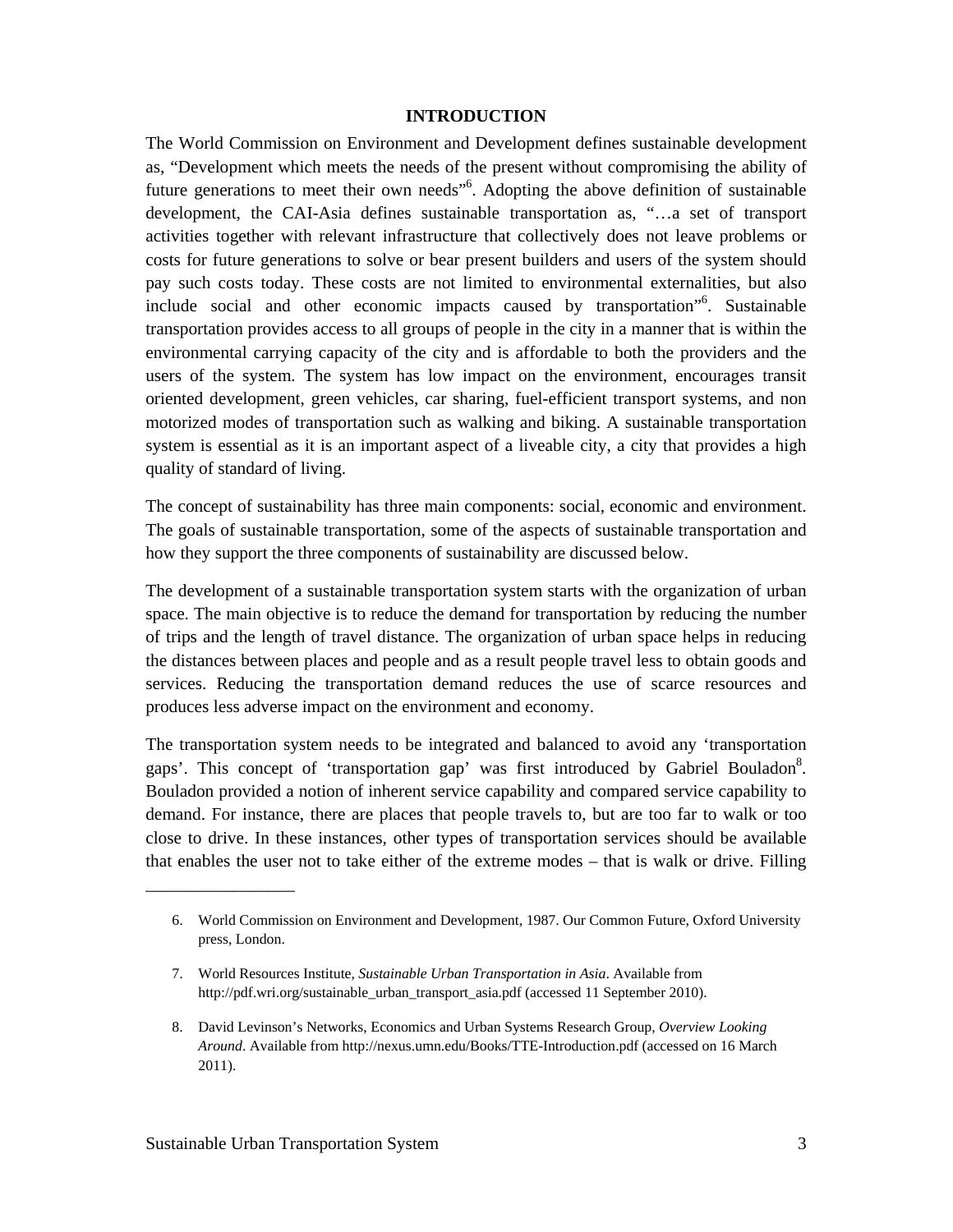the transportation gaps can help make the transportation system more balanced and integrated and can meet the diverse range of travel needs of different groups.

A sustainable transportation system also requires the provision of a diverse, integrated and balanced public transportation services. The transportation needs of different groups are different due to the distances they need to travel, their trip purpose, income, age, gender, physical ability etc. A wide range of public transit services has a better capability to meet the diverse range of travel needs of different groups. A sustainable transportation system also requires the provision of a public transit system that provides good connections with the major activity areas.

 A sustainable transportation system should ensure efficient use of scarce resources. This may be achieved, by promoting fuel-efficient and green vehicles, car sharing and encouraging the use of non motorized transportation. By promoting public transportation and non motorized transportation the transportation system is made more efficient to both the providers and the users. As less people uses personal vehicles, the lower is the level of traffic congestion and demand for new roadways.

Transportation is not just about moving people but it also involves the movement of goods. A recent study shows that 10 to 18 percent of trips in an urban area involve the movement of goods<sup>9</sup>. Freight traffic in urban areas is increasing because of the increase in urban economic activity and growing population in the cities. Even though, about 10 percent of the total traffic is freight traffic, an estimated 40 percent of the pollution caused by the transport sector in an urban area is caused by the urban freight transport. Some of the freight transport is done by using large trucks which have greater turning radius compared to most vehicles in the city. Furthermore, the freight delivery vehicles require considerable time for loading and unloading of goods at different points of the city. In dense part of the cities, all these contribute to traffic congestion.

As it is not a realistic idea to prevent freight transport from entering the city, a sustainable transportation system minimizes the amount of freight traffic in the city as much as possible by improving the efficiency of the freight transport operations through facilities such as consolidation centers or freight villages and through the use of web-based technology and Intelligent Transport System  $(TTS)^{10}$ .

Other than optimizing the use of scarce resources, reducing traffic congestion and air pollution there are other important benefits of a sustainable transportation system. The CIA-Asia Program mentions that there is a direct relation between a sustainable urban

 $\frac{1}{2}$  ,  $\frac{1}{2}$  ,  $\frac{1}{2}$  ,  $\frac{1}{2}$  ,  $\frac{1}{2}$  ,  $\frac{1}{2}$  ,  $\frac{1}{2}$  ,  $\frac{1}{2}$  ,  $\frac{1}{2}$  ,  $\frac{1}{2}$  ,  $\frac{1}{2}$  ,  $\frac{1}{2}$  ,  $\frac{1}{2}$  ,  $\frac{1}{2}$  ,  $\frac{1}{2}$  ,  $\frac{1}{2}$  ,  $\frac{1}{2}$  ,  $\frac{1}{2}$  ,  $\frac{1$ 

<sup>9.</sup> Wisinee Wisetjindawat. "Review of Good Practices in Urban Freight Transportation", presentation prepared for the EGM Meeting in ESCAP, Bangkok, Thailand, March 2010. Available from ww.unescap.org/ttdw/common/TPT/egm\_eco\_efficiency/dr\_wisinee.pdf.

<sup>10.</sup> Ibid.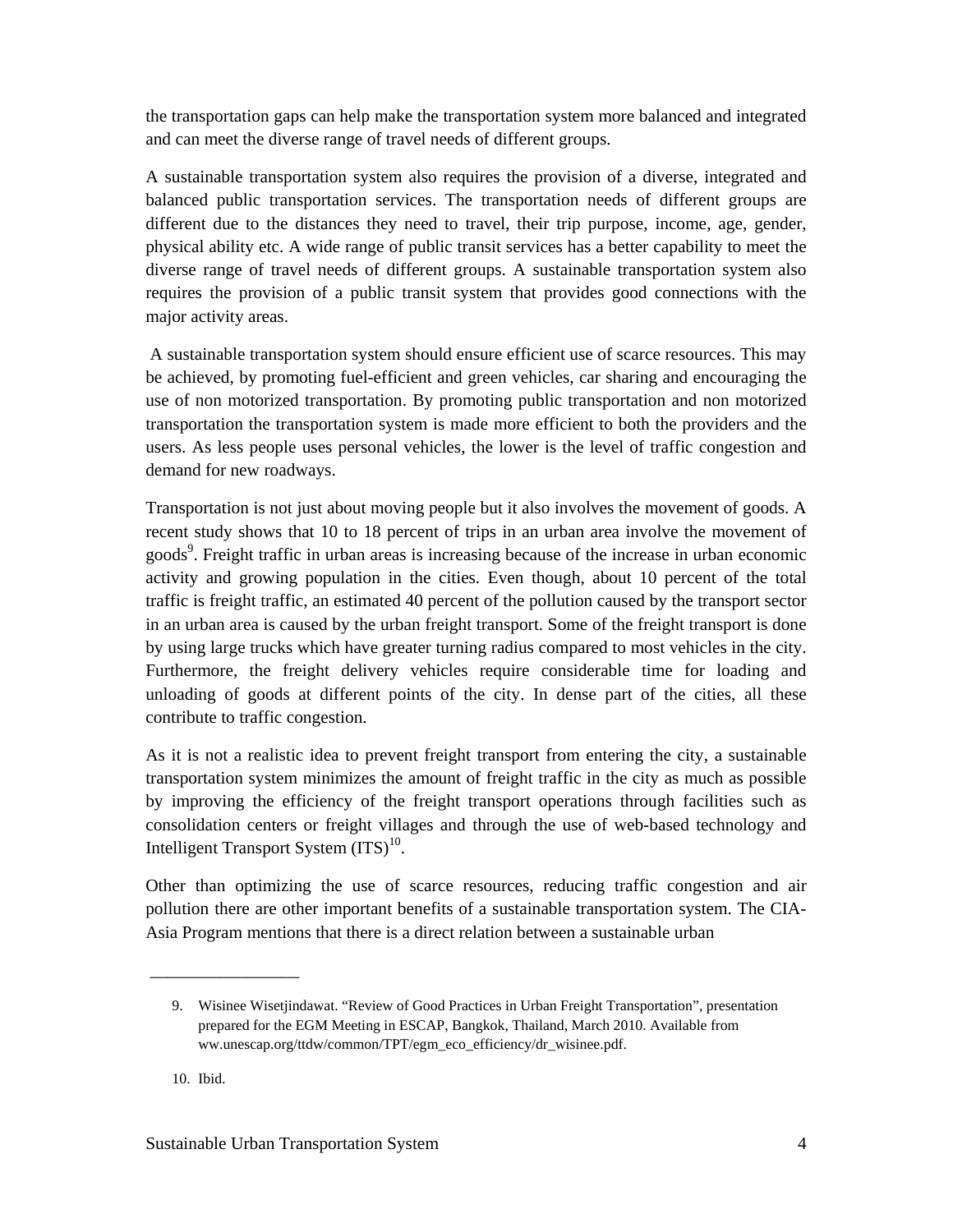transportation system and poverty reduction $11$ . Poverty is still a major issue in many countries in Asia. In the Asia-Pacific region 30-35 percent of the people in the urban areas live in slums $^{12}$ .

Thus, having a sustainable transportation system for Asia is very important as it will reduce the poverty level in the region bringing economic prosperity to all the citizens. Access to affordable transportation for everyone is a key to improved health, education and social empowerment. Access to affordable transportation for everyone can ensure that everyone is able to get to work at a place of their choices. A sustainable transportation system may also work as a catalyst in the development process. A city with a sustainable transport system can easily attract new businesses and other activities. Thus, the benefits of having a sustainable transportation system is not limited to mitigating traffic congestion and improving air quality only but it also helps to reduce poverty and brings economic prosperity to the city.

From the discussion presented in the above paragraphs, it can be stated that, the main objectives of a sustainable transportation system are to:

- (i) Reduce the travel demand, particularly by motorized modes by reducing the number of trips and trip lengths
- (ii) Greater use of truly sustainable modes (i.e. walking and other non-motorized transport)
- (iii) Efficient use of existing systems and reducing the use of all resources natural, physical and financial
- (iv) Increasing energy efficiency and emission standards of motorized vehicles.

These objectives can be achieved through the following measures:

- (i) Organization of urban space land use planning and finding better solution to meet the needs through action in other areas
- (ii) Making services and opportunities accessible by walking and non-motorized transport
- (iii) Development of a balanced integrated transport system that ensures efficient travel using multiple modes
- (iv) Technological standards (vehicle, fuel, emission etc.) and
- (v) Improvement in efficiency of urban freight logistics through organization of freight distribution and delivery facilities and services.

In this paper, the issues in sustainable transportation, areas of actions their importance and the policy, infrastructure and other interventions required to achieve the objectives are discussed. In addition, a set of indicators are suggested to measure the progress of achieving the objectives.

<sup>11.</sup> Ibid.

<sup>12.</sup> Ibid.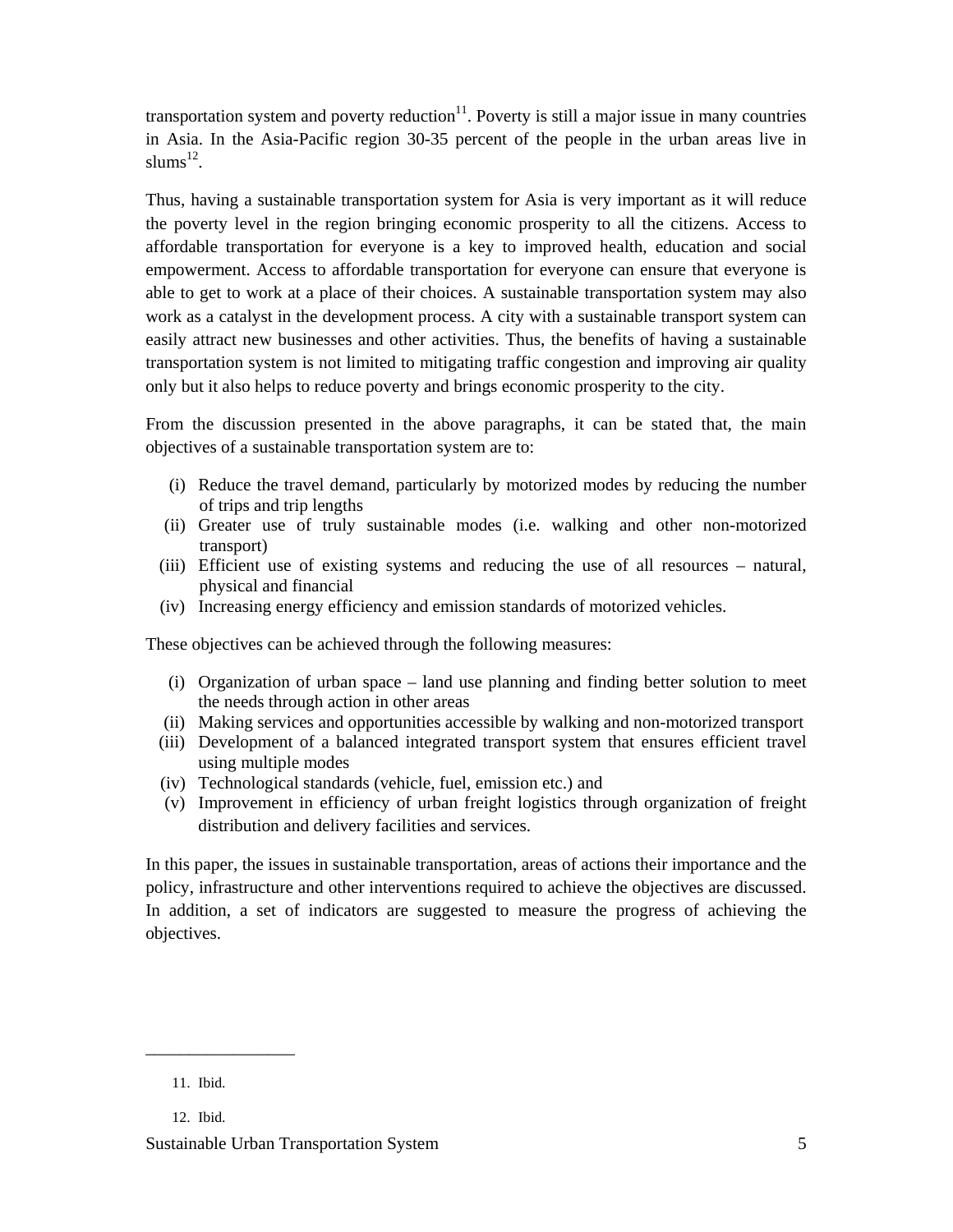#### **IMPORTANCE OF INDICATORS**

The importance of having a sustainable transportation system and some measures that may be considered to achieve the objectives of a sustainable transportation are discussed in this paper. However, it is not enough just to learn about the importance and approaches to achieve a sustainable transportation system. A mechanism is needed to determine if the transportation system is progressing towards sustainability. The main objective of this paper is to suggest a set of indicators to assess progress in development of a sustainable urban transportation system. The suggested indicators may serve many other purposes including:

- (i) benchmarking
- (ii) monitoring progress towards sustainable development over time
- (iii) comparing between cities
- (iv) evaluating effectiveness of policies and actions.

## **INDICATORS TO ASSESS PROGRESS IN DEVELOPMENT OF SUSTAINABLE URBAN TRANSPORTATION SYSTEM**

To achieve a sustainable transportation system, it is important that sustainable transportation is comprehensively mentioned in the transportation planning. In addition, there must be an institutional mechanism to implement the sustainable transportation system. Urban land use and transportation planning is integrated which is why organization of urban land use greatly impacts the sustainability of a transportation system. One of the goals of sustainable transportation is to enhance the public transit system and to reduce the usage of personal vehicles. This is why transit system and usage of personal vehicle are important aspects of sustainable urban transportation system. Safety and security is also essential for a transportation system as accidents have socio-economic impact. Transportation is not only about moving people but it also involves the movement of goods which is why freight transport is another area of sustainable transportation. Transportation is one of the major emitters of  $CO<sub>2</sub>$  and other Green House Gas (GHG). As a result, environment is another area of sustainable transportation.

Based on the previous paragraph, seven areas are identified for this study that are key to the development of a sustainable urban transportation system. Each of these areas has several subareas. The framework in Figure 1 provides these areas and the subareas. This section discusses the issues and importance of these areas, the objective, some suggested actions and policy considerations required to promote sustainable transport development and the indicators to measure the progress in development. This structure is important as any entity interested in sustainable urban transportation system will be able to identify the issues and importance of each areas of sustainable transportation. Then they will be able to learn about the objectives of that particular area of sustainable transportation. After that they will also get an overview of some suggested actions and policy considerations to meet the objectives. Finally, they will also be able to determine if the suggested actions and policy considerations are helping to reach the objectives by the indicators that are provided. The suggested indicators were developed considering the following: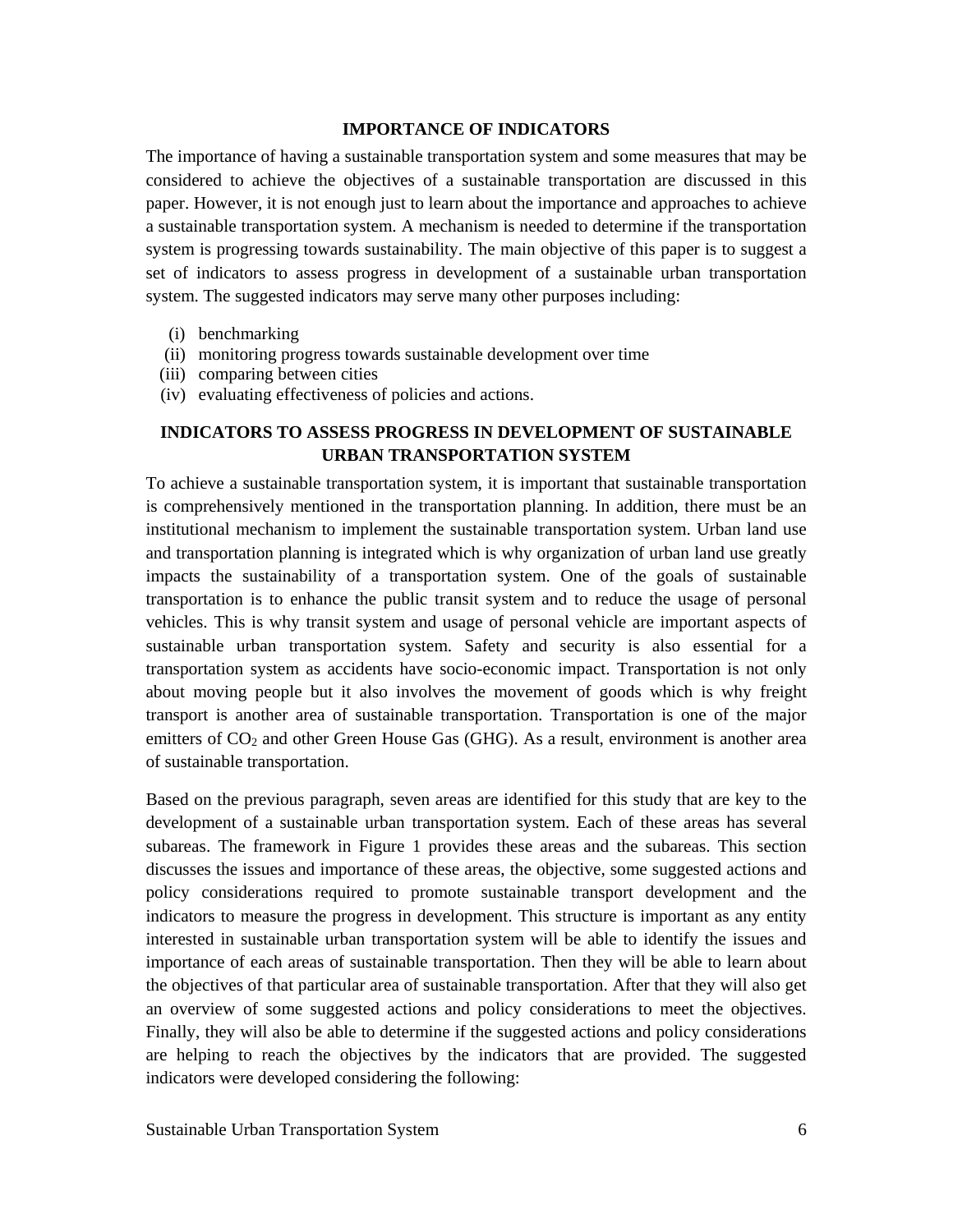- (i) definition of sustainability
- (ii) the objectives of sustainable transportation development as discussed in the previous section and
- (iii) the good examples of sustainable transportation development from cities around the world.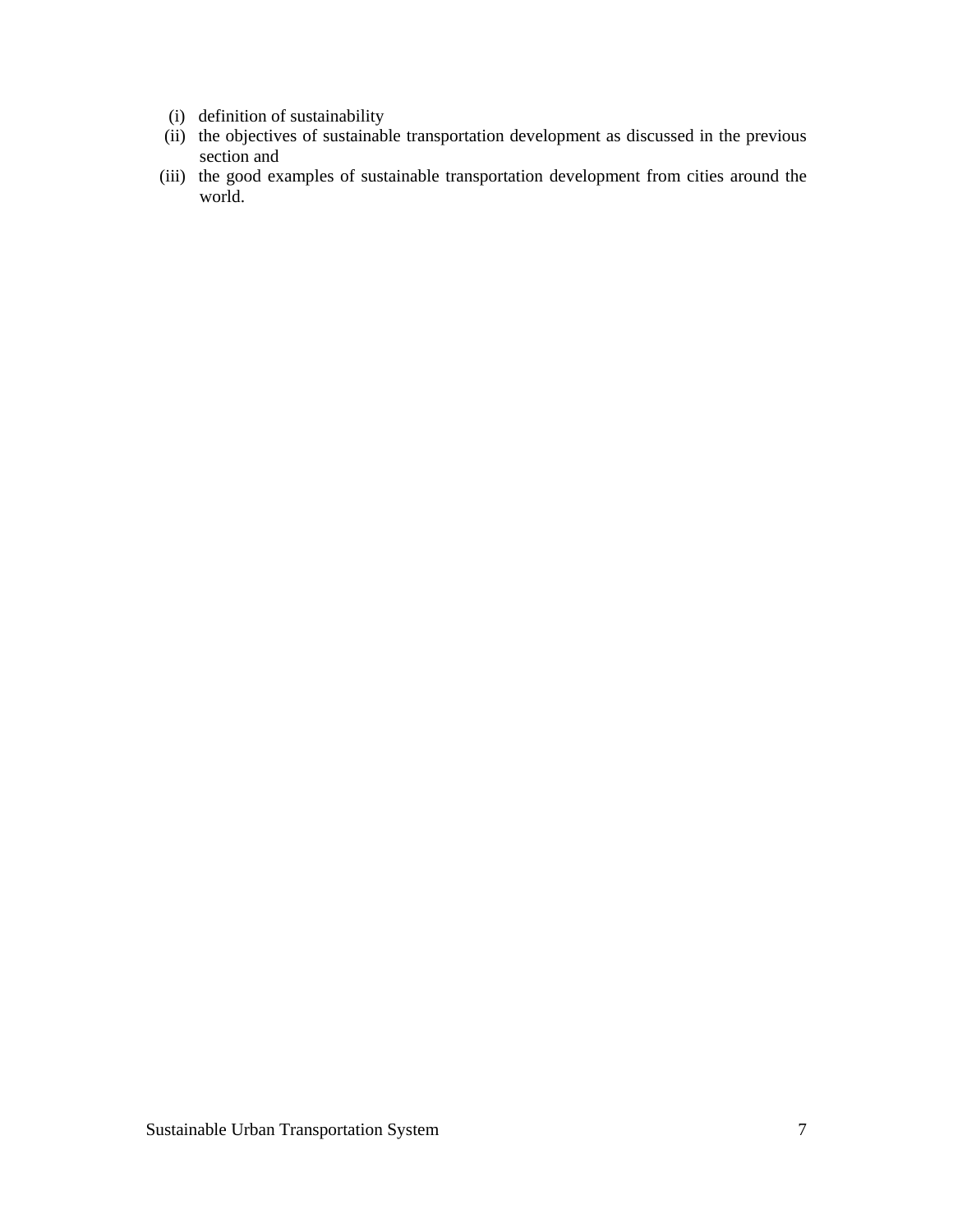

Figure 1 Areas and Subareas of Sustainable Urban Transportation System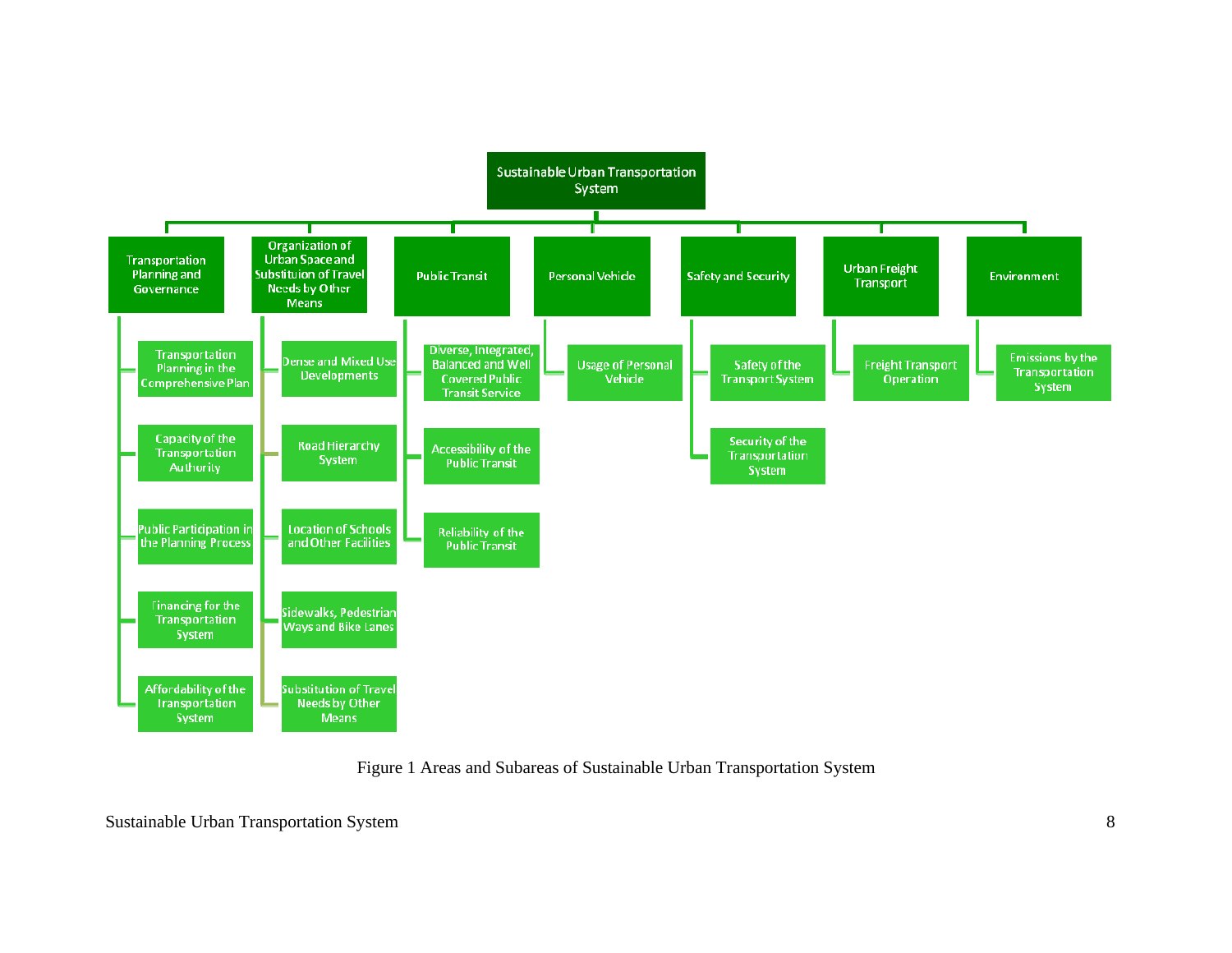## **TRANSPORTATION PLANNING AND GOVERNANCE**

#### **Transportation Planning in the Comprehensive Plan**

#### *Issues and Importance*

A comprehensive plan is a long term plan which outlines the vision, goals and objectives and the approaches that a city can take to have that vision come true. As transportation service is a key component related to quality of life, it is not possible to improve the quality of life without improving the transportation system. The comprehensive plan should consider transportation planning adequately. It should mention the direction in which the transportation system should be developed. It should identify the future transportation demands and based on that consider sustainable transportation development plans (shortterm, medium-term and long-term) that the city may implement to meet those demands.

If transportation planning is not well covered in the comprehensive plan then it generally means that the city has no concrete plans for the transportation system and that in the long run the transportation system will most likely be developed without any overall guiding direction.

## *Objective*

Transportation planning in the comprehensive plan indicates the goals, objectives and approaches to develop a sustainable transportation system.

#### *Actions and Policy Considerations*

The suggested actions and policy considerations are:

- Identification of future transportation demands of the city using demographic and other economic and social data on a regular basis
- Provisions to include sustainable transportation development in the comprehensive plan such as public transit, network of pedestrian sidewalk and bike lanes

## *Indicators*

The suggested indicators are:

- Adequate consideration of future strategic directions of transportation development in the comprehensive plan
- Sustainable transportation development plans, policies and projects exist in the comprehensive plan

## **Capacity of the Transport Authority**

#### *Issues and Importance*

The transportation authority should have the necessary capacity and resources to estimate the present and future transportation demands, and consider the appropriate policy decisions that may be taken to meet the existing and future demands. It is also important that their actions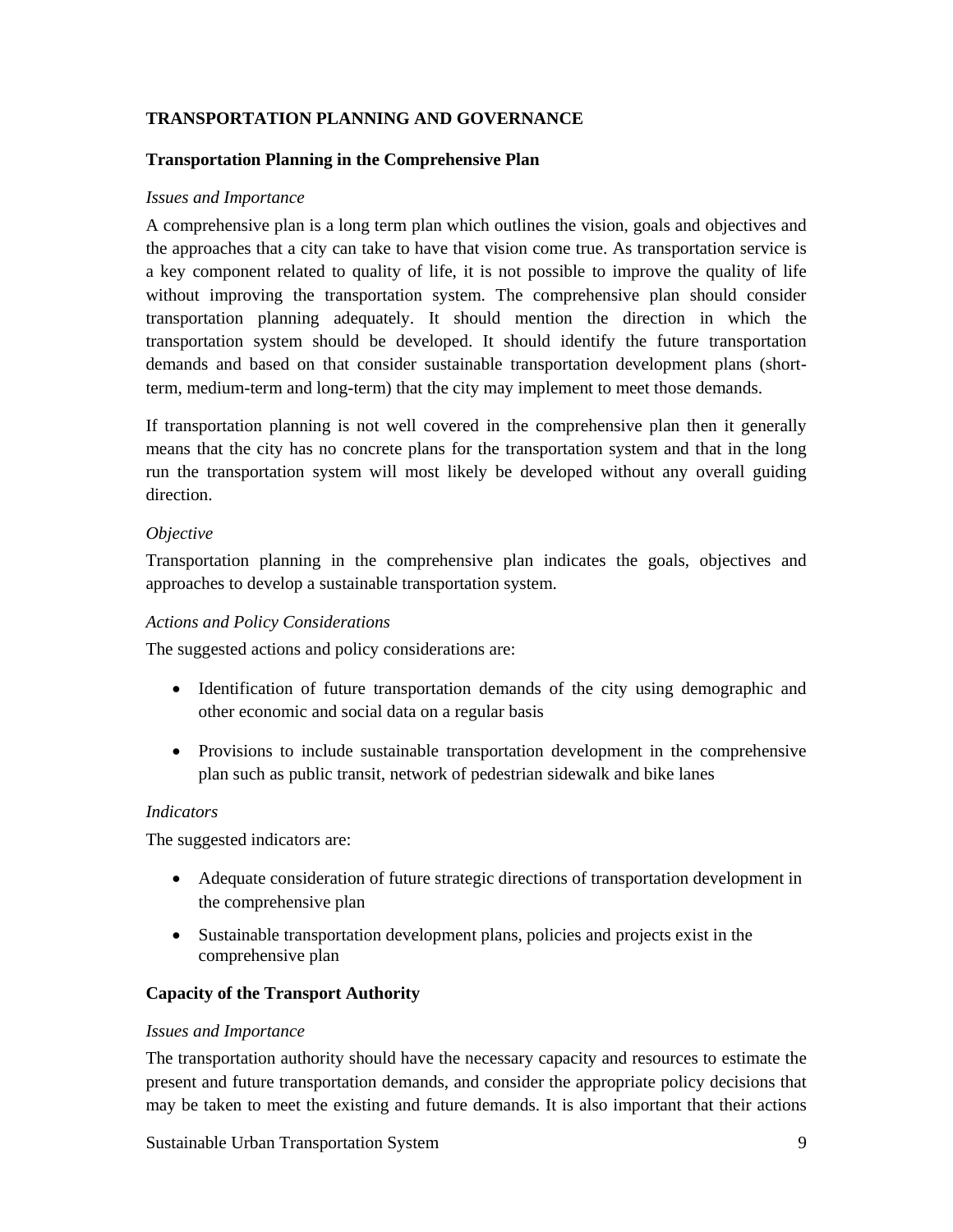meet the expectations of the people. Often, the transportation authorities do not have qualified staff with the required experience and expertise that are capable of assessing the transportation demands and needs of the people and consider alternative policy actions and their suitability.

There is also a need that there is an institutional mechanism for collaboration and cooperation with other agencies involved in city development including the relevant agencies of the national government.

## *Objective*

The transportation authority has the necessary number of qualified professionals who have the experience and expertise to provide a quality and safe transportation system that meets the transportation needs of all users.

## *Actions and Policy Considerations*

The suggested actions and policy considerations are:

Availability of the required number of professional and other staff

## *Indicator*

The suggested indicators are:

 The number of qualified personnel required to run the transportation system and the existing number of qualified personnel in the transportation system

## **Public Participation in the Planning Process**

## *Issues and Importance*

\_\_\_\_\_\_\_\_\_\_\_\_\_\_\_\_\_

Since planners have the professional background and experience in planning, there is often a belief that they would be able to consider and decide the best option that can meet people's real needs and satisfy them. However, even though a planner has the experience in planning, it is not possible for them to know the specific transport needs of a locality. This is why public participation is very important in any type of planning process as it increases the likelihoods that actions that are taken or services that are provided by public agencies more adequately reflect the needs of the general public<sup>13</sup>.

There are three main reasons of public participation. First, the involvement of all stakeholders including the general public is needed to bring qualitative improvement in planning and decision-making. Second, public participation in planning can deal with the various issues of cross-cutting nature. Third, the main element of any transport system is its users. Involving the public in the decision making process provides a better chance of determining the needs

<sup>13.</sup> United Nations Economic and Social Commission for Asia and the Pacific, *A Guide to the Application of Public Participation in Planning and Policy Formulation Towards Sustainable Transport*. Available from http://www.unescap.org/ttdw/publications/TPTS\_pubs/pub\_2308/pub\_2308.pdf (accessed 25 May 2012)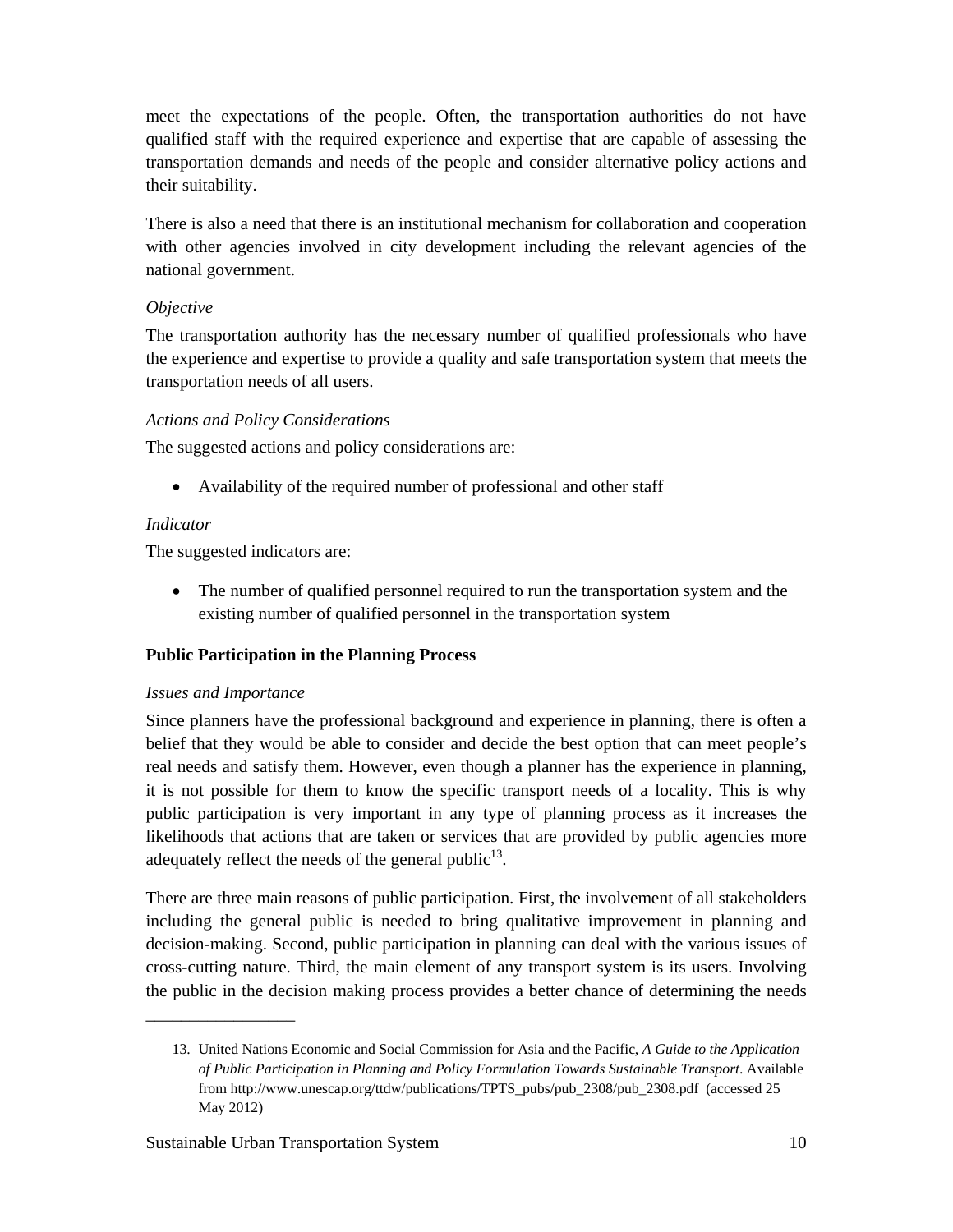of the general public especially the disadvantaged group. If these groups are not involved then an important of social equity may remain ignored<sup>14</sup>.

## **Benefits of Public Participation**

The benefits of public participation have made public participation a part of the planning process. In some countries it is even required by law. A study by TRANSPLUS identifies the following benefits of active public participation:

- Clearer identification of problems
- Improving the quality of the resulting plans
- Developing a common basis for action program
- Raising awareness and encouraging changes in behavior
- Overcoming conflicts and streamlining implementation
- Initiating social empowerment of participants<sup>15</sup>

## *Objective*

Presence of a participatory approach in the planning process using a bottom up approach where every participant's perspective is given due importance.

## *Actions and Policy Interventions*

The suggested actions and policy considerations are:

- Train professional staff in participating approaches to planning and development
- Training professional staff in undertaking public participation and consultation
- Include stakeholder participation in the planning process
- Establish a mechanism for public participation
- Set up an institutional mechanism for consultation with all relevant agencies

#### *Indicators*

The suggested indicators are:

- Recognition and practice of public participation in the planning and service delivery process
- Availability of trained man power in participatory approach to planning and development

<sup>14.</sup> Ibid.

<sup>15.</sup> Knowledge on Sustainable Urban Land Use and Transport, University of Leeds, *Participation*. Available from http://www.konsult.leeds.ac.uk/public/level1/sec05/index.htm (accessed on 25 May 2012).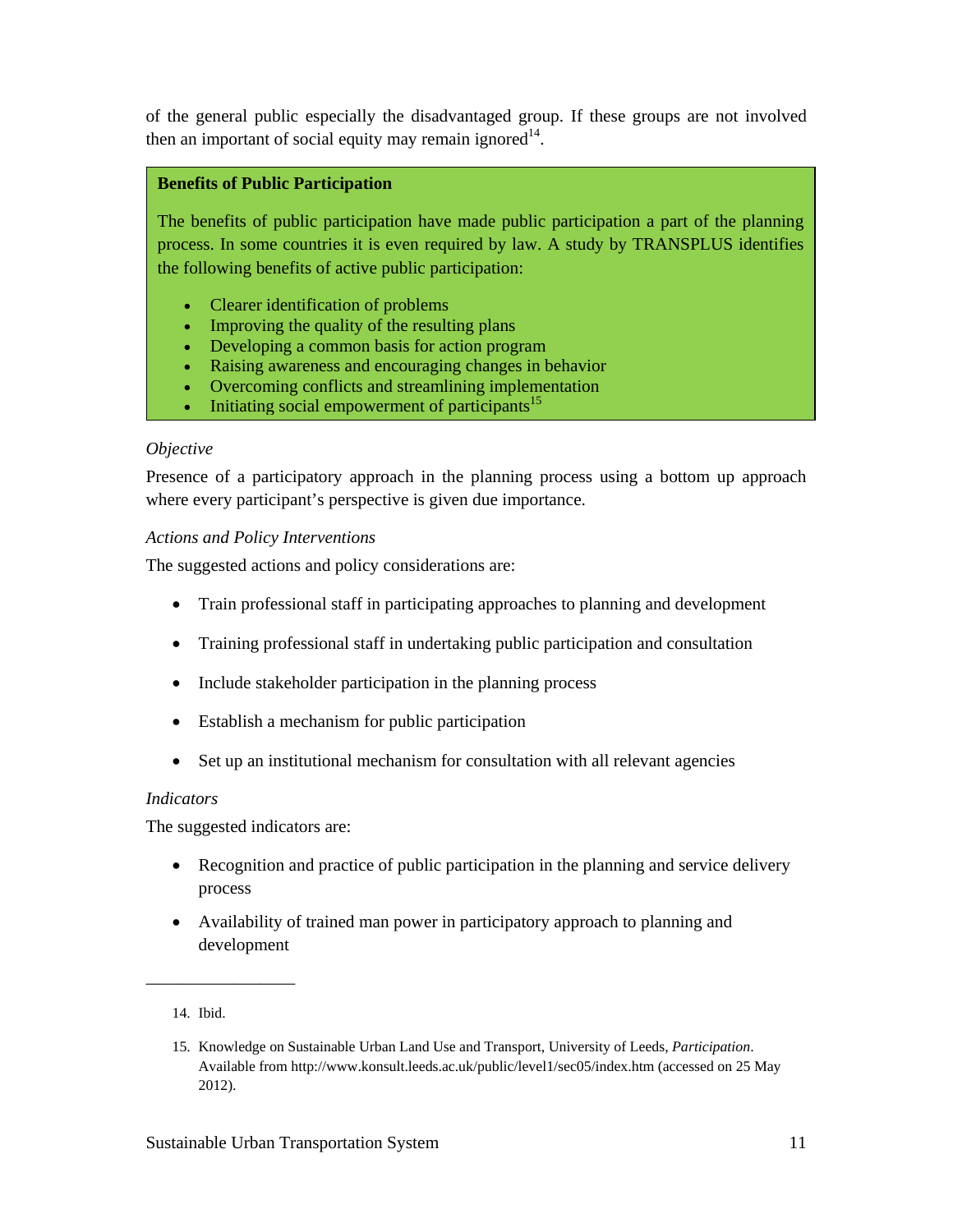Existing institutional mechanism for public participation and consultation

## **Financing for the Transportation System**

#### *Issues and Importance*

Funding is a key issue for the development of a transport system for an urban city of the developing country. A city needs adequate funding to develop, operate and maintain the transport system and to implement future projects. Traditionally, budgetary resources are the main source of funding for transport development. Often, the required amount of funding is not available for the development of public transit systems, provision of adequate infrastructure facilities and/or upgrading of existing facilities. Resources are also required for the maintenance of facilities. In the absence of adequate funding from traditional sources, there is a need to mobilize additional resources from available alternatives.

#### *Objective*

Availability of funds to upgrade and replace existing transport systems and to implement future transportation projects to meet the present and future transportation demands.

#### *Actions and Policy Considerations*

The suggested actions and policy considerations are:

- Consider capturing of land/rental value appreciation due to major transportation projects
- Consider alternative funding sources such as increasing the fuel/gas tax, vehicle registration fee, increase the road fees (toll price) or selling bonds if existing funding is not sufficient to meet the needs
- Implement public transportation projects using cross-subsidy from other urban development projects
- Involve the private sector in the delivery of transport services at a greater scale
- Consider sustainable transport development projects through funding from various low-carbon development financing mechanism (LCDF, GEF, CTF etc.)

#### *Indicators*

The suggested indicators are:

- Percentage of funding needs that are met
- Availability funding from the private sector
- Innovative funding mechanism including low-carbon financing mechanism are used
- Availability of funding support from the national government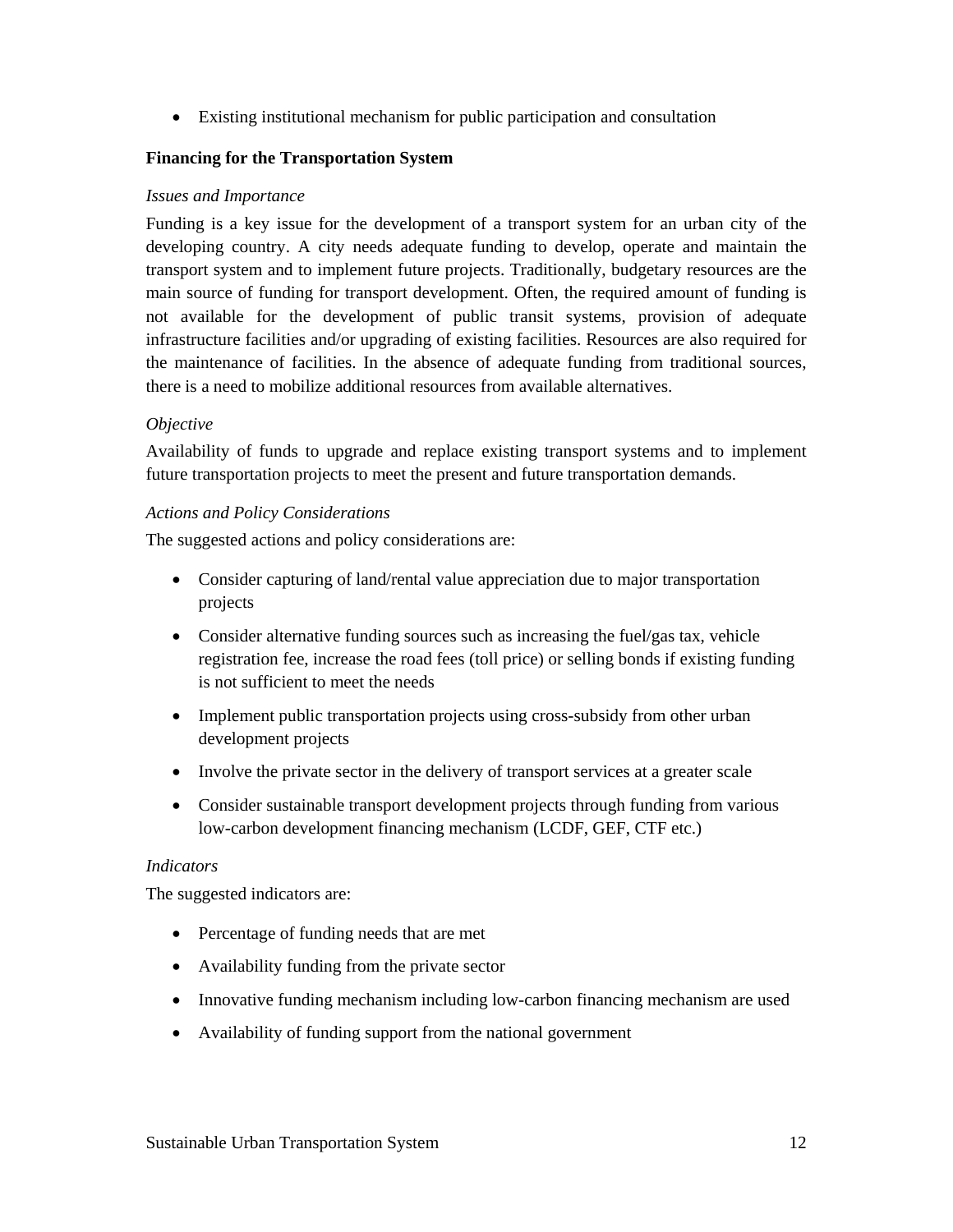## **Affordability of the Transportation Services**

## *Issues and Importance*

For people to be able to use the transport system to meet other people and get access to goods employment and services, the transport services have to be affordable to the people. The affordability of the transport users is very important for the success and sustainability of a transportation system.

The Mesquite Group, whose purpose is to help people understand and manage personal finances, suggests that the ideal budget for transportation for a person is 15 percent of that person's total income<sup>16</sup>. To make the transport system economically viable and socially inclusive, the city has to determine what the city can afford to construct and operate and what the public can afford to pay for the services. The city also has to determine how much of the total income people are spending on transportation. If people are required to spend more than 15 – 20 percent of their total income on transportation then, using the transport service may become a burden for people, which would then adversely affect their welfare.

## *Objectives*

The percentage of total income that people spent on using the transport system should be less than  $15 - 20$  percent; the cost of travel using a public transit should be much lower than the cost of using a personal transport.

#### *Actions and Policy Considerations*

The suggested actions and policy considerations are:

- Consider various options for improving the efficiency of public transport operations and other means so that the cost of using a public transport service is much lower than using a private transport
- Regulate pricing of transport services
- Apply innovative pricing of transport services to increase public transport patronage
- Consider providing subsidy to groups of people with special needs
- Consider increasing the cost of using personal vehicle by increasing the gas/fuel tax, parking fee, toll prices etc.

<sup>16.</sup> The Mesquite Group. "Dedicated to helping you survive and thrive in today's difficult financial climate", 2010. Available from http://www.themesquitegroup.org/MG/MesquiteGroup.nsf/byid/Home.html (accessed on February 24, 2012)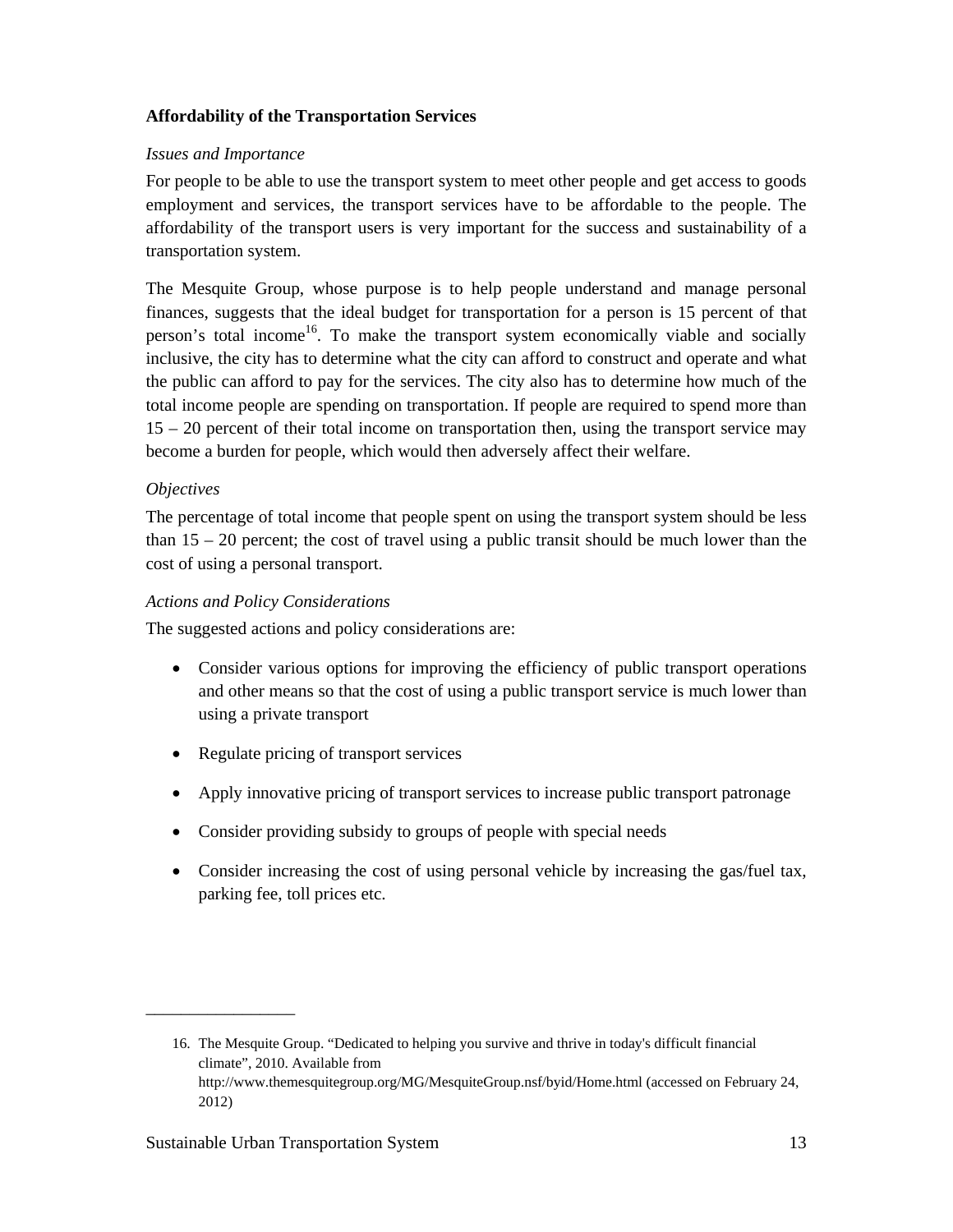#### *Indicators*

The suggested indicators are:

- Percentage of income that people spend on transportation
- Cost of travel by using public transit (cost/ km)
- Cost of public transit compared to cost of public transit with comparable cities (percentage of cost of the public transit of the comparable cities)

## **ORGANIZATION OF URBAN SPACE AND SUBSTITUTION OF TRAVEL NEEDS BY OTHER MEANS**

## **Dense and Mixed Use Developments**



## *Issues and Importance*

One of the major goals of sustainable transport is to reduce the travel demand, particularly by motorized modes through the reduction of number of trips and trip lengths. The way developments are organized in a city impacts the trip lengths and number of trips that the city dwellers need to make to get access to people, goods, opportunities and services. Organization of the urban space can greatly help in travel demand management.

The trip lengths and number of trips in a dispersed sprawled city with low density development and with no spatial growth boundary will be much higher than in a city that is dense, has mixed use developments and some form of a spatial growth boundary. In the first type of development, city dwellers will greatly depend on their personal vehicles for mobility while in the latter type of development city dwellers may not need to depend on their personal vehicle so much as most of the destinations may be made accessible by walking or other non-motorized modes. To a great extent, the mobility needs can be satisfied by nonmotorized transport in this type of dense and mixed use developments.

Even if for some reason one decides to drive, it will still reduce the per capita distance traveled by vehicle. Dense developments can increase the transit ridership making the transit systems more viable. In addition, dense developments make it easier for public transit service providers to increase the percentage of people that they are able to serve. Dense and mixed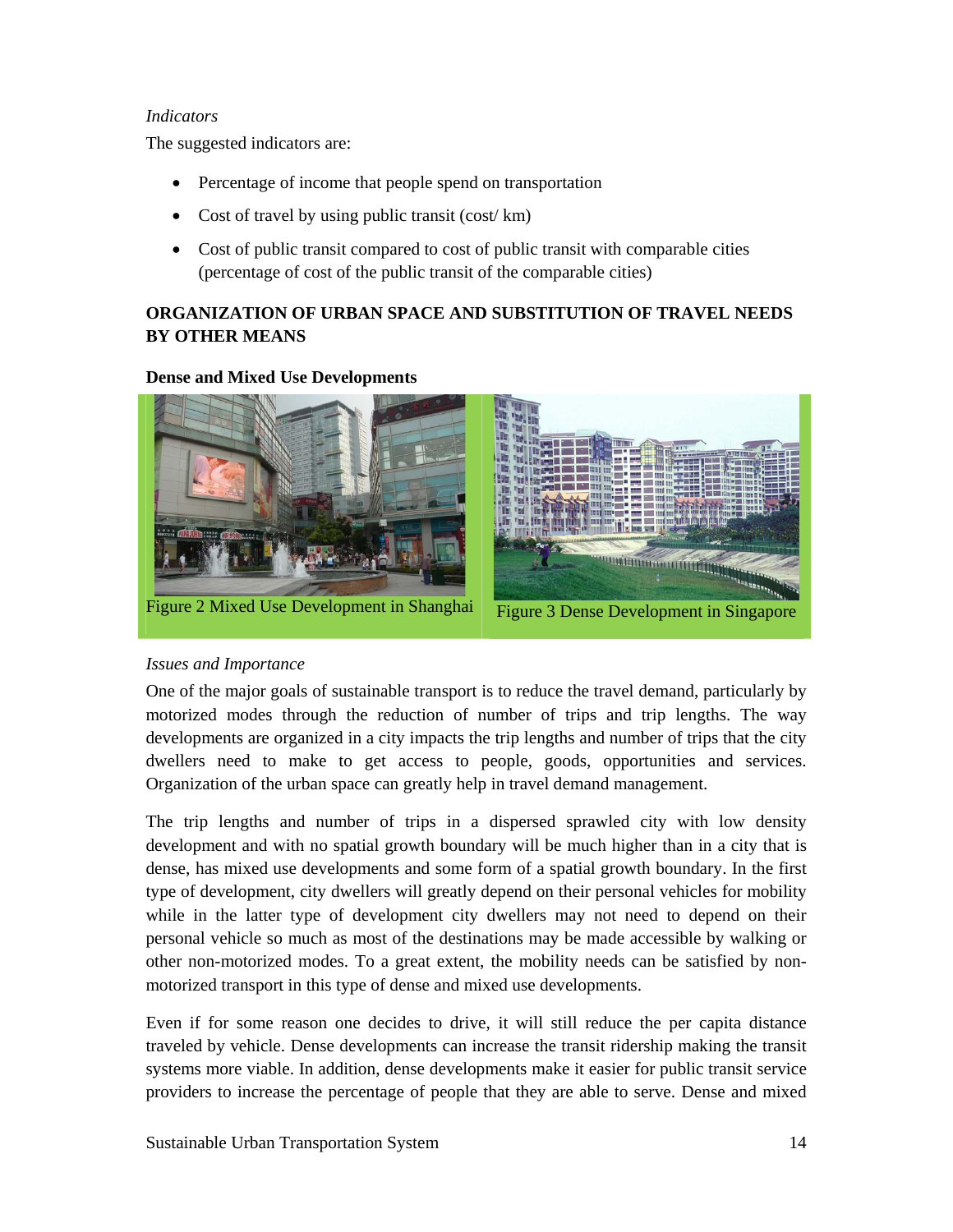use developments also increase the chance of chaining trips of different purposes. This also reduces the total amount of travel per capita.

Dense developments and mixed use developments are key to designing livable communities. Livable communities improve the quality of life because people walk and bike more making them healthy. It decreases total vehicle traveled miles, decreasing traffic congestion and air pollution. It decreases the amount of time people spend for travelling to go to work or other purposes. People can spend the saved time with their family or for recreation purposes. People are able to socialize with their neighbors more and help one another. This makes the city more vibrant and increases the social unity among residents.

## *Objective*

Land use planning policies promote dense and mixed use developments.

## *Actions and Policy Considerations*

The suggested actions and policy considerations are:

- Develop a zoning map to increase the area for dense and mixed use developments and to reduce the number of low density development in the city
- Outline a spatial growth boundary of the city to prevent the city from sprawling and getting dispersed
- Provide incentives to developers for developing dense and mixed use developments
- Increase property tax for low density developments to discourage people from living in such developments
- Conduct campaigns through mass media and social media to demonstrate the benefits of living in dense and mixed use developments
- Provide facilities and amenities in mixed-use development to make the areas more attractive compared with low-density zone marked areas

#### *Indicators*

The suggested indicators are:

- Existence of policies to promote high density mixed use land developments
- Density of development (persons/hectare)
- Percentage of area designated for dense and mixed use developments

## **Road Hierarchy System**

#### *Issues and Importance*

The major functions of urban roads are to provide access, circulation of local and through traffic, and environmental improvement. It is not necessary for a particular road to perform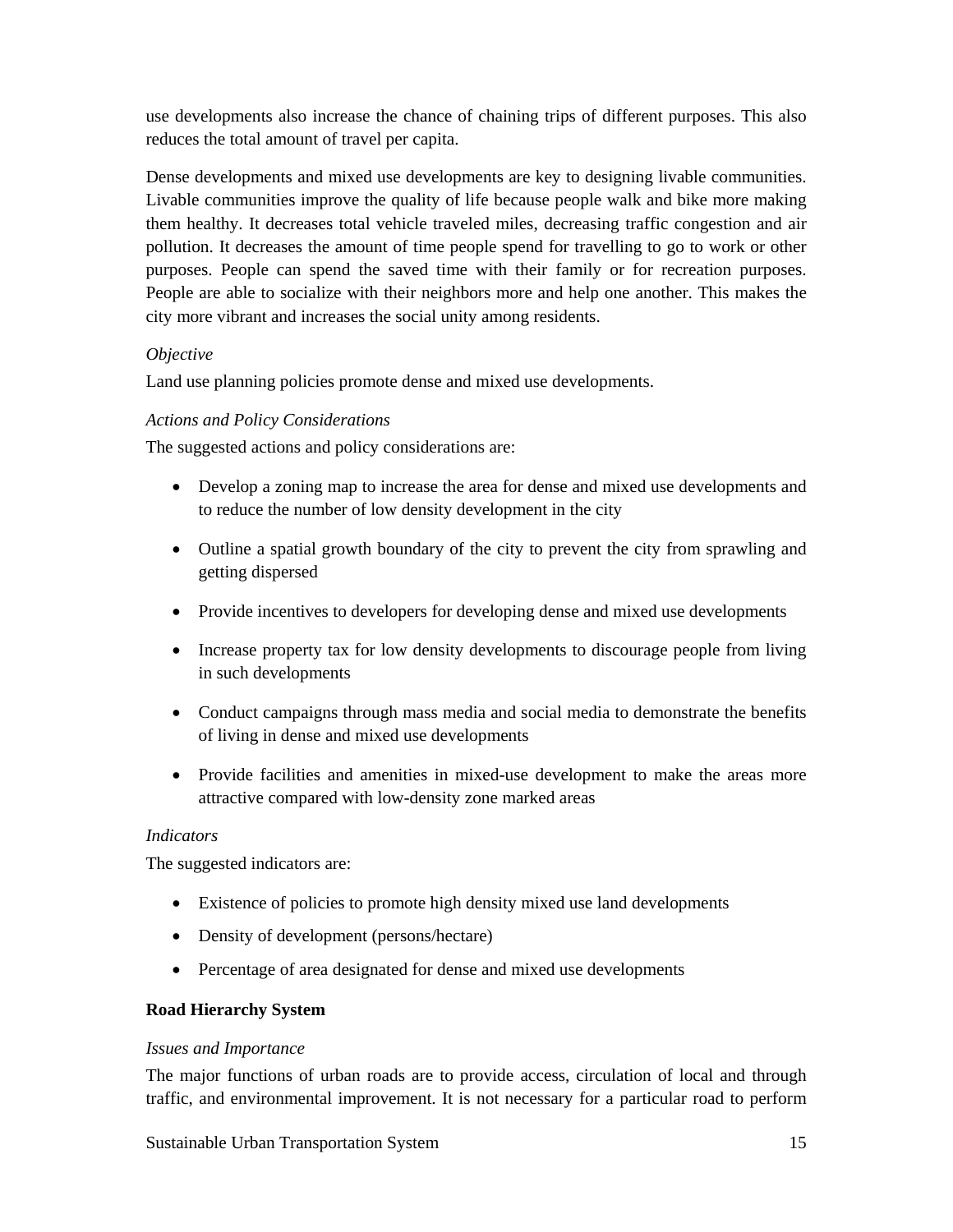all these functions. Depending on the purpose a road will serve, roads have a hierarchy system (i.e. neighborhood roads, collector roads, arterial). For example, some types of roads are used for accessibility such as neighborhood roads but some roads are used for mobility such as arterials or freeways. In order to make roads safe and efficient, roads should be designed considering their main function and classification in a hierarchy of road systems. Thus, before designing a roadway, planners and engineers have to first determine the purpose that the roadway will serve and based on that design the roadway.

## *Objective*

Provide the required amount of roads and the required type of road to maintain an acceptable level of service on the road considering the travel demand, mode of travel, density of development and classification of roads.

## *Actions and Policy Considerations*

The suggested actions and policy considerations are:

- Consider establishing a hierarchy of road system and classify roads accordingly
- Redesign, modify the existing roads, as necessary, according to their respective category
- Ensure that roads are serving the purpose that it was originally supposed to serve by eliminating conflicting demands of road uses as much as possible
- Provide street furniture and lighting according to classification category of roads

#### *Indicators*

The suggested indicators are:

- Level of service of the roads
- Classification of roads according to its main purpose
- Roads function according to their classification category
- Absence of through traffic on residential and minor roads

## **Location of Schools and other Facilities**

## *Issues and Importance*

\_\_\_\_\_\_\_\_\_\_\_\_\_\_\_

In the peak hours, school trips constitute a major part of all trips $17$ . Although, the number of school trips cannot be reduced, the school trip lengths and the number of school trips made by motorized modes can be reduced through proper spatial distributions of schools throughout the city. Adequate number of primary schools, however, should be located within

<sup>17.</sup> Grace Corpus, "Analysis of Peak Hour Travel Using the Sydney Household Travel Survey Data" in *29th Australasian Transport Research Forum*.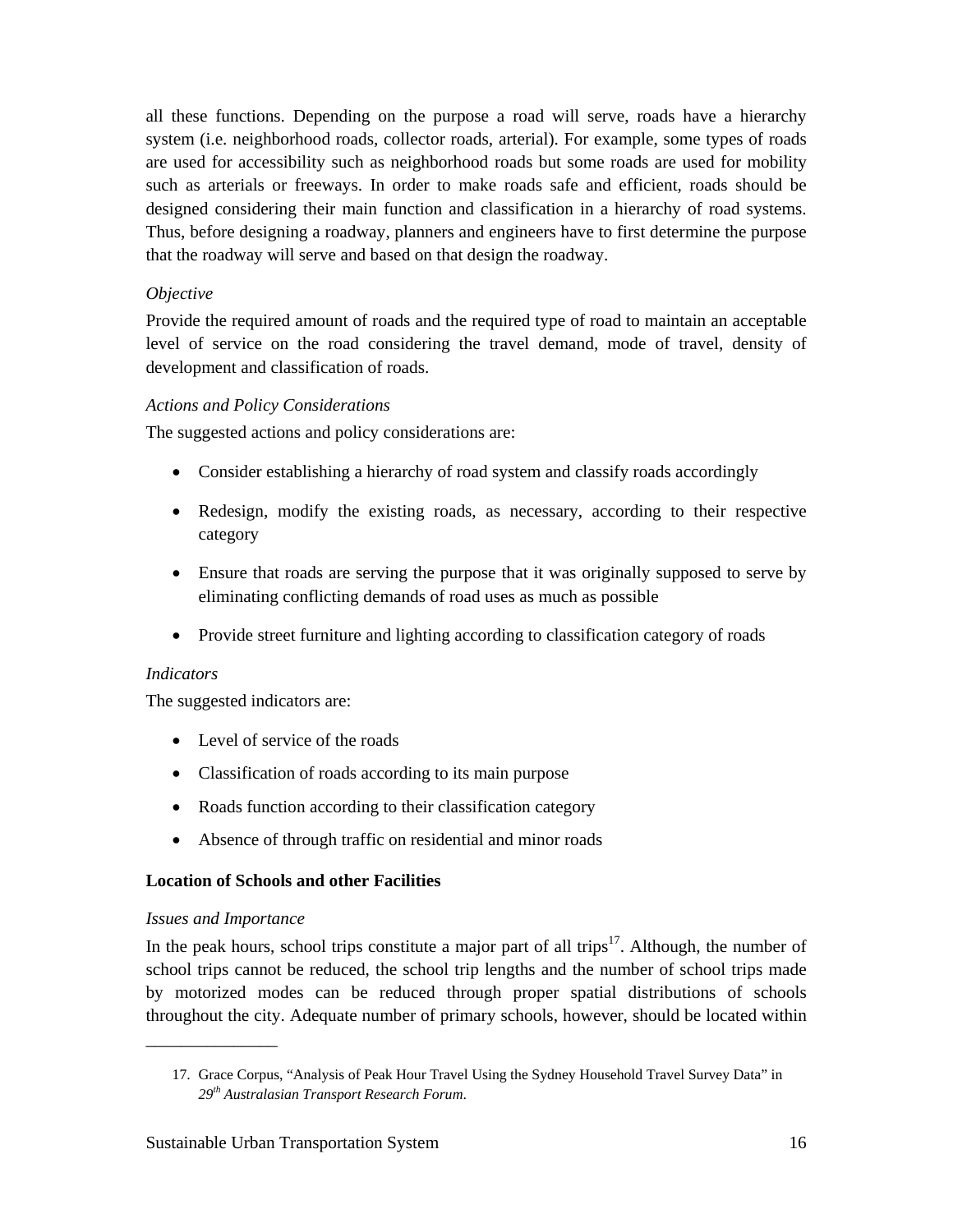each locality.

If each residential area of a city provides quality primary schools that are able to serve the school going children in that area and if the policy is such that children are only allowed to attend schools in their own locality, then the school trips will be distributed evenly throughout the city without causing less pressure on the city's main transportation system. Students of higher classes may however attend schools at other parts of the city.

Similar to providing schools in each locality, each locality can also provide shops and other facilities that serve common necessities such as convenience stores, pharmacy, clinics, barber shops, post office, banks etc. This will on one hand reduce the use of personal vehicles or other motorized transport and on the other hand make the lives of the residents much easier by reducing their travel time to do small yet important daily chores.

## **Benefits of Neighborhood Schools**

A study conducted by the Environmental Protection Agency, USA examined the transport mode share for a school centrally located surrounded by development and for a school located at the edge of an urbanized area amidst undeveloped land. The findings conclude that the school centrally located had 85 percent of the students using auto to commute to school while the school surrounded by undeveloped land had 100 percent of the students using auto to commute to school. This study also determined that neighborhood schools would produce a 13 percent increase in walking and biking and a reduction of at least 15 percent in emissions $^{18}$ .

## *Objective*

Children are attending schools in their own locality and that each locality has the necessary shops and facilities that serve the daily and common necessities.

## *Actions and Policy Considerations*

The suggested actions and policy considerations are:

- Provide quality public schools in each locality that has the capacity to serve the school goers in each locality
- Maintain the quality and a common standard for the schools so that parents are comfortable in sending their children to schools in their locality
- Formulate policies that permits parent to send children to public schools in their locality only
- Provide shops and facilities that serve daily necessities of the people in each locality

<sup>18.</sup> United States Environmental Protection Agency, *Travel and Environmental Implications of School Siting*. Available from http://www.epa.gov/dced/pdf/school\_travel.pdf (accessed May 26, 2012).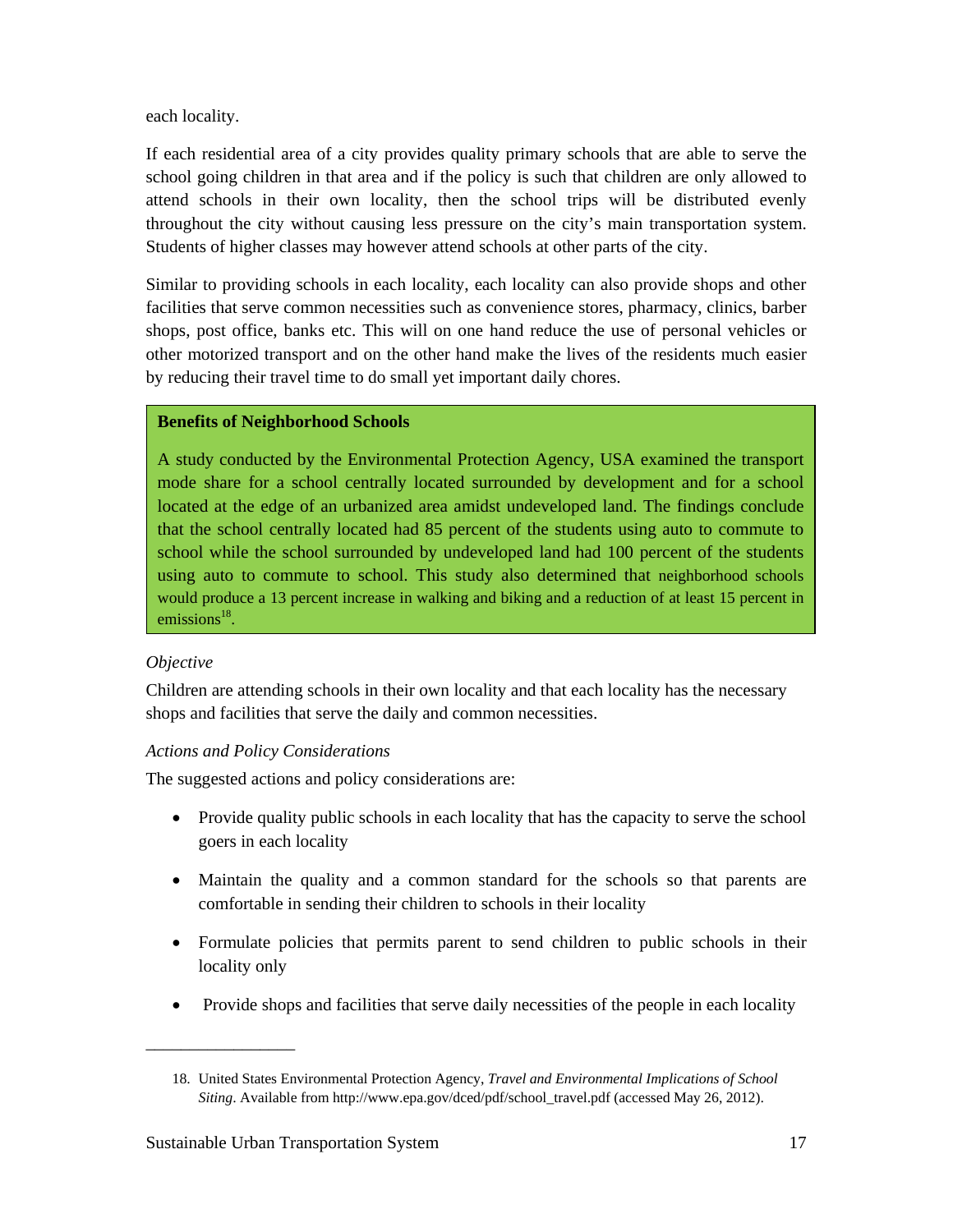## *Indicators*

The suggested indicators are:

- Average distance to primary and high schools
- Percentage of children attending schools in their own localities
- Percentage of children walking or using non-motorized transport to go to school
- Percentage of people walking or using non-motorized transport to access daily necessities and service delivery points

## **Sidewalks, Pedestrian Ways and Bike Lanes**

## *Issues and Importance*

One of the major goals of a sustainable transportation system is to reduce the number of trips and trip lengths by motorized modes. Dense and mixed use developments alone may not increase the use of non-motorized transport if there are no good sidewalks or bikeways to walk or bike. In addition to dense and mixed use developments, safe and comfortable infrastructure and facilities such as sidewalk, pedestrian ways and bike lanes/paths for walking and other types of non-motorized transport would be required to increase walking and non-motorized trips.

Vehicle friendly cities are designed by providing priority to vehicles. Safety of pedestrians and people in non-motorized modes are hardly considered in such types of cities. This discourages people to walk or bike. For safety reasons people are forced to use personal vehicles. To reduce the number of trips made by personal vehicles, cities should be designed by focusing on designing the urban space for people rather than for vehicles. Transport infrastructure and facility should be designed by considering the people rather than vehicles. This will encourage people to walk and use other non-motorized modes of transport, reducing the number of trips made my personal motorized vehicles.

## *Objectives*

Increase the share of walking and other non-motorized modes of transport.

## *Actions and Policy Considerations*

The suggested actions and policy considerations are:

- Provide continuous and interconnected sidewalks and bike lanes accessible by everyone by designing it using the universal access design
- Separate sidewalks from the roadway using barrier, on street parking or by landscaping between the sidewalk and the roadway to increase the safety of pedestrians
- Ensure safety of pedestrians at intersections through clearly marked crosswalks, foot over bridges or underpasses
- Relocate vendors from pedestrian areas to alternative locations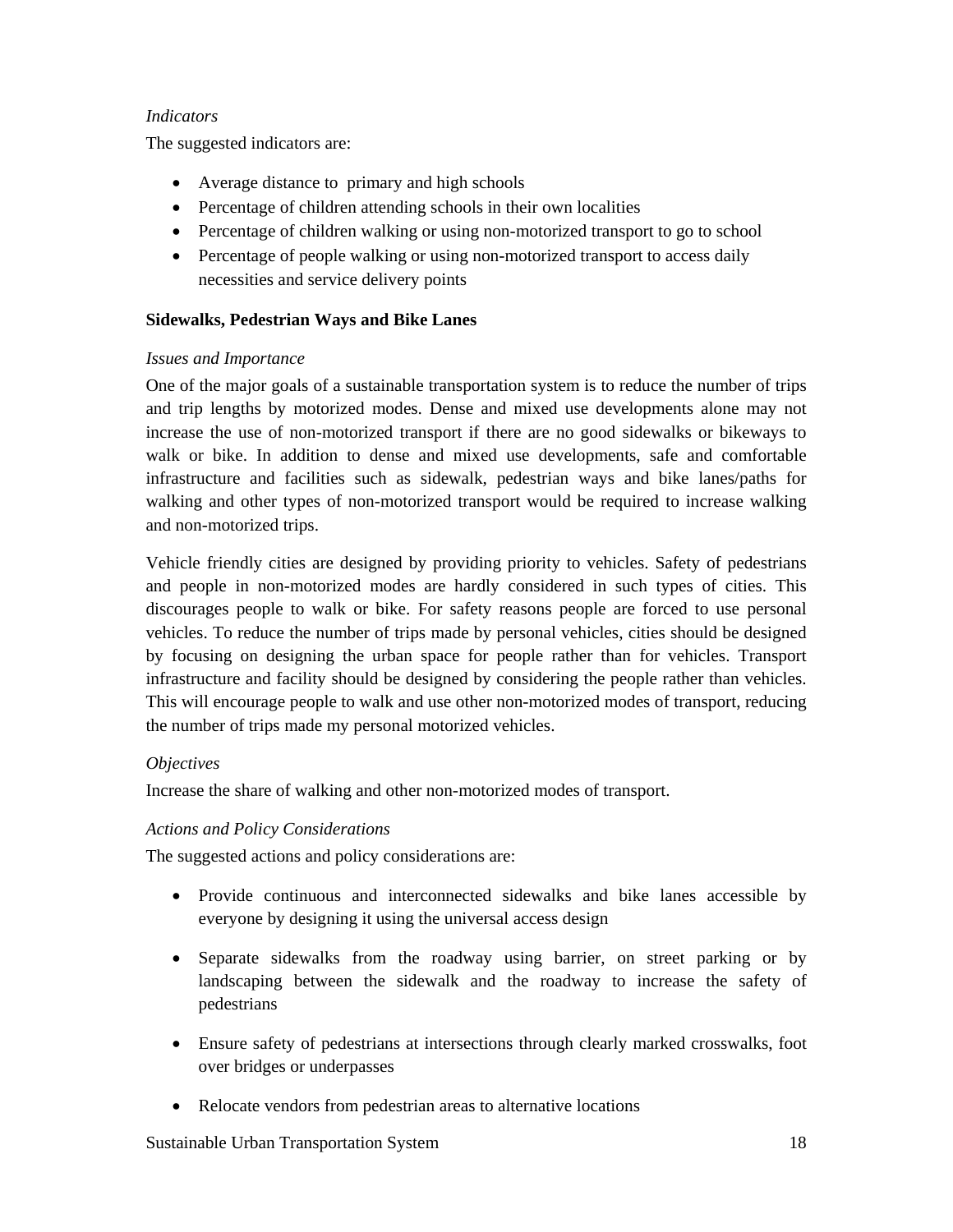- Provide traffic signs and markings using the proper standards and guidelines
- Provide lighting at the sidewalks to ensure safety of pedestrians in the dark
- Provide pedestrian signals to increase the safety of pedestrians at the crosswalk
- Separate bike lanes from the vehicle lanes using a barrier to increase safety of bikers
- Provision of covered walkway and planting trees along with sidewalks and walkways and provide street furniture and fixtures to make them aesthetically pleasing and attractive to use
- Build trails through parks to improve the experience of pedestrians and bikers
- Provide safe bike stands at major activity areas



Figure 4 Sidewalk Separated from the Roadway by Landscaping in Singapore

Figure 5 Barrier Separated Bike Lane in South Korea

#### *Indicators*

The suggested indicators are:

- Length of walk ways
- Level of service on sidewalks in major activity areas
- Share of walking and other non-motorized transport
- Quality and aesthetic appeal of sidewalk and walkway pavement and furniture
- Share of walking and other non-motorized transport
- Connectivity between major activity areas through sidewalks and pedestrian ways
- Connectivity between important locations through bike lanes and bike paths
- Availability of safe bike stands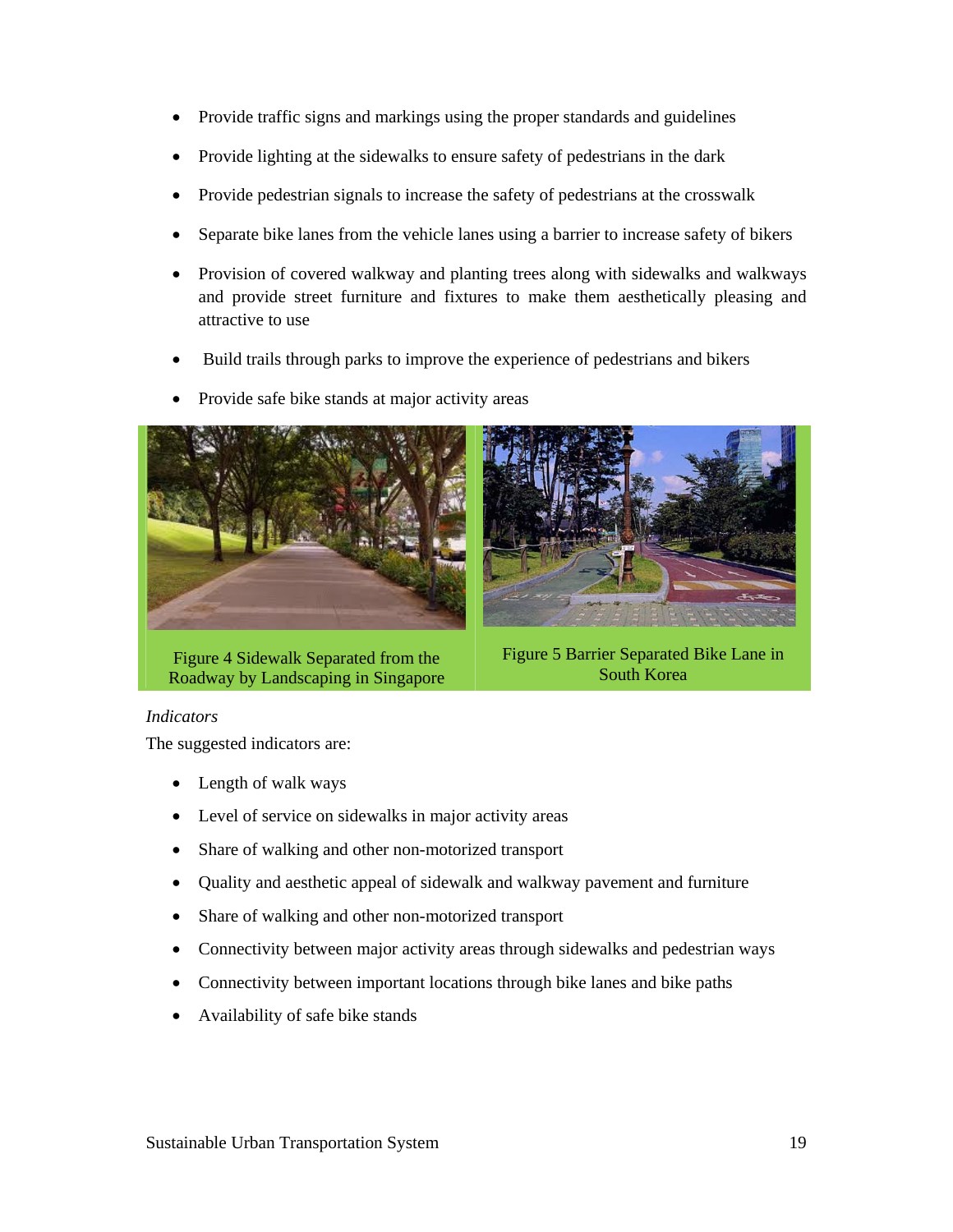## **Substitution of Travel Needs by Other Means**

## *Issues and Importance*

Travel is a derived demand and as such the need for travel to some extent can be substituted by other means. The application of information and communication technologies can play a major role in this respect. In fact such applications have already reduced the necessity of urban travel to some extent. Greater use of the internet service in providing many public services can reduce the need for travel to an office to get that service. The public and private sector can make use of e-governance and e-commerce to deliver many services and thereby reduce the need for travel to get those services.

## *Objectives*

Reduce travel demand through the use of information and communication technologies.

## *Actions and Policy Considerations*

The suggested actions and policy considerations are:

- Formulate public policies on greater use of e-governance and e-commerce modulation for the delivery of public and private services
- Encourage services providers to deliver services taking the advantage of ICTs as much as possible
- Generate awareness among people for greater use of e-governance and e-commerce facilities
- Encourage policies on tele-commuting and work-from-home policies as applicable

#### *Indicators*

The suggested indicators are:

- Proportion of work force on tele-commuting and work-from-home scheme
- Usage indices of e-governance and e-commerce
- Number of service that are available through the internet and other means that do not require any actual travel
- Usage of shopping parcel delivery services

#### **PUBLIC TRANSIT**

## **Diverse, Integrated, Balanced and Well Coverage Public Transit Service**

#### *Issues and Importance*

Sustainable Urban Transportation System 20 The availability of a wide variety of public transit services is a major element of developing a sustainable transport system. Public transit is more efficient compared to private transport in terms of energy and road space use, user cost and emission production. Most of the urban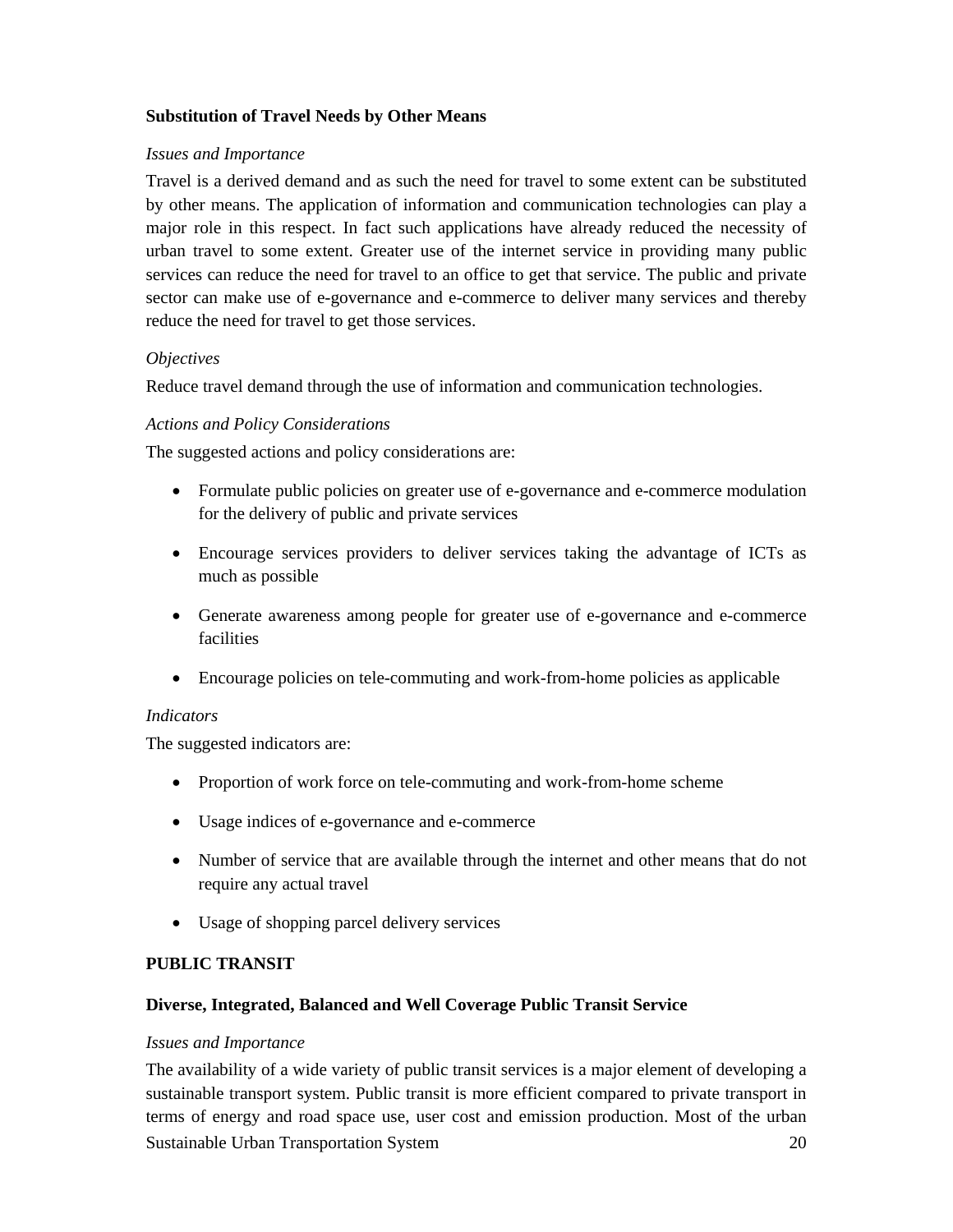passenger travel needs can be efficiently provided by public transit services. However, the travel demand of the citizens varies based on their income, trip purpose and the distance they need to travel. Thus, just by having one type of public transit service is not sufficient as it cannot serve the transport needs of everyone and for all purposes.

A balanced public transit system is important to satisfy different types of transport demands. To ensure a balanced public transit, cities can have commuter and other rail-based services to serve people who are travelling long distances, and have a variety of bus and other paratransit services to serve people who are travelling shorter distances, have lower income or have special requirements. The provision of appropriate types, availability and frequency of services by different public transit modes is important to develop a balanced system.

In addition, to making the transit services diverse and balanced, it also has to be integrated at three levels: operational, physical and institutional system. Operational integration involves the coordination of routes, schedules and frequencies. Physical integration occurs by making transfers among transit systems more efficient. Institutional integration has different aspects. One common aspect involves the use of a common fare ticketing system, and the provisions of discounts or free transfers between different transit modes. Integration improves the efficiency from a user's perspective as it reduces the time they need to spend to transfer between modes and make the transfer more convenient and safe. Integration also allows for a better route planning, as services could be optimized reducing the cost of operation of the system. Transit system integration however, is not common in developing cities because of lack of coordination among the different transport service providers due to institutional, legal and financial barriers.

The coverage of the public transit should extend to as many parts of the city and serve as many users as possible. A diverse, balanced and integrated system that has well coverage across the city has the capacity to maximize the number of users of the transit system.

#### *Objective*

Development of a diverse, balanced, integrated public transit that has a well coverage to provide service to as many areas and people as practically possible.

## *Actions and Policy Considerations*

The suggested actions and policy considerations are:

- Implement a diverse, integrated and balanced public transit system that meets the transportation needs of everyone in the city
- Improve the coordination among the transit service operators to integrate the public transit system in terms of physical, operational and ticketing system
- Build the necessary infrastructure and facilities to extend the coverage of the transport system in the city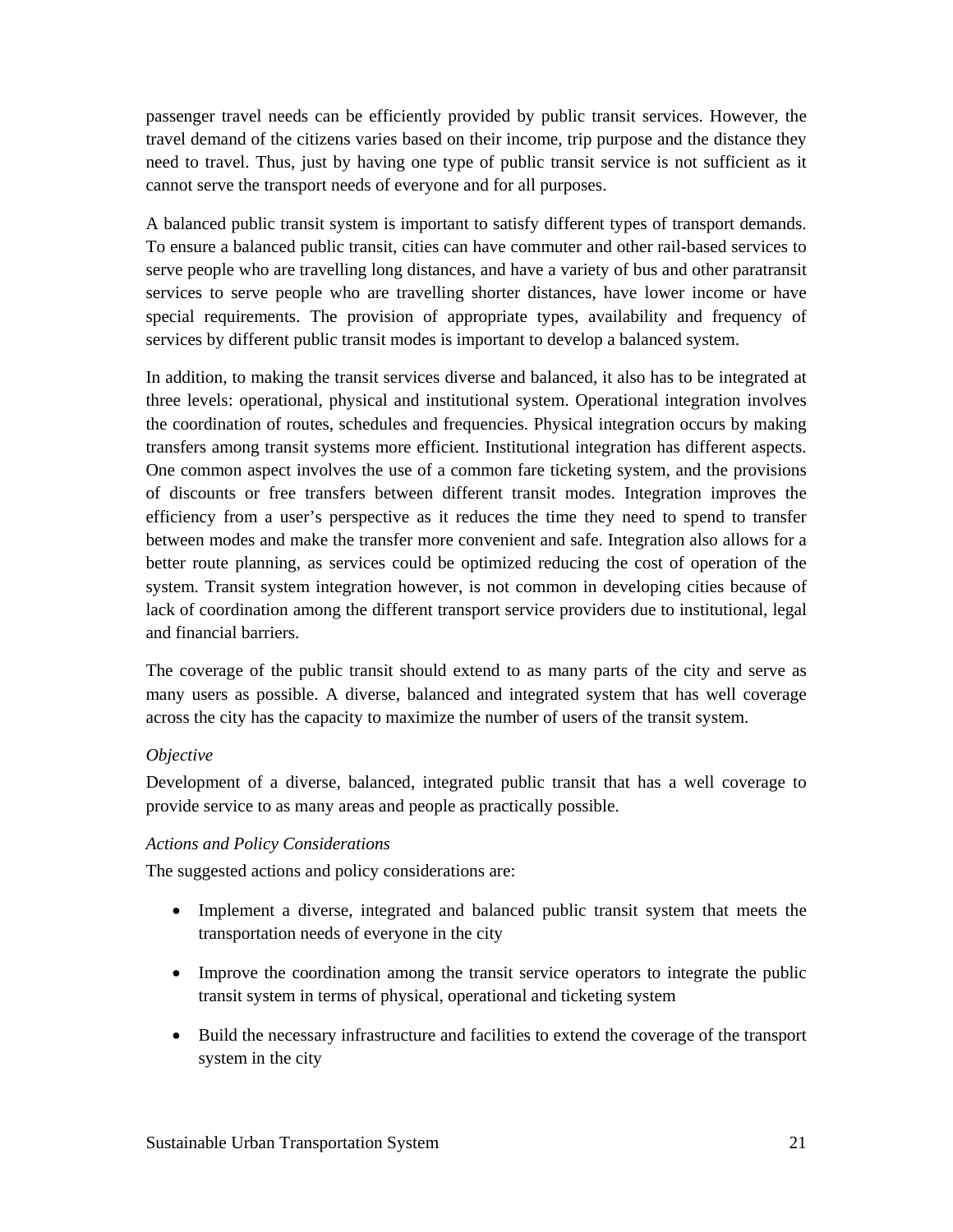- Provide incentives to transit service operators for offering services on the not so profitable routes provide
- Give priority to road based public transit modes to other modes especially cars
- Make major activity centers and work places easily accessible by public transit

## *Indicators*

The suggested indicators are:

- Modal share of public transit (by different types of services)
- Integration of public transit services
- Existence of a common ticketing system
- Percentage of city covered by public transit service
- Percentage of population covered by public transit service

## **Quality of the Public Transit**

## *Issues and Importance*

The quality of service is the most important aspect of public transit to attract people. It depends on:

- (i) reliability of the public transit
- (ii) the time that it will take a person to go to one place using public transit compared with personal vehicles or mother modes of transport
- (iii) availability of seats, the number of people inside the bus or train per unit area, the design of the seats and facilities for the standees, the cleanliness, temperature and also the air quality inside the public transit

On time performance is one of the factors that determines the reliability of a public transit. On time performance of a public transit during the peak hours especially during the morning peak hours when people go to work is very important. If the train or bus does not arrive at the stations at the scheduled arrival time then passengers will consider using other alternatives including personal vehicles.

Poor reliability has adverse effect on passenger waiting time and load factor and as such is a major determinant of the quality of public transit service. Poor reliability results from: (i) uneven headway due to irregular dispatch (ii) en-route traffic congestion (iii) lack of consciousness of the drivers to maintain the schedule.

'Bunching' is the symptom of an irregular service. Poor reliability occurs when two or more buses of same route travelling at headways less than what is planned.

## *Objective*

The quality of transit services is satisfactory to users and comparable to alternative modes of travel.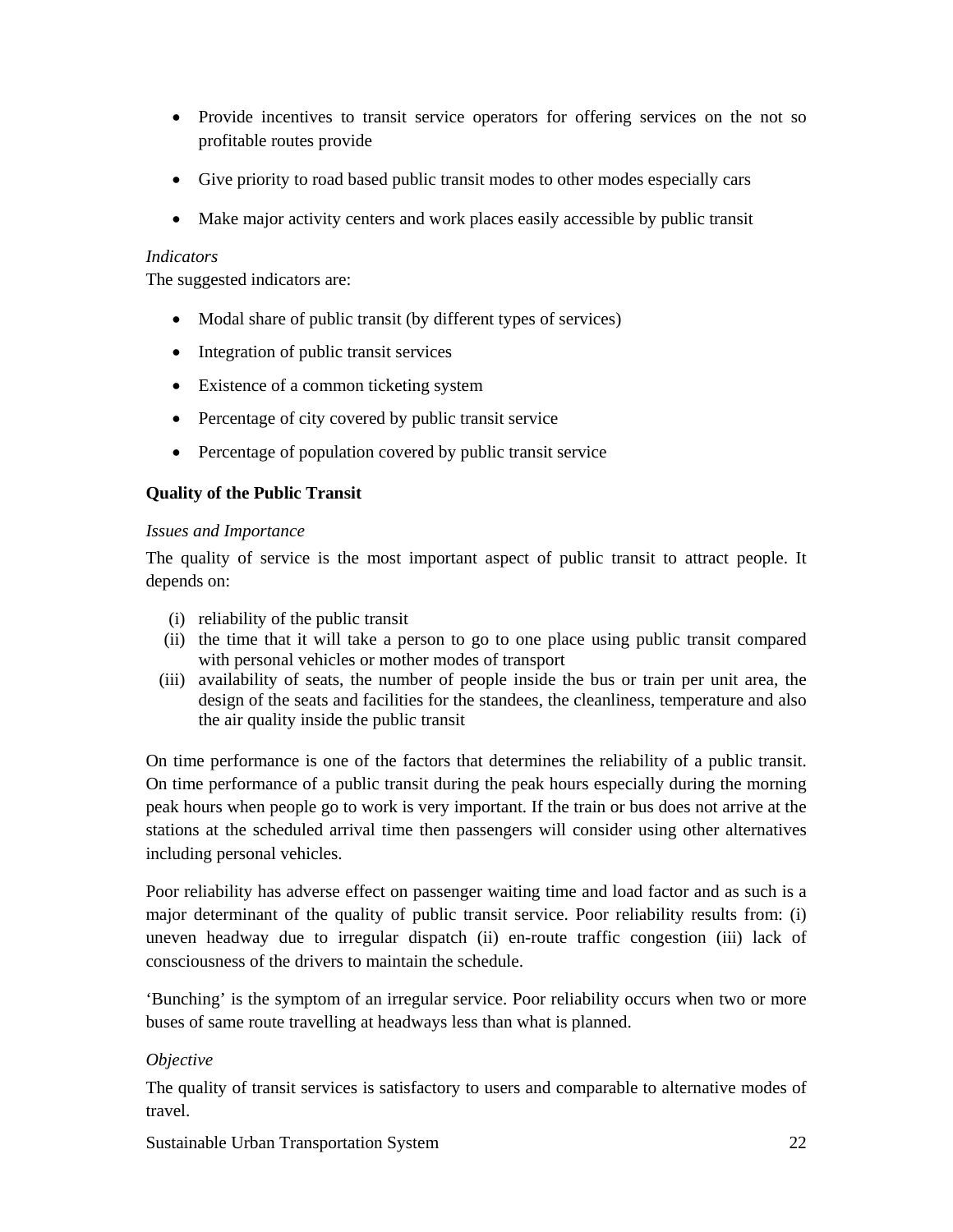## *Actions and Policy Considerations*

The suggested actions and policy considerations are:

- Journey time and the level of service by public transit modes are comparable to alternative modes of travel
- Consult of the transit operator with the city before making changes to the transit routes and schedule
- Improve the quality of transit services to meet the expectation of the majority riders
- Provide incentives to the public transit operators for operating a reliable service of choice to riders
- Penalize or disqualify the transit operators from operating the service if they fail to provide a reliable and quality service on a regular basis

## *Indicators*

The suggested indicators are:

- On-time performance
- Excess waiting time (proportion of passengers subject to longer than average waiting time)
- On-board level of service (load factor, availability of seats, low-floor/level platform boarding)
- Cost of service
- Environmental condition (clean vehicle, air condition etc.)

## **Accessibility of the Public Transit**

#### *Issues and Importance*

\_\_\_\_\_\_\_\_\_\_\_\_\_\_\_\_\_

Accessibility of a public transit depends on the distance to transit station/stop, the ease of accessing or boarding the transit and the waiting time to access or board the public transit. In terms of distance to access the public transit, the transit stop/station should be within the distance that people are willing to walk. A research conducted by Victoria Transport Policy Institute (VTPI) found that people were willing to walk a quarter mile to a bus stop and half a mile to a train stop<sup>19</sup>. However, there are other factors that may impact the distances that transit rider would be willing to walk.

One of the factors that may impact the distances that people are willing to walk is whether the transit rider is a captive rider or a choice rider. Captive riders will generally walk further than

<sup>19.</sup> Todd Litman, *Land Use Impacts on Transport* (Victoria Transport Policy Institute, 2010). Available from www.vtpi.org/landtravel.pdf.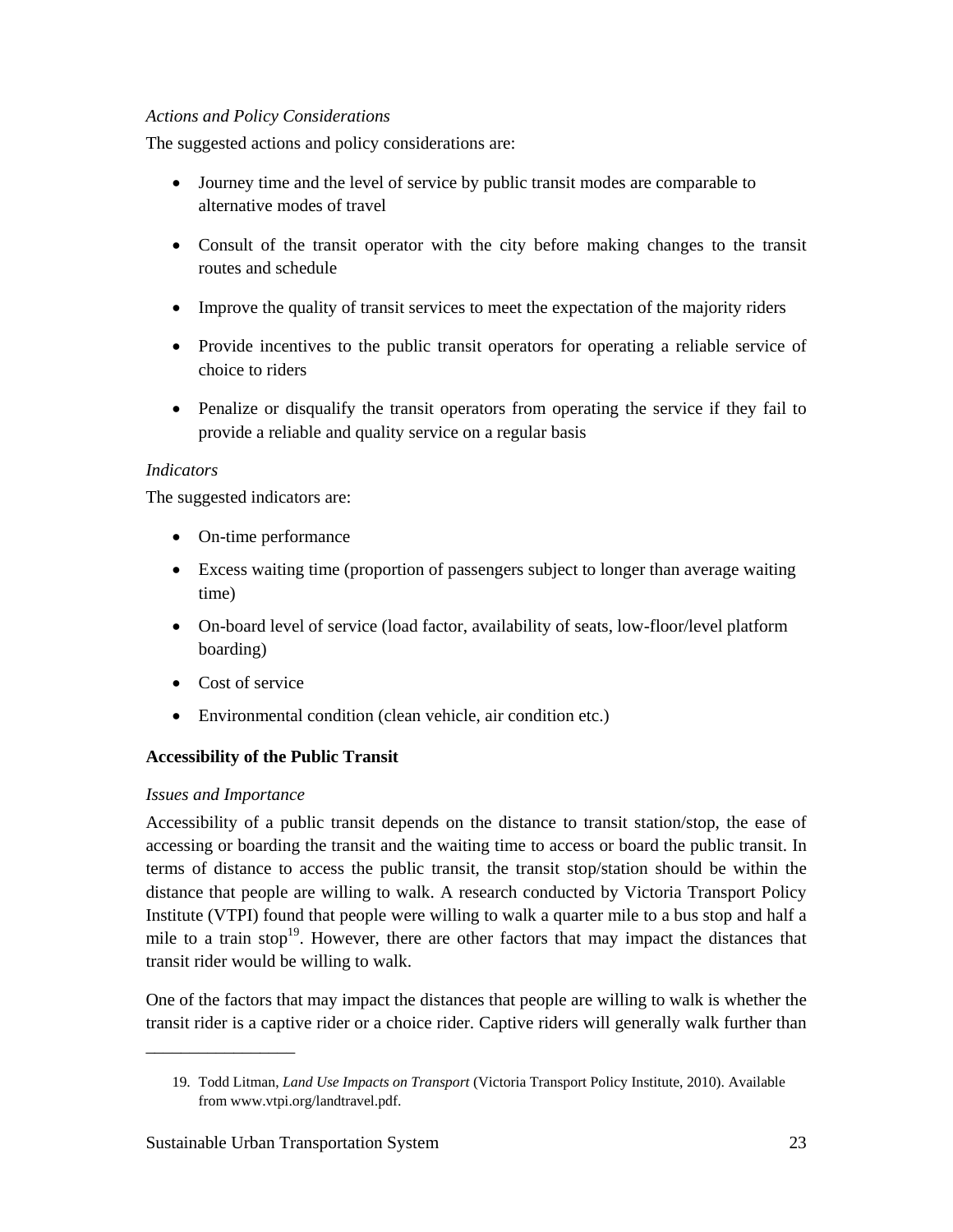choice riders. To attract a choice rider the distance to a transit stop has to be within limit such as suggested by VTPI.

Another factor that may impact the distances people are willing to walk to access transit stops are the walking conditions to the transit stops. There has to be good connectivity to the transit stops from residential or commercial developments through proper sidewalks (i.e. without obstructions) and crosswalks that offers safe and secure walking conditions and attractive landscaping.

A public transit system should provide universal access in terms of boarding and riding the transit to ensure that everyone especially people with special needs are able to board the transit easily and safely. Universal access design standards and guidelines should be followed while designing the transit stops and the transit systems.

## *Objective*

The public transit should be easily accessible and provide access to everyone in terms of boarding and riding the transit system.

## *Actions and Policy Considerations*

The suggested actions and policy considerations are:

- Determine of activity areas that requires public transit stops and review the existing location of existing stops
- Follow the universal access design standards while designing the transit system (i.e. transit stops, transit vehicles)
- Follow the universal access design and guidelines while designing the infrastructure facilities that connect between major activity areas and transit stops



Figure 6 Shaded Bus Stop in Shanghai

#### *Indicators*

The suggested indicators are:

- The distance people need to walk to access the public transit
- The design of the transit stop, transit system and other infrastructure and facilities related to the public transit
- Quality of access infrastructure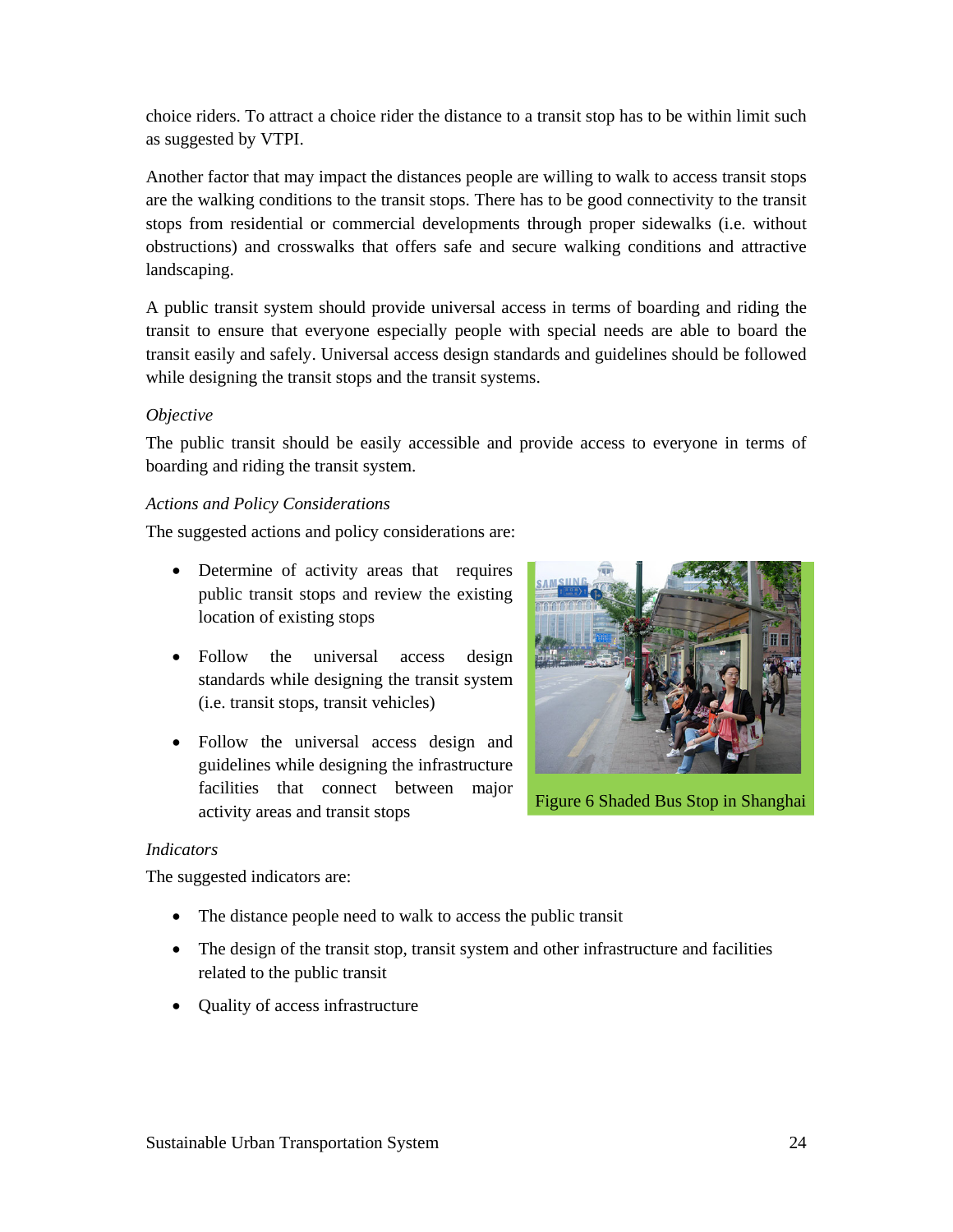## **PERSONAL VEHICLE**

#### **Usage of Personal Vehicle**

#### *Issues and Importance*

One of the key elements of a sustainable urban transportation system is to increase the share of non-motorized and public transit modes and to decrease the number of trips by personal vehicles including motorcycles.

A standard size bus (length of a bus is about 10-12 meter) occupies the same amount of space on the road as about two cars (length of a sedan is about 5 meter). However, a bus can carry about 50 – 80 persons. In order to carry the same number of people by car (about 3 people per car), 16-27 cars, occupying about  $8 - 14$  times more road space than by the bus would be required. Public transit has a lower carbon footprint as the average energy efficiency of public transit modes is higher.

#### **The Vasconcellos Rule**

The 6-4.2 rule in Vasconcellos suggests that a standard 45 seat diesel bus with six passengers, occupies per person less road space than a car with an occupancy of 1.5 people; the same bus with four passengers uses less energy per person than a car with an occupancy of 1.5 people; and the same bus with two passengers emits less  $CO$ ,  $CO<sub>2</sub>$  and hydrocarbons, per person than a car with an occupancy of 1.5 people<sup>20</sup>.

#### *Objective*

Reduce the modal share and trip lengths by personal vehicles.

#### *Actions and Policy Considerations*

The suggested actions and policy considerations are:

- Traffic demand management policies that can reduce number of trips by personal vehicles such as:
	- o Congestion pricing during peak hours to make use of personal vehicles more costly and reduce traffic congestion
	- o High Occupancy Vehicle (HOV) lanes during the peak hours to increase personal vehicle occupancy rate
	- o Parking policies in the CBD area (number of parking space and parking pricing policies should discourage making a trip by personal vehicle)
	- o Restriction on on-street parking that restrict car ownership

<sup>20.</sup> Eduardo A. Vasconcellos, Urban Transport, Environment and Equity: The Case for Developing Countries, Earthscan, London.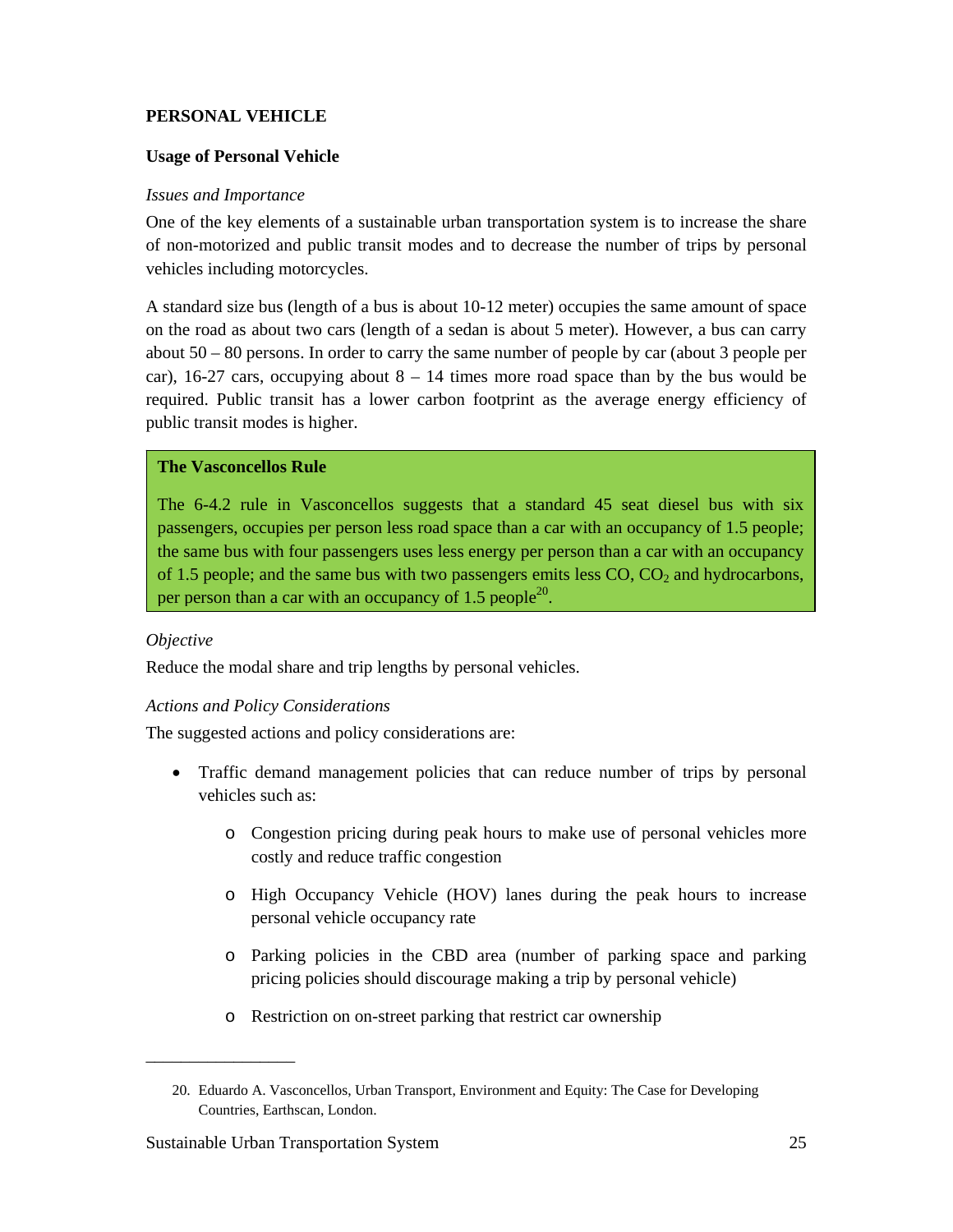- o Promotion of car-pooling for work trips
- o Introduction of school bus system
- o Raising price of fuel used by cars/personal vehicles
- Vehicle growth management policies

## **Congestion Pricing in London**

Prior to the congestion pricing scheme, it was estimated that in London delays were costing people and businesses £4 million (US \$7 million) to £6 million (US \$10 million) per week in time and money. The congestion pricing scheme in the city decreased the number of vehicles entering the city by 25 percent and the amount of circulating traffic fell by 15 percent<sup>21</sup>.

## *Indicators*

The suggested indicators are:

- Modal share of personal vehicle compared
- Average occupancy rate personal/private vehicles
- Modal share of school trips by personal vehicles
- Number of trips by personal vehicle trips compared to other transport modes
- Trip lengths by personal vehicle compared to other transport modes
- Parking space per 1000 sq. m or per 1000 jobs in the CBD (should be minimum)
- Parking price (should be higher)

## **SAFETY AND SECURITY**

## **Safety of the Transport System**

## *Issues and Importance*

\_\_\_\_\_\_\_\_\_\_\_\_\_\_\_\_\_

Safety is an important issue of transportation service. Accidents may lead to loss of life, injury or property damage and none of these are acceptable. In addition, accidents also have an economic cost. As mentioned earlier, the economic cost of road crashes including both urban and national in Asian countries are about 2-5 percent of their  $GDP<sup>22</sup>$ . For this reason it is important to have a safe transportation service. Safety of a transportation system can be

22. Ibid.

<sup>21.</sup> Federal Highway Administration, U.S. Department of Transportation, *International Scan: Reducing Congestion and Funding Transportation Using Road Pricing*. Available from http://international.fhwa.dot.gov/pubs/roadpricing/roadpricing.pdf (accessed May 26, 2012)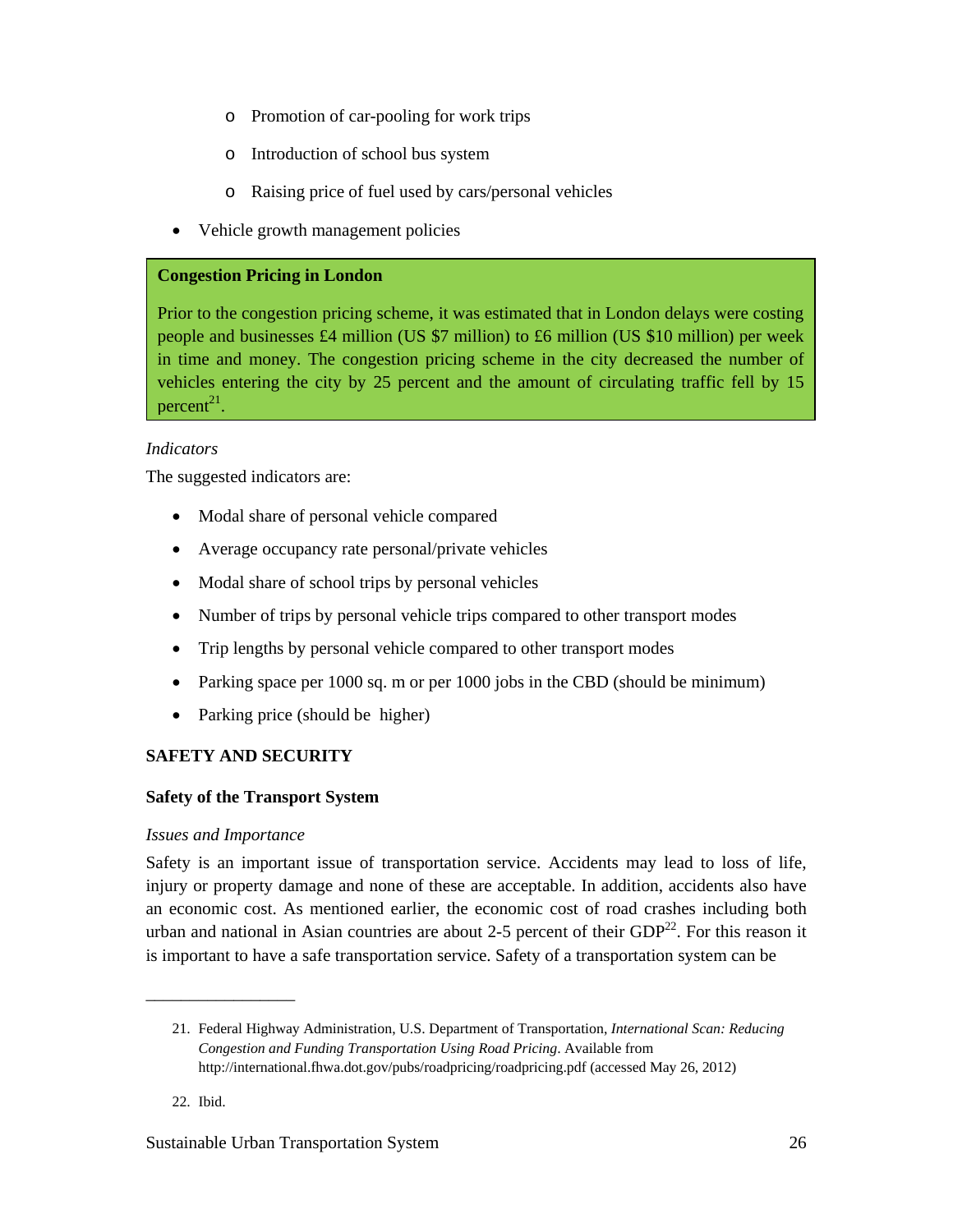divided into three areas which are road safety, pedestrian safety and public transport safety.

## **Total Fatality Number in Developed and Developing Countries**

The total fatality number is the number of fatalities per 10,000 vehicles. In motorized countries the total fatality number is around than 2. In USA the total fatality number is 2.0 and in UK it is 1.4 whereas in Bangladesh the total fatality number is 45. The fatality index is the deaths divided by total casualties expressed as a percentage. In Dhaka this is 40 percent which is amongst the highest in the developing countries<sup>23</sup>.

The number of road accidents increases as the traffic volume increases. The rapid growth of urban population and number of vehicles in urban areas is becoming a growing concern in many Asian cities.

One of the common types of accidents that are caused by vehicles is vehicle to pedestrian accidents. It is important not only to ensure the safety of vehicular traffic but also to ensure the safety of pedestrians. Basic measures such as taking some low cost treatments can reduce traffic accidents. Some of the things that a city can do to reduce traffic accidents include provision of safe cross-walks and other pedestrian infrastructure, high standards of driver training for public transit drivers, compliance of safe operation procedures, safety audit of road network and dedicated lanes for public transit buses.

## *Objectives*

Reduce the accidents caused by the transportation sector.

## *Actions and Policy Considerations*

The suggested actions and policy considerations are:

- Undertake a road safety audit of all major roads and intersections
- Implement policies to design all the roadways, intersections, sidewalks and bike lanes using the road and highway design guidelines
- Provide traffic signs and markings using the proper standards and guidelines
- Enforce the traffic law and penalizing the violators
- Increase awareness of traffic law among the general public especially public transit operators by using the social and mass media Special driver training for public transit systems

<sup>23.</sup> Hasib Ahsan and Mohammed Hoque. "Traffic Safety in Dhaka City: Key Issues and Countermeasures", *Journal of Civil Engineering The Institution of Engineers, Bangladesh*, vol. CE 30, No. 1 (2002). Available from www.jce-ieb.org.bd/pdfdown/ce300102.pdf.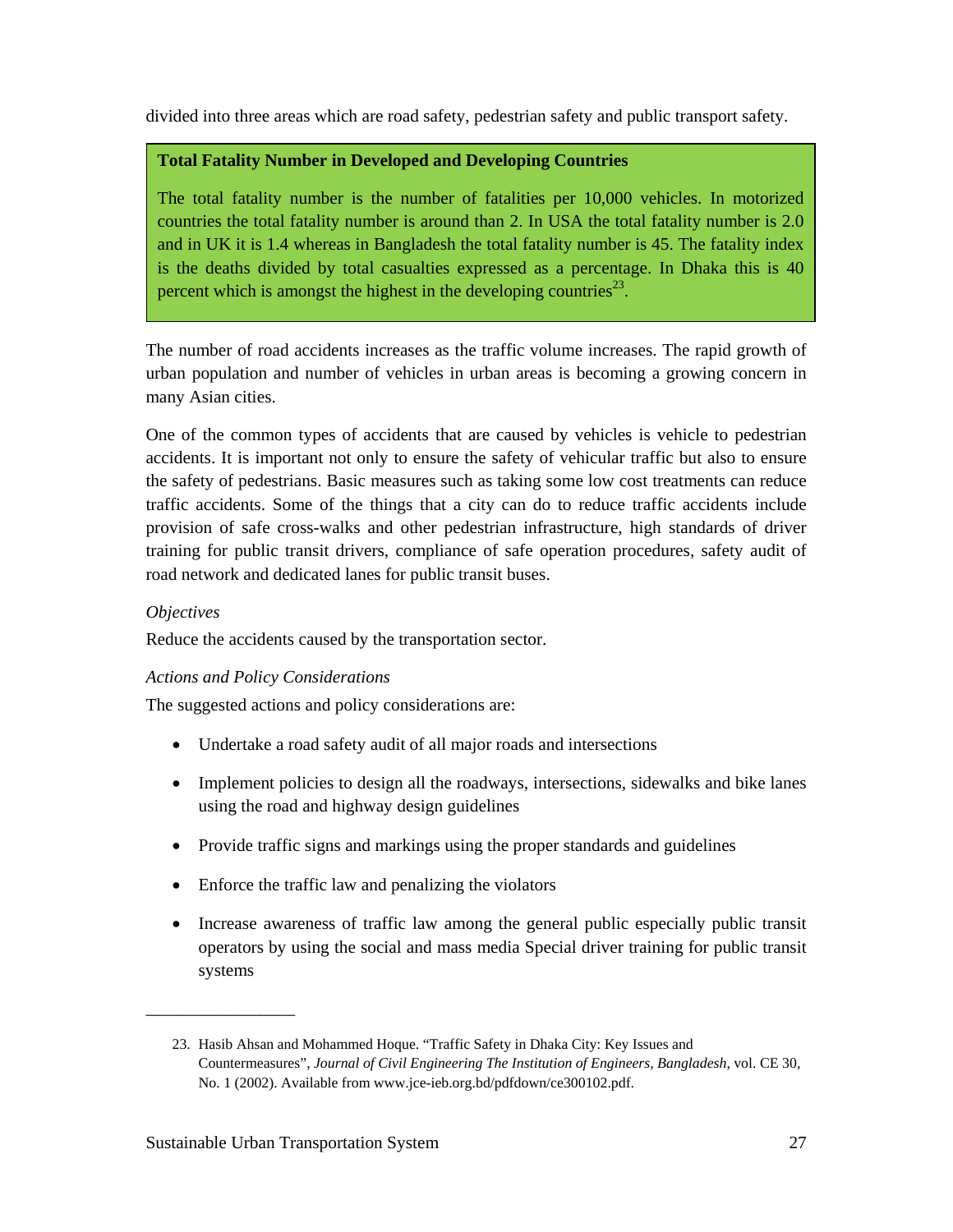• Regular vehicular inspection and maintenance program

## *Indicators*

The suggested indicators are:

- Accident rates (per 100,000 population, per 10,000 vehicles etc.)
- Number of accidents
- Fatality rate (total)
- Accident rates rate by mode of transport and VRUs (Vulnerable road user groups)
- Total fatality number
- Economic cost of crashes as a percentage of the GDP

## **Security of the Transport System**

## *Issues and Importance*

The security of the users of the transport service has to be ensured to make a transportation system sustainable. Security of a transportation system includes security of the people while they are travelling on the road, sidewalks, bike paths and as well as when they are using the transit system. The users of a transport system need to be protected against all sorts of criminal activities, such as mugging, robbing, harassing or other acts.

Although, security is important for all, it is especially important for women, children, elderly and people with special needs because they have higher risks of being the victim. If a city cannot provide security to the transportation users especially to the above mentioned groups, then they may be reluctant to travel, which may affect their well-being.

## *Objective*

Having a transport system that ensures security to all of its users.

## *Actions and Policy Considerations*

The suggested actions and policy considerations are:

- Provide sufficient lighting at all roads and sidewalks, walking trails at nighttime and install CCTV cameras at transit stops and at other places which have a poor safety record
- Post security guards and security check points as needed
- Ensure coordination of the law enforcement agencies with the transportation agencies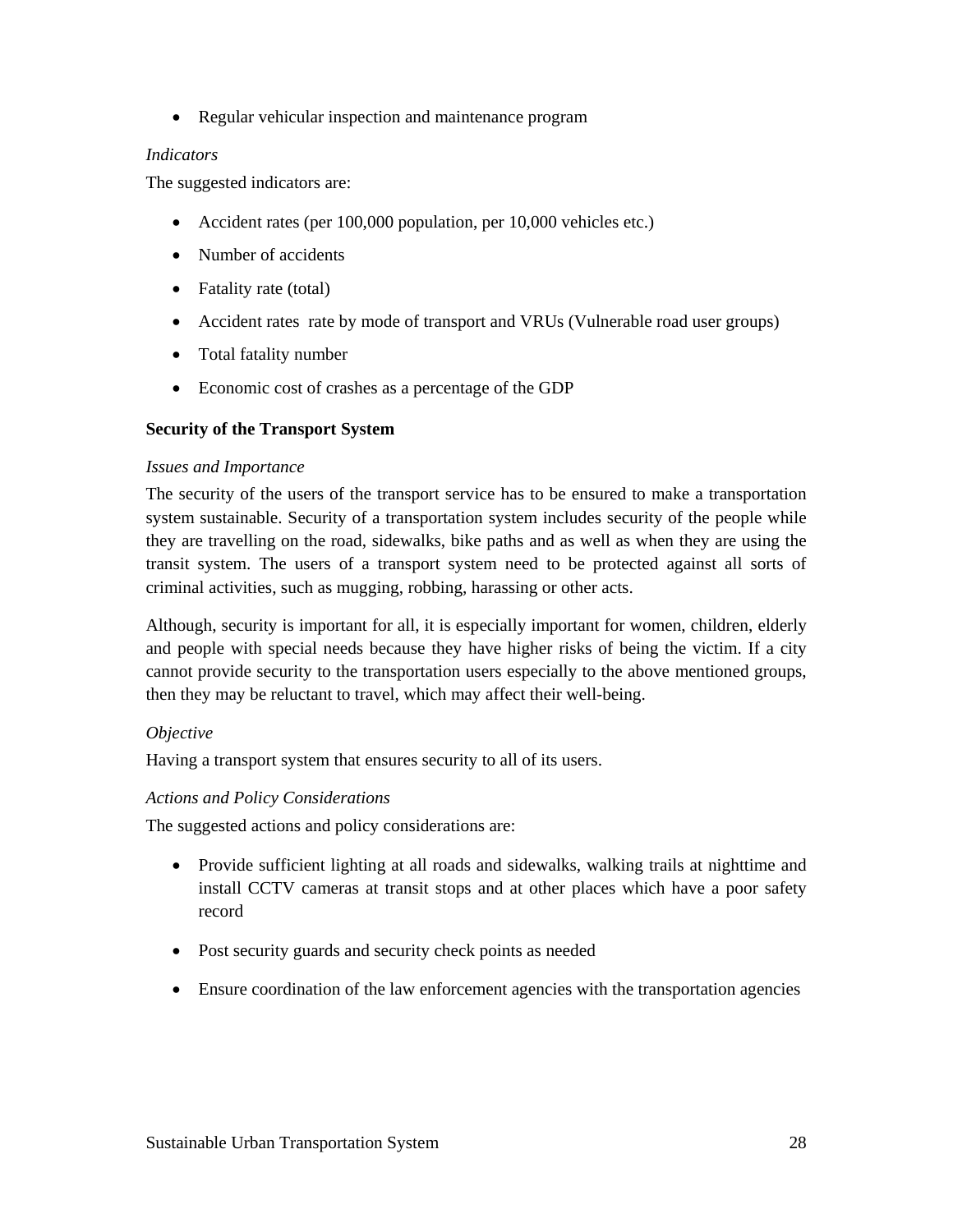#### *Indicators*

The suggested indicators are:

- Number of criminal incidents (mugging, harassment etc.) while people are using the transportation system
- Number of criminal incidents on public transit services

## **URBAN FREIGHT TRANSPORT**

## **Freight Transport Operation**

## *Issues and Importance*

As mentioned earlier, although only 10 percent urban traffic is related to freight, freight traffic is responsible for 40 percent of the air pollution caused by the transportation sector in the urban areas. As the population of Asian cities are increasing, the consumption of goods and services is increasing, which in turn causing an increase of freight traffic in urban areas. If the freight traffic is not managed properly, the quality of the urban environment will deteriorate due to increased level of congestion, air pollution and the obtrusive nature of freight traffic. Also, freight traffic operations are not often carried out efficiently. The efficiency of freight operations can be significantly improved through consolidation of freight deliveries, reduction of empty haulage and other measures. Consolidation centers allow delivery vehicles to be more fully loaded, serve multiple customers in a single trip, and provide on-time service<sup>24</sup>. Improvements in urban freight logistic operations can reduce freight traffic and trip length and also help to reduce the cost of freight transport.

## **London Construction Consolidation Center (LCCC)**

Consolidation Center was established in London for construction materials. Some of the benefits the traffic and environmental benefits of this consolidation center are:

- 68 percent reduction in construction vehicles for deliveries to sites served by consolidation center
- Better control over sizes of vehicles entering City of London
- About 75 percent reduction of  $CO<sub>2</sub>$  emissions for deliveries from consolidation centre to sites
- 120 minutes average reduction in journey time for contractors<sup>25</sup>
- 24. Metrolinx, An Agency of the Government of Ontario, *GTHA Urban Freight Study* (2011). Available from http://www.metrolinx.com/en/regionalplanning/goodsmovement/GTHA\_UFS\_Final\_DRAFT.pdf (accessed May 15, 2012)
- 25. South East Scotland Transport Partnership, *Freight Consolidation Center Study Final Report*. Available from http://www.sestran.gov.uk/uploads/Freight%20Consolidation%20Centre%20Study%20- %20Final%20Report.pdf?phpMyAdmin=36eb3a8adbf8de84465f6d90a254a337 (accessed May 24, 2012)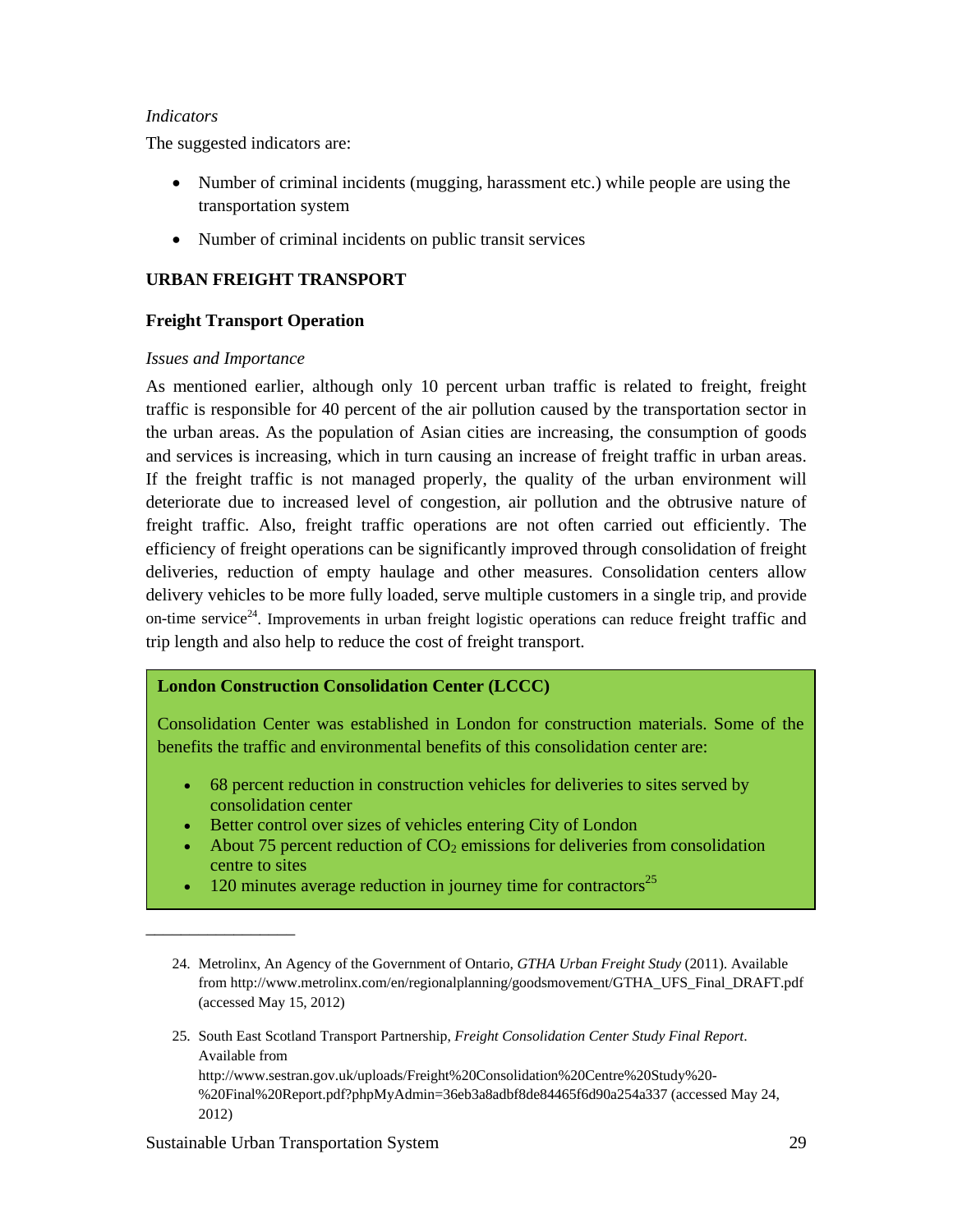## *Objective*

Manage the volume of freight traffic in urban areas to reduce its adverse impact on the quality of urban environment and to increase the efficiency of freight operation.

## *Actions and Policy Considerations*

The suggested actions and policy considerations are:

- Design standards for large freight vehicle passage routes that meet their safe maneuvering requirements
- Ban large freight vehicles during the daytime in the downtown and other congested areas to prevent traffic congestion
- Design and implement a designated large freight vehicle road network with designated parking and loading/unloading areas
- Establish consolidation centers or freight villages at suitable locations and encourage suppliers to use these centers for consolidation of their deliveries
- Relocate whole-sale centers so that movement of freight vehicles can be easily managed
- Provide incentives to trucking companies to travel in the off peak periods in the city
- Providing incentives to trucking companies to use modern technology such as GPS to improve their efficiency of operation
- Provide incentives to the trucking companies such as tax breaks for operating environmental friendly vehicles

## *Indicators*

The suggested indicators are:

- Freight ton-km per unit of GDP
- Freight ton-km per 10,000 urban people
- Fuel consumption and GHG emission by freight transport
- Distance over which freight is moved
- Proportion of freight traffic that neither have origin or destination in the city through which they are passing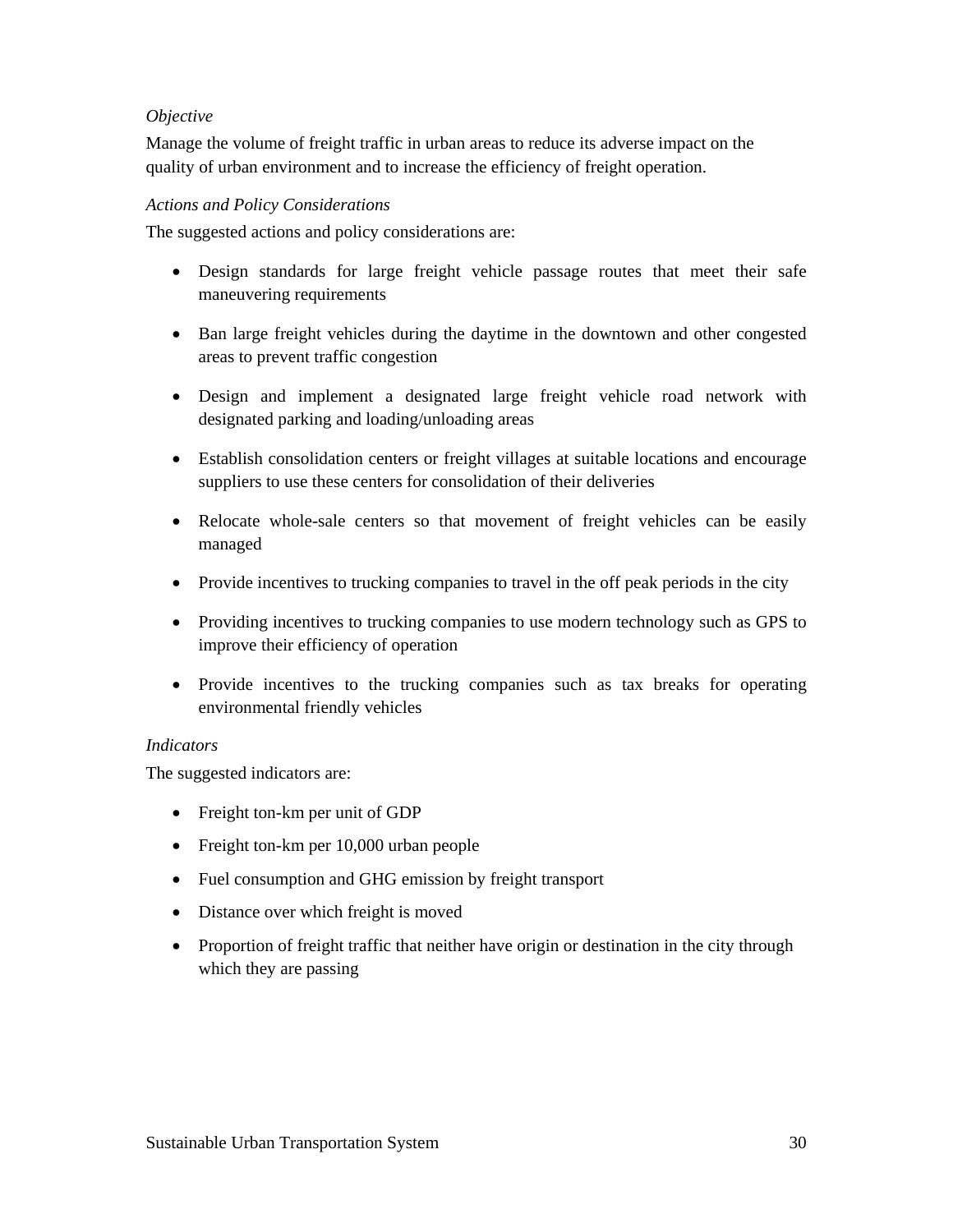#### **ENVIRONMENT**

#### **Emissions by the Transportation Sector**

#### *Issues and Importance*

Green House Gases (GHGs), suspended particulate matter and lead are some of the major sources of air pollution. The main GHGs are carbon dioxide, methane, nitrous oxide, and fluorocarbons<sup>26</sup>. Of these GHGs, the emission of carbon dioxide is the one that people are usually more concerned about as it is believed to be the main reason for global warming<sup>27</sup>.

The sectors that are responsible for  $CO<sub>2</sub>$  emissions are power generation and energy, transportation, industry, residential and agriculture. Figure 7 taken from an International Transport Forum (ITF) report demonstrates the shares of  $CO<sub>2</sub>$  emissions for different sectors for 1990 and 2007 and also provides the estimated  $CO<sub>2</sub>$  taken from an International Transport

Forum (ITF) taken from an International Transport Forum (ITF) report demonstrates the shares of  $CO<sub>2</sub>$  emissions for different sectors for 1990 and 2007 and also provides the estimated  $CO_2$  emissions for 2020 and 2030<sup>28</sup>.



Figure 7 World Energy-related  $CO<sub>2</sub>$  Emissions (Mt)

- 26. University of Michigan, "Greenhouse Gases and Society". Available from www.umich.edu/~gs265/society/greenhouse.htm (accessed September 11, 2010).
- 27. Union of Concerned Scientists, "Global Warming FAQ", 14 July 2009. Available from www.ucsusa.org/global\_warming/science\_and\_impacts/science/global-warming-faq.html.
- 28. International Transport Forum, *Reducing Transport Greenhouse Gas Emissions* (2010). Available from www.internationaltransportforum.org/Pub/pdf/10GHGTrends.pdf.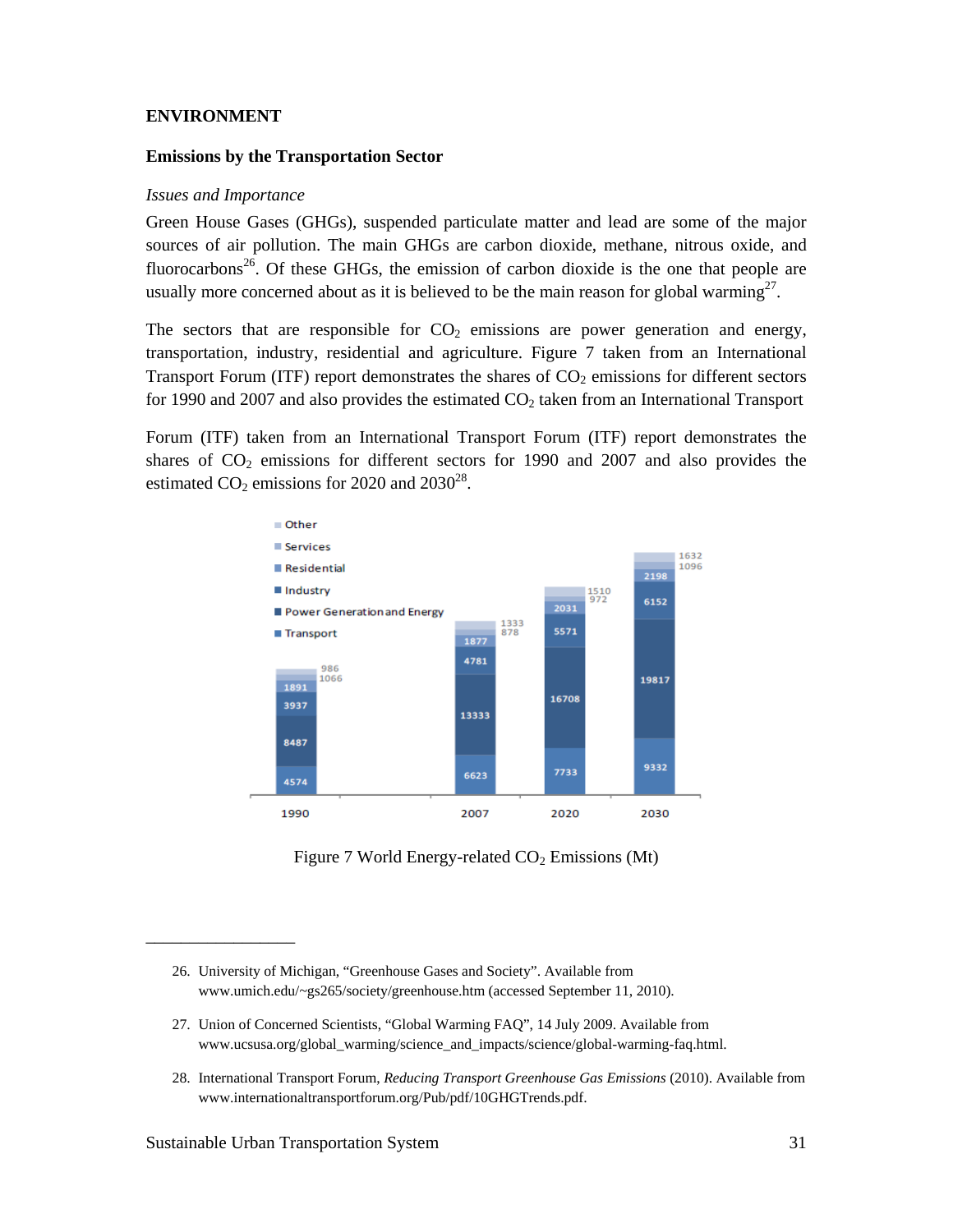The above graph demonstrates that in the past, worldwide, the transportation sector was the second largest source of  $CO<sub>2</sub>$  emissions and is also projected to remain the second largest source of  $CO<sub>2</sub>$  emissions in the future.

For the transportation sector this is even a greater concern as global  $CO<sub>2</sub>$  emissions from transport have grown by 45 percent between 1990 and  $2007<sup>29</sup>$ . It is estimated that in 2005, 59 percent of the  $CO<sub>2</sub>$  emissions was caused by the combustion of fossil fuel and the transportation sector had a significant share of the global fossil fuel combustion-related  $CO<sub>2</sub>$ emissions. Table 1 provided by Timilsina and Shreshtha in their research demonstrates the amount of  $CO<sub>2</sub>$  emissions for the year 1980 and 2005 by different sectors in some of the Asian countries $30$ .

Table 1 suggests that for many countries in Asia the transportation sector is the second largest emitter of  $CO<sub>2</sub>$ . Since fossil fuel is mainly consumed by transport vehicles, a significant amount of the  $CO<sub>2</sub>$  emissions caused by the transportation sector is from the road sector.

The World Health Organization has suggested levels for the green house gases and particulate matter that should be maintained to limit the adverse impact of air pollution on human health.

|             |                 |         | 1980    |          |       | 2005    |       |       |                |       |
|-------------|-----------------|---------|---------|----------|-------|---------|-------|-------|----------------|-------|
|             | Total           | Power   | Indus   | Transp   | Other | Total   | Power | Indus | Transp         | Other |
| Country     |                 |         | try     | ortation |       |         |       | try   | ortation       |       |
|             | (Mt of          |         |         |          |       | (Mt of) |       |       |                |       |
|             | CO <sub>2</sub> | $(\% )$ | $(\% )$ | (% )     | (% )  | $CO2$ ) | (% )  | (% )  | (% )           | (% )  |
| Bangladesh  | $\mathcal{I}$   | 21      | 41      | 14       | 24    | 36      | 35    | 29    | 12             | 24    |
| China       | 1,403           | 20      | 51      | 6        | 23    | 5,060   | 48    | 37    | $\overline{7}$ | 9     |
| India       | 292             | 26      | 39      | 19       | 16    | 1,147   | 52    | 30    | 8              | 10    |
| Indonesia   | 69              | 10      | 39      | 26       | 26    | 341     | 28    | 39    | 22             | 11    |
| Korea       | 122             | 20      | 32      | 12       | 37    | 449     | 35    | 31    | 19             | 15    |
| Malaysia    | 23              | 32      | 34      | 28       | 6     | 138     | 33    | 35    | 28             | 3     |
| Mongolia#   | 12              | 48      | 25      | 11       | 16    | 10      | 70    | 8     | 12             | 10    |
| Pakistan    | 26              | 16      | 37      | 25       | 22    | 118     | 30    | 37    | 22             | 11    |
| Philippines | 32              | 27      | 39      | 15       | 18    | 76      | 37    | 19    | 37             | 7     |
| Sri Lanka   | 4               | 8       | 22      | 55       | 16    | 12      | 28    | 16    | 45             | 11    |
| Thailand    | 34              | 33      | 23      | 28       | 16    | 214     | 30    | 37    | 26             | 7     |
| Vietnam     | 14              | 24      | 36      | 14       | 26    | 80      | 24    | 37    | 25             | 14    |

Table  $1 \text{ CO}_2$  Emission Mix by Sector

Note: 1985 data are used instead of 1980 for Mongolia. Other includes residential, commercial and agricultural sectors.

<sup>29.</sup> Ibid.

<sup>30.</sup> David Greene and others, "Reducing Greenhouse Gas Emissions from U.S. Transportation, (Pew Center on Global Climate Change, 2003). Available from http://www.pewclimate.org/docUploads/ustransp.pdf.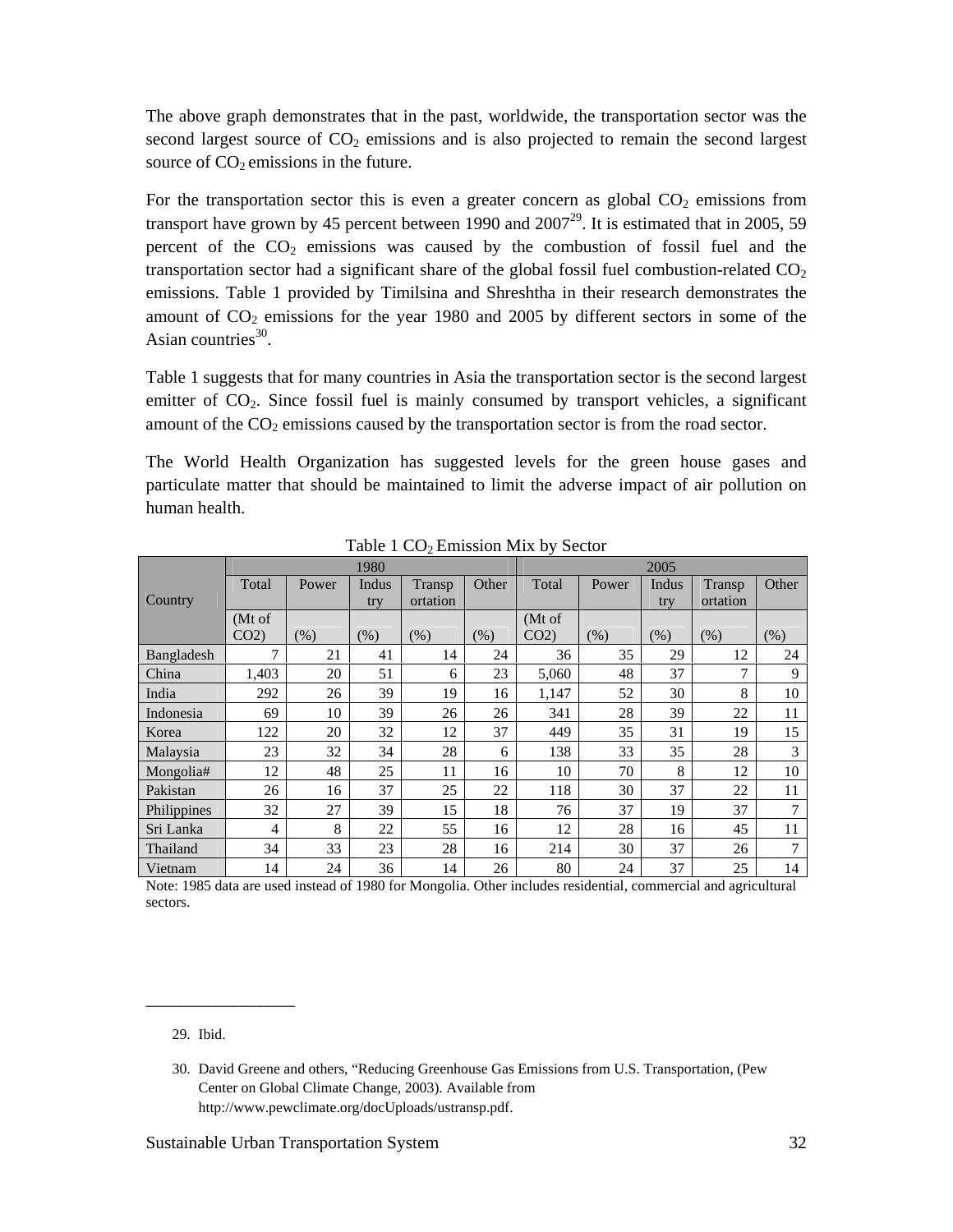## *Objective*

Reduce the adverse environmental impact caused by the transportation sector.

#### *Actions and Policy Considerations*

The suggested actions and policy considerations are:

- Formulate and implement emission standards for all classes of vehicles
- Set targets to reduce air pollution in five, ten and twenty years time from the urban transport sector
- Encourage modal shift to more energy efficient and low-carbon modes

## *Indicators*

The suggested indicators are:

- Aggregate GHG emissions and other air pollutants caused by the transportation sector compared to other sectors
- Composite emission/veh-km
- Percentage of vehicles using environment friendly and renewable energy
- Usage of low-carbon vehicles
- Energy efficiency of vehicles (km/lit)

## **CONSOLIDATED LIST OF INDICATORS TO ASSESS PROGRESS TOWARDS DEVELOPMENT OF A SUSTAINABLE URBAN TRANSPORTATION SYSTEM**

In the above section, objectives of a sustainable urban transportation system, some suggested policy and infrastructure interventions to achieve these objectives and indicators for a sustainable transportation system have been identified. The table below provides a consolidated list of indicators to determine a sustainable urban transportation system by categorizing the indicators in the seven areas of sustainable urban transportation system. In addition, the table provides the objectives and the suggested actions and policy considerations required to achieve the objectives. For some of the indicators the standards that are generally used are also provided.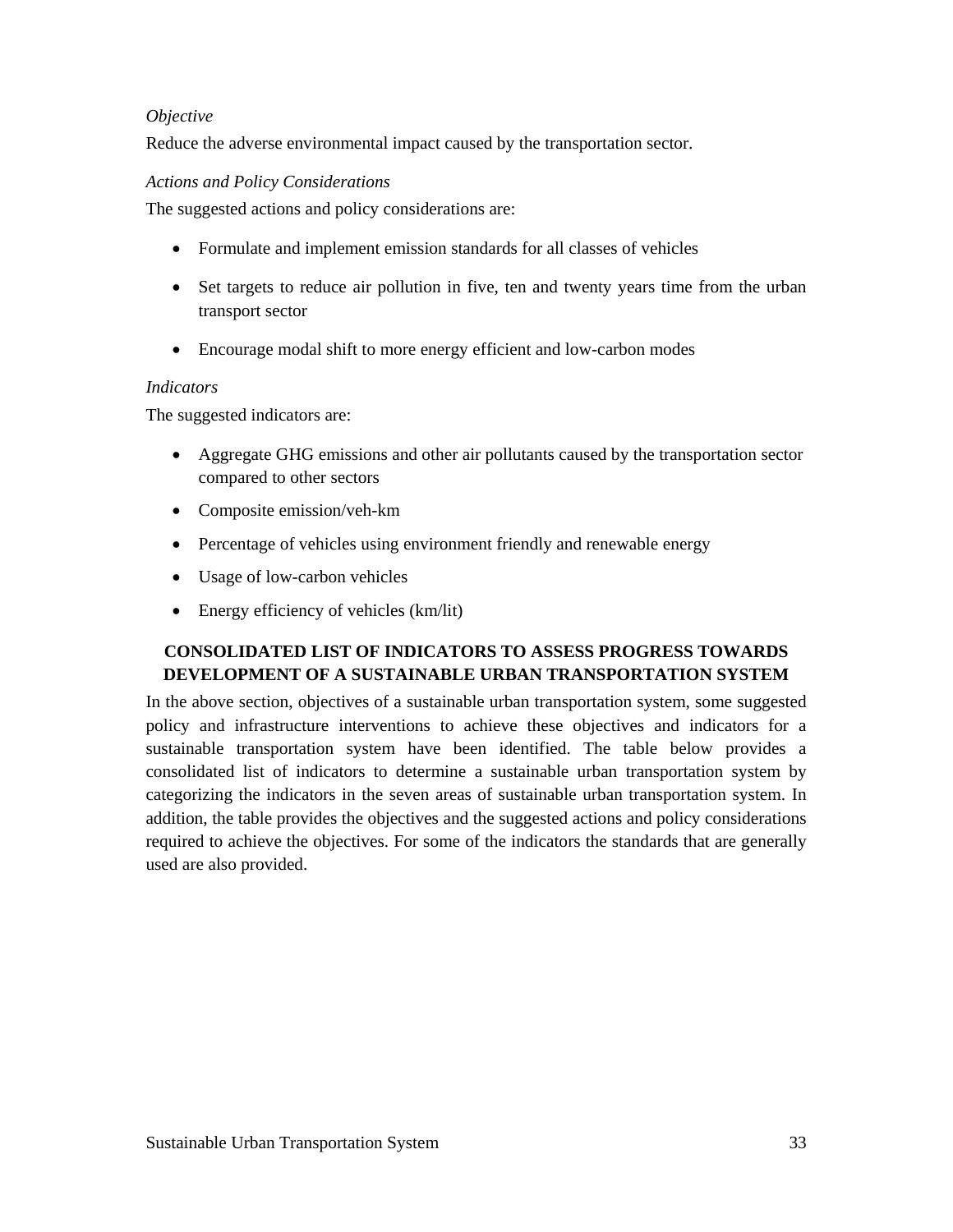| Areas of<br>Sustainable<br>Urban<br>Transportation<br>System | Subareas of<br>Sustainable Urban<br>Transportation<br>System | Objective                                                                                                                                                                                                                                            | <b>Actions and Policy Considerations</b>                                                                                                                                                                                                                                                                                                         | <b>Indicators</b>                                                                                                                                                                                                                                                                           | General<br>Standards and<br>Practices (if<br>available) |
|--------------------------------------------------------------|--------------------------------------------------------------|------------------------------------------------------------------------------------------------------------------------------------------------------------------------------------------------------------------------------------------------------|--------------------------------------------------------------------------------------------------------------------------------------------------------------------------------------------------------------------------------------------------------------------------------------------------------------------------------------------------|---------------------------------------------------------------------------------------------------------------------------------------------------------------------------------------------------------------------------------------------------------------------------------------------|---------------------------------------------------------|
| Transportation<br>Planning and<br>Governance                 | Transportation<br>Planning in the<br>Comprehensive<br>Plan   | -Transportation planning in<br>the comprehensive plan<br>indicates the goals,<br>objectives and approaches<br>to develop a sustainable<br>transportation system                                                                                      | -Identification of future transportation<br>demands of the city using demographic<br>and other economic and social data on a<br>regular basis<br>-Provisions to include sustainable<br>transportation development in the<br>comprehensive plan                                                                                                   | -Adequate consideration of future<br>strategic directions of transportation<br>development in the comprehensive<br>plan<br>-Sustainable transportation<br>development plans, policies and<br>projects exist in the comprehensive<br>plan                                                    |                                                         |
|                                                              | Capacity of the<br>Transport<br>Authority                    | -The transportation<br>authority has the necessary<br>number of qualified<br>professionals who have the<br>experience and expertise to<br>provide a quality and safe<br>transportation system that<br>meets the transportation<br>needs of all users | - Availability of the required number of<br>professional and other staff                                                                                                                                                                                                                                                                         | - Number of qualified personnel<br>required to run the transportation<br>system and the existing number of<br>qualified personnel in the<br>transportation system                                                                                                                           |                                                         |
|                                                              | Public<br>Participation in<br>the Planning<br>Process        | -Participatory approach in<br>the planning process which<br>gives due importance to<br>every participant's<br>perspective                                                                                                                            | -Train professional staff in participating<br>approaches to planning and development<br>-Training professional staff in<br>undertaking public participation and<br>consultation<br>-Include stakeholder participation in the<br>planning process<br>-Establish a mechanism for public<br>participation<br>-Set up an institutional mechanism for | -Recognition and practice of public<br>participation in the planning and<br>service delivery process<br>-Availability of trained man power<br>in participatory approach to<br>planning and development<br>-Existing institutional mechanism<br>for public participation and<br>consultation |                                                         |

## Table 2 Indicators to Assess Progress Towards Development of a Sustainable Urban Transportation System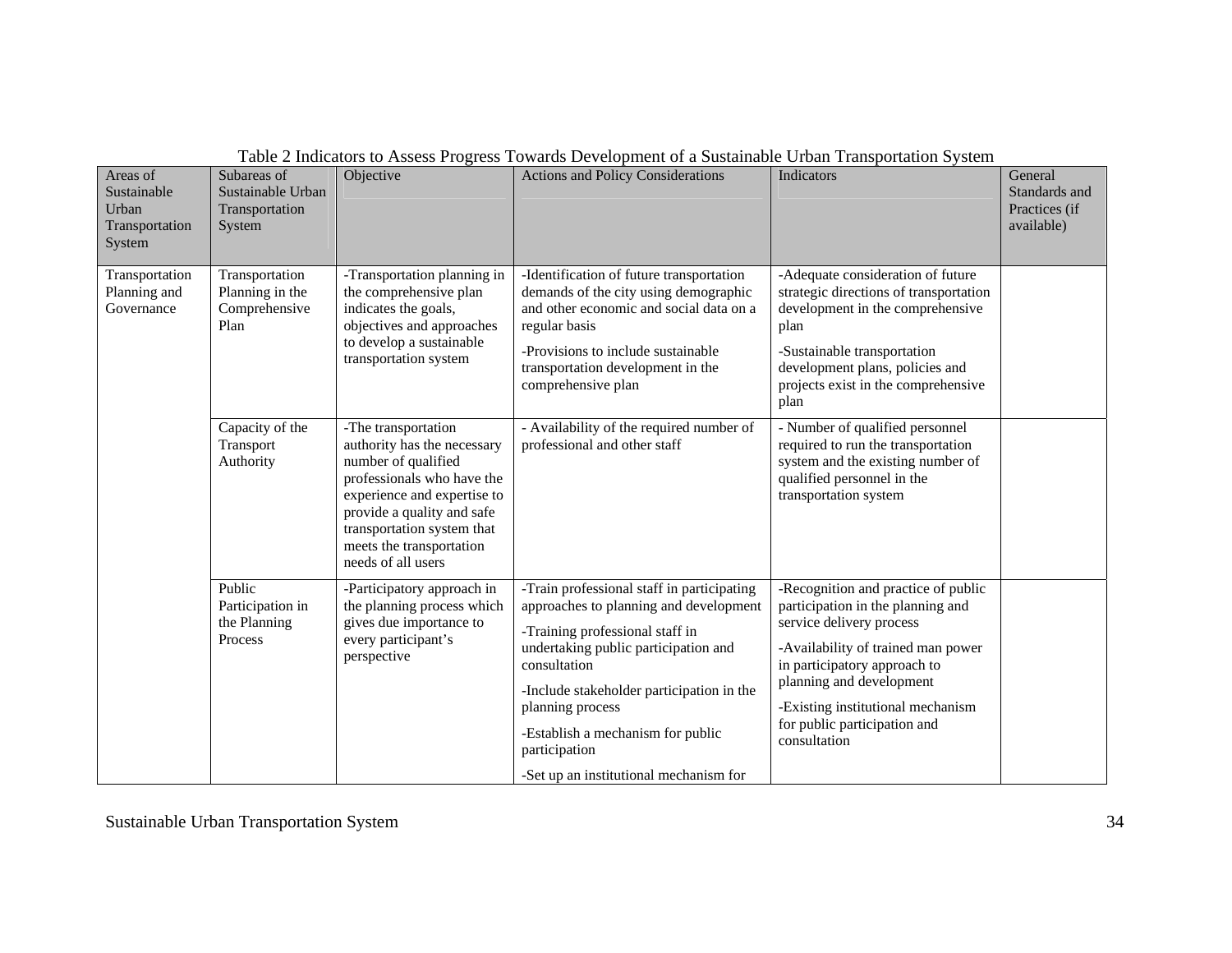| Areas of<br>Sustainable<br>Urban<br>Transportation<br>System | Subareas of<br>Sustainable Urban<br>Transportation<br>System | Objective                                                                                                                                                                                                                                | <b>Actions and Policy Considerations</b>                                                                                                                                                                                                                                                                                                                                                                                                                                                                                                                                                                                                                                                                         | <b>Indicators</b>                                                                                                                                                                                                                                             | General<br>Standards and<br>Practices (if<br>available)                                              |
|--------------------------------------------------------------|--------------------------------------------------------------|------------------------------------------------------------------------------------------------------------------------------------------------------------------------------------------------------------------------------------------|------------------------------------------------------------------------------------------------------------------------------------------------------------------------------------------------------------------------------------------------------------------------------------------------------------------------------------------------------------------------------------------------------------------------------------------------------------------------------------------------------------------------------------------------------------------------------------------------------------------------------------------------------------------------------------------------------------------|---------------------------------------------------------------------------------------------------------------------------------------------------------------------------------------------------------------------------------------------------------------|------------------------------------------------------------------------------------------------------|
|                                                              |                                                              |                                                                                                                                                                                                                                          | consultation with all relevant agencies                                                                                                                                                                                                                                                                                                                                                                                                                                                                                                                                                                                                                                                                          |                                                                                                                                                                                                                                                               |                                                                                                      |
|                                                              | Financing for the<br>Transportation<br>System                | -Availability of funds to<br>upgrade and replace<br>existing transport systems<br>and to implement future<br>transportation projects to<br>meet the present and future<br>transportation demands                                         | -Consider capturing of land/rental value<br>appreciation due to major transportation<br>projects<br>-Consider alternative funding sources<br>such as increasing the fuel/gas tax,<br>vehicle registration fee, increase the road<br>fees (toll price) or selling bonds if<br>existing funding is not sufficient to meet<br>the needs<br>-Implement public transportation<br>projects using cross-subsidy from other<br>urban development projects<br>-Involve the private sector in the<br>delivery of transport services at a greater<br>scale<br>Consider sustainable transport<br>development projects through funding<br>from various low-carbon development<br>financing mechanism (LCDF, GEF, CTF<br>etc.) | -Percentage of funding needs that<br>are met<br>-Availability funding from the<br>private sector<br>-Innovative funding mechanism<br>including low-carbon financing<br>mechanism are used<br>-Availability of funding support<br>from the national government |                                                                                                      |
|                                                              | Affordability of<br>the Transportation<br><b>Services</b>    | -Percentage of total income<br>that people spent on using<br>the transport system should<br>be less than $15 - 20$<br>percent; the cost of travel<br>using a public transit<br>should be much lower than<br>the cost of using a personal | -Consider various options for improving<br>the efficiency of public transport<br>operations and other means<br>-Regulate pricing of transport services<br>-Apply innovative pricing of transport<br>services to increase public transport<br>patronage                                                                                                                                                                                                                                                                                                                                                                                                                                                           | -Percentage of income that people<br>spend on transportation<br>-Cost of travel by using public<br>transit (cost/km)<br>-Cost of public transit compared to<br>cost of public transit with<br>comparable cities (percentage of                                | -Percentage of<br>total income<br>spent on<br>transportation<br>is not more<br>than 15-20<br>percent |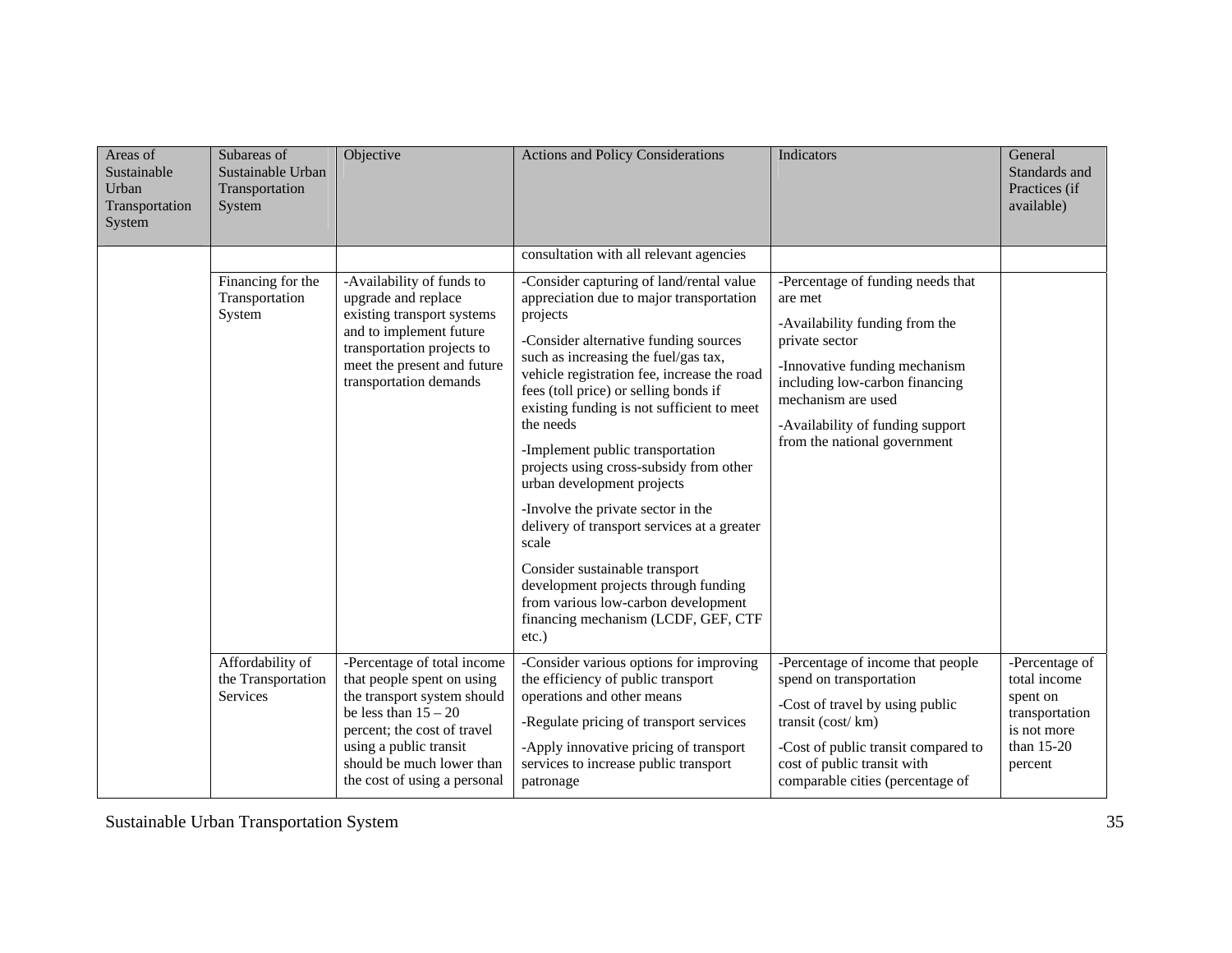| Areas of<br>Sustainable<br>Urban<br>Transportation<br>System                                   | Subareas of<br>Sustainable Urban<br>Transportation<br>System | Objective                                                                  | <b>Actions and Policy Considerations</b>                                                                                                                                                                                                                                                                                                                                                                                                                                                                                                                                                                                                                                                                                                                                                  | Indicators                                                                                                                                                                                                 | General<br>Standards and<br>Practices (if<br>available) |
|------------------------------------------------------------------------------------------------|--------------------------------------------------------------|----------------------------------------------------------------------------|-------------------------------------------------------------------------------------------------------------------------------------------------------------------------------------------------------------------------------------------------------------------------------------------------------------------------------------------------------------------------------------------------------------------------------------------------------------------------------------------------------------------------------------------------------------------------------------------------------------------------------------------------------------------------------------------------------------------------------------------------------------------------------------------|------------------------------------------------------------------------------------------------------------------------------------------------------------------------------------------------------------|---------------------------------------------------------|
|                                                                                                |                                                              | transport                                                                  | -Consider providing subsidy to groups<br>of people with special needs<br>-Consider increasing the cost of using<br>personal vehicle by increasing the<br>gas/fuel tax, parking fee, toll prices etc.                                                                                                                                                                                                                                                                                                                                                                                                                                                                                                                                                                                      | cost of the public transit of the<br>comparable cities)                                                                                                                                                    |                                                         |
| Organization of<br><b>Urban Space</b><br>and Substitution<br>of Travel Needs<br>by Other Means | Dense and Mixed<br>Use<br>Developments                       | -Land use planning<br>policies promote dense and<br>mixed use developments | -Develop a zoning map to increase the<br>area for dense and mixed use<br>developments and to reduce the number<br>of low density development in the city<br>-Outline a spatial growth boundary of<br>the city to prevent the city from<br>sprawling and getting dispersed<br>-Provide incentives to developers for<br>developing dense and mixed use<br>developments<br>-Increase property tax for low density<br>developments to discourage people from<br>living in such developments<br>-Conduct campaigns through mass<br>media and social media to demonstrate<br>the benefits of living in dense and mixed<br>use developments<br>-Provide facilities and amenities in<br>mixed-use development to make the<br>areas more attractive compared with<br>low-density zone marked areas | -Existence of policies to promote<br>high density mixed use land<br>developments<br>-Density of development<br>(persons/hectare)<br>-Percentage of area designated for<br>dense and mixed use developments |                                                         |
|                                                                                                | Road Hierarchy                                               | -Provide the required<br>amount of roads and the                           | -Consider establishing a hierarchy of<br>road system and classify roads                                                                                                                                                                                                                                                                                                                                                                                                                                                                                                                                                                                                                                                                                                                   | -Level of service of the roads                                                                                                                                                                             |                                                         |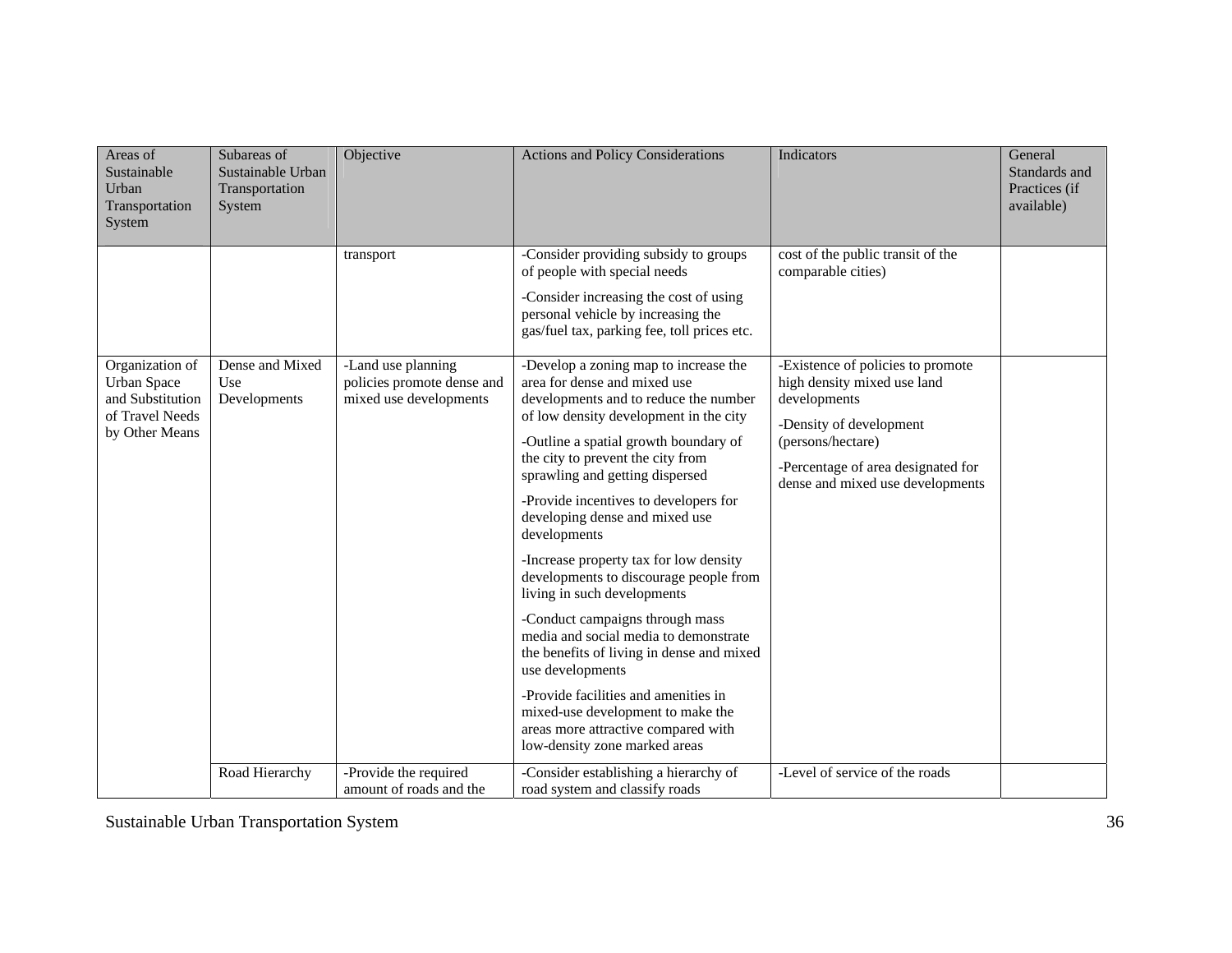| Areas of<br>Sustainable<br>Urban<br>Transportation<br>System | Subareas of<br>Sustainable Urban<br>Transportation<br>System | Objective                                                                                                                                                                                        | <b>Actions and Policy Considerations</b>                                                                                                                                                                                                                                                                                                                                                             | Indicators                                                                                                                                                                                                                                                                                                                 | General<br>Standards and<br>Practices (if<br>available) |
|--------------------------------------------------------------|--------------------------------------------------------------|--------------------------------------------------------------------------------------------------------------------------------------------------------------------------------------------------|------------------------------------------------------------------------------------------------------------------------------------------------------------------------------------------------------------------------------------------------------------------------------------------------------------------------------------------------------------------------------------------------------|----------------------------------------------------------------------------------------------------------------------------------------------------------------------------------------------------------------------------------------------------------------------------------------------------------------------------|---------------------------------------------------------|
|                                                              | System                                                       | required type of road to<br>maintain an acceptable<br>level of service on the road<br>considering the travel<br>demand, mode of travel,<br>density of development<br>and classification of roads | accordingly<br>-Redesign, modify the existing roads, as<br>necessary, according to their respective<br>category<br>-Ensure that roads are serving the<br>purpose that it was originally supposed<br>to serve by eliminating conflicting<br>demands of road uses as much as<br>possible<br>-Provide street furniture and lighting<br>according to classification category of<br>roads                 | -Classification of roads according to<br>its main purpose<br>-Roads function according to their<br>classification category<br>Absence of through traffic on<br>residential and minor roads                                                                                                                                 |                                                         |
|                                                              | Location of<br>Schools and Other<br>Facilities               | -Children are attending<br>schools in their own<br>locality and that each<br>locality has the necessary<br>shops and facilities that<br>serve the daily and<br>common necessities                | -Providing quality public schools in each<br>locality that has the capacity to serve the<br>school goers in each locality<br>-Maintaining the quality and a common<br>standard for the schools<br>-Implementation of policies that permits<br>parent to send children to public schools<br>in their locality only<br>-Providing shops and services that serves<br>daily necessities in each locality | -Average distance to a primary<br>school and high school<br>-Percentage of children attending<br>schools in the neighborhood<br>-Percentage of children walking or<br>using non-motorized transport to go<br>to school<br>-Percentage of people walking or<br>using non-motorized transport to<br>access daily necessities |                                                         |
|                                                              | Sidewalks,<br>Pedestrian Ways<br>and Bike Lanes              | -Increase the share of<br>walking and other non-<br>motorized modes of<br>transport                                                                                                              | -Provide continuous and interconnected<br>sidewalks and bike lanes accessible by<br>everyone by designing it using the<br>universal access design<br>-Separating sidewalks from the roadway<br>using barrier, on street parking or by                                                                                                                                                                | -Length of walk ways<br>-Level of service on sidewalks in<br>major activity areas<br>-Share of walking and other non-<br>motorized transport                                                                                                                                                                               |                                                         |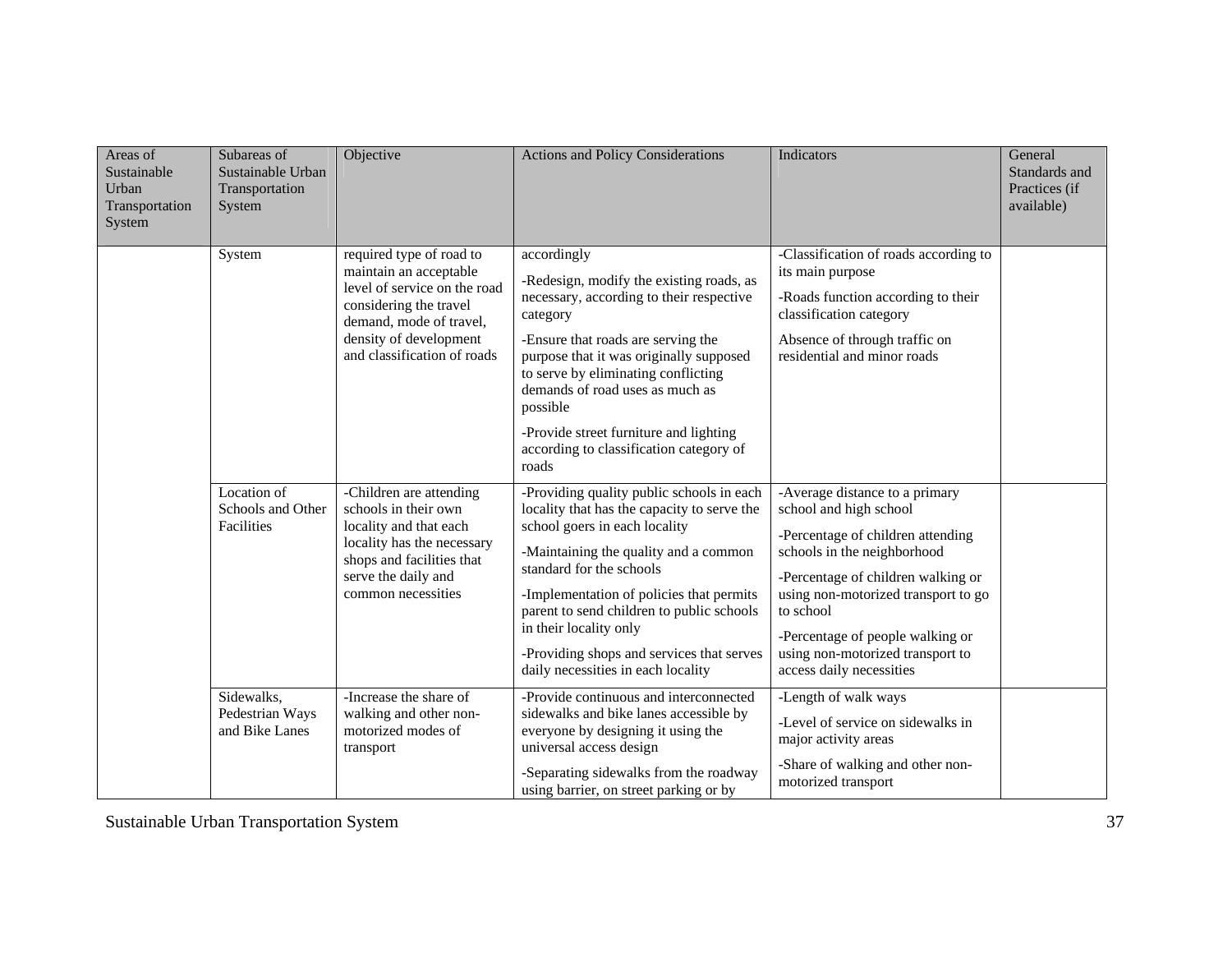| Areas of<br>Sustainable<br>Urban<br>Transportation<br>System | Subareas of<br>Sustainable Urban<br>Transportation<br>System | Objective | <b>Actions and Policy Considerations</b>                                                                                                                                                                                                                                                                                                                                                                                                                                                                                                                                                                                                                                                                                                                                                                                                                                                                                                                                             | <b>Indicators</b>                                                                                                                                                                                                                                                                                                                                                 | General<br>Standards and<br>Practices (if<br>available) |
|--------------------------------------------------------------|--------------------------------------------------------------|-----------|--------------------------------------------------------------------------------------------------------------------------------------------------------------------------------------------------------------------------------------------------------------------------------------------------------------------------------------------------------------------------------------------------------------------------------------------------------------------------------------------------------------------------------------------------------------------------------------------------------------------------------------------------------------------------------------------------------------------------------------------------------------------------------------------------------------------------------------------------------------------------------------------------------------------------------------------------------------------------------------|-------------------------------------------------------------------------------------------------------------------------------------------------------------------------------------------------------------------------------------------------------------------------------------------------------------------------------------------------------------------|---------------------------------------------------------|
|                                                              |                                                              |           | landscaping between the sidewalk and<br>the roadway<br>-Ensure safety of pedestrians at<br>intersections through clearly marked<br>crosswalks, foot over bridges or<br>underpasses<br>-Relocate vendors from pedestrian areas<br>to alternative locations<br>-Provide traffic signs and markings<br>using the proper standards and<br>guidelines<br>-Provide lighting at the sidewalks to<br>ensure safety of pedestrians in the dark<br>-Provide pedestrian signals to increase<br>the safety of pedestrians at the crosswalk<br>-Separate bike lanes from the vehicle<br>lanes using a barrier to increase safety of<br>bikers<br>-Provision of covered walkway and<br>planting trees along with sidewalks and<br>walkways and provide street furniture<br>and fixtures to make them aesthetically<br>pleasing and attractive to use<br>-Build trails through parks to improve<br>the experience of pedestrians and bikers<br>-Provide safe bike stands at major<br>activity areas | -Quality and aesthetic appeal of<br>sidewalk and walkway pavement<br>and furniture<br>-Share of walking and other non-<br>motorized transport<br>-Connectivity between major<br>activity areas through sidewalks and<br>pedestrian ways<br>-Connectivity between important<br>locations through bike lanes and<br>bike paths<br>-Availability of safe bike stands |                                                         |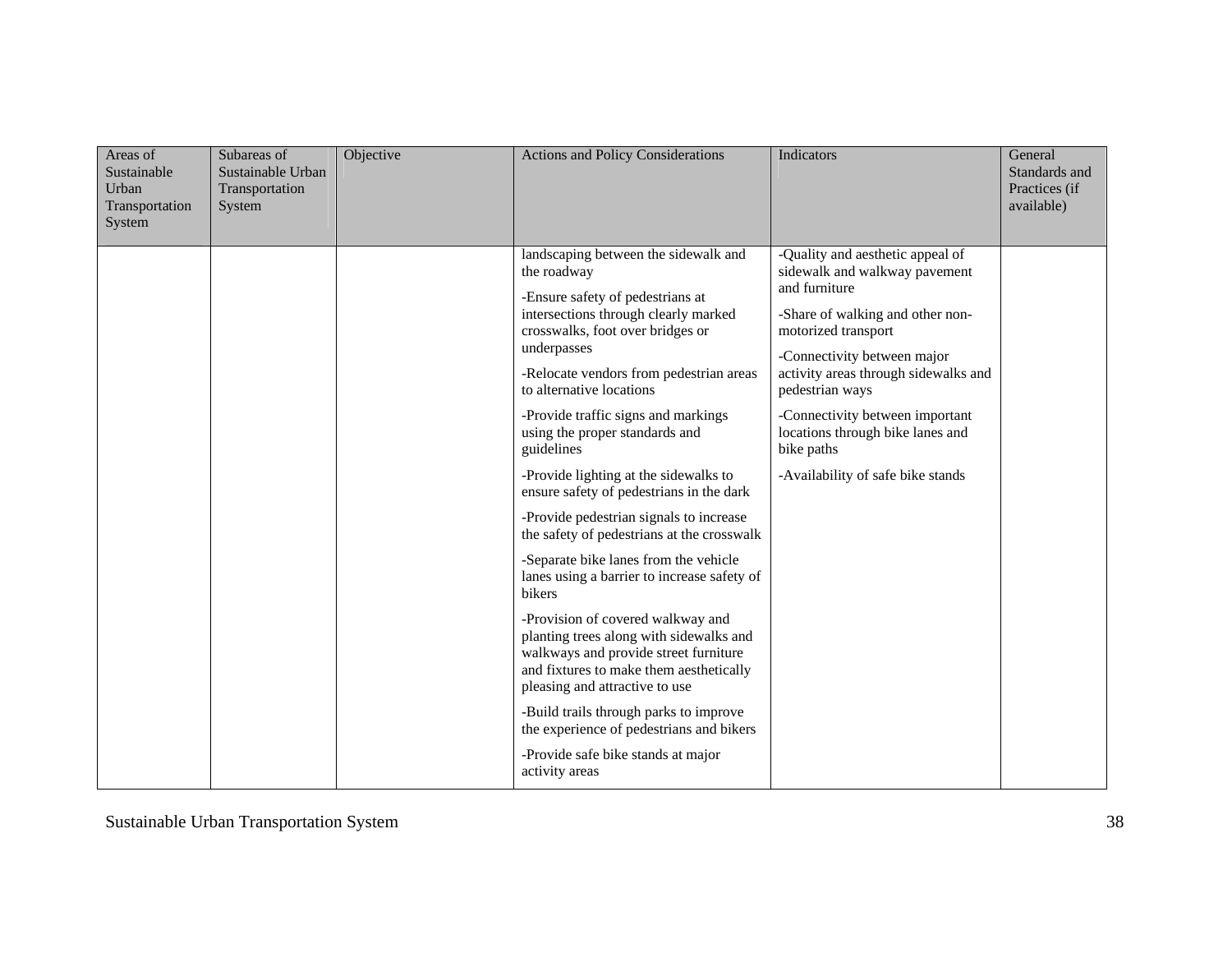| Areas of<br>Sustainable<br>Urban<br>Transportation<br>System | Subareas of<br>Sustainable Urban<br>Transportation<br>System                                        | Objective                                                                                                                                                                        | <b>Actions and Policy Considerations</b>                                                                                                                                                                                                                                                                                                                                                                                                                                                                                                                                                                  | Indicators                                                                                                                                                                                                                                                                                                      | General<br>Standards and<br>Practices (if<br>available) |
|--------------------------------------------------------------|-----------------------------------------------------------------------------------------------------|----------------------------------------------------------------------------------------------------------------------------------------------------------------------------------|-----------------------------------------------------------------------------------------------------------------------------------------------------------------------------------------------------------------------------------------------------------------------------------------------------------------------------------------------------------------------------------------------------------------------------------------------------------------------------------------------------------------------------------------------------------------------------------------------------------|-----------------------------------------------------------------------------------------------------------------------------------------------------------------------------------------------------------------------------------------------------------------------------------------------------------------|---------------------------------------------------------|
|                                                              | Substitution of<br>Travel Needs by<br>Other Means                                                   | -Reduce travel demand<br>through the use of<br>information and<br>communication<br>technologies                                                                                  | -Formulate public policies on greater use<br>of e-governance and e-commerce<br>modulation for the delivery of public<br>and private services<br>-Encourage services providers to deliver<br>services taking the advantage of ICTs as<br>much as possible<br>-Generate awareness among people for<br>greater use of e-governance and e-<br>commerce facilities<br>-Encourage policies on tele-commuting<br>and work-from-home policies as<br>applicable                                                                                                                                                    | -Proportion of work force on tele-<br>commuting and work-from-home<br>scheme<br>-Usage indices of e-governance and<br>e-commerce<br>-Number of service that are<br>available through the internet and<br>other means that do not require any<br>actual travel<br>-Usage of shopping parcel delivery<br>services |                                                         |
| <b>Public Transit</b>                                        | Diverse,<br>Integrated,<br><b>Balanced</b> and<br>Well Coverage<br><b>Public Transit</b><br>Service | -Development of a diverse,<br>balanced, integrated public<br>transit that has a well<br>coverage to provide service<br>to as many areas and<br>people as practically<br>possible | -Implement a diverse, integrated and<br>balanced public transit system that meets<br>the transportation needs of everyone in<br>the city<br>-Improve the coordination among the<br>transit service operators to integrate the<br>public transit system in terms of<br>physical, operational and ticketing<br>system<br>-Build the necessary infrastructure and<br>facilities to extend the coverage of the<br>transport system in the city<br>-Provide incentives to transit service<br>operators for offering services on the not<br>so profitable routes provide<br>-Give priority to road based public | -Modal share of public transit (by<br>different types of services)<br>-Integration of public transit<br>services<br>-Existence of a common ticketing<br>system<br>-Percentage of city covered by<br>public transit service<br>-Percentage of population covered<br>by public transit service                    |                                                         |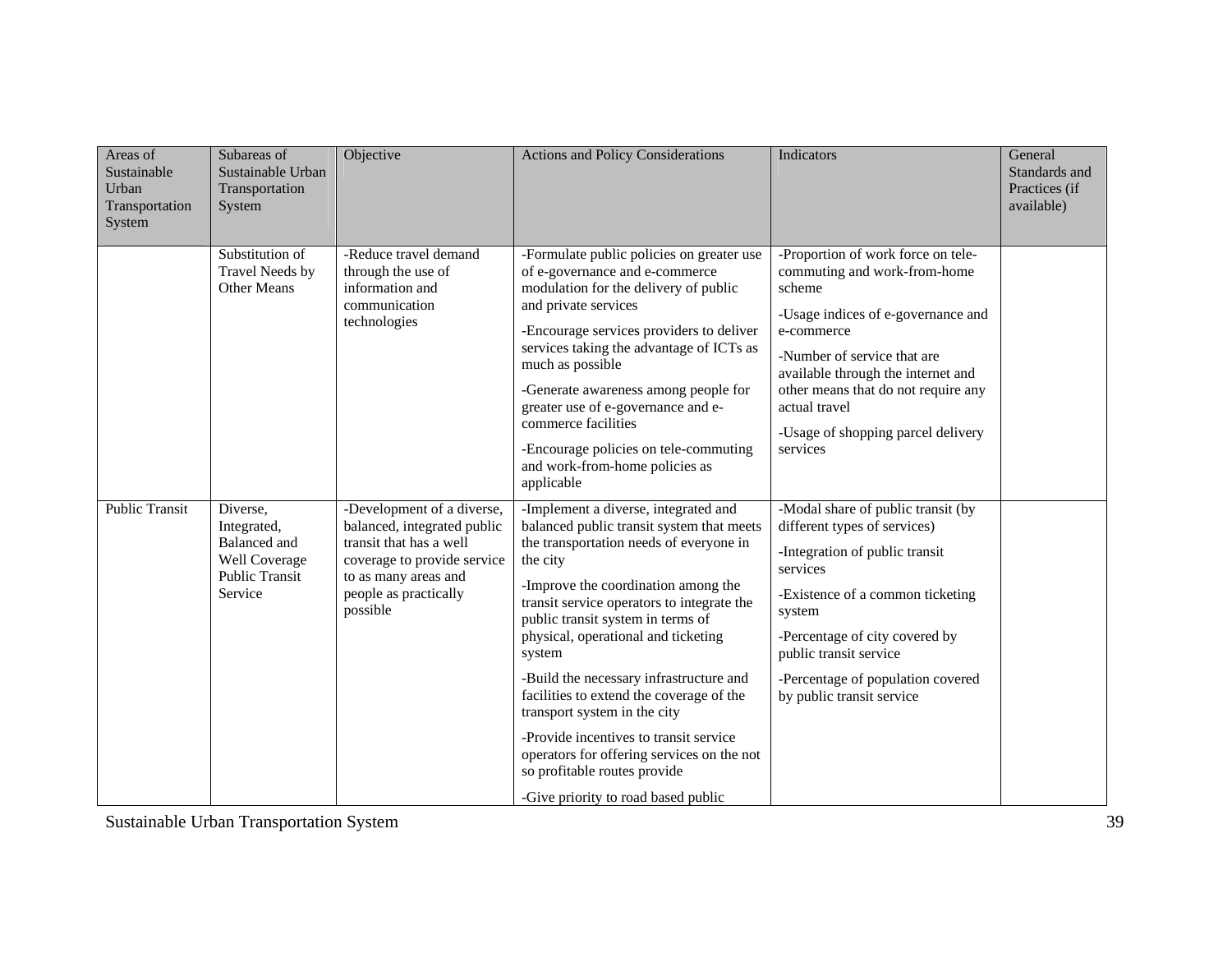| Areas of<br>Sustainable<br>Urban<br>Transportation<br>System | Subareas of<br>Sustainable Urban<br>Transportation<br>System | Objective                                                                                                                                     | <b>Actions and Policy Considerations</b>                                                                                                                                                                                                                                                                                                                                                                                                                                                                                                                                                                                                                            | Indicators                                                                                                                                                                                                                                                                                                                    | General<br>Standards and<br>Practices (if<br>available)                     |
|--------------------------------------------------------------|--------------------------------------------------------------|-----------------------------------------------------------------------------------------------------------------------------------------------|---------------------------------------------------------------------------------------------------------------------------------------------------------------------------------------------------------------------------------------------------------------------------------------------------------------------------------------------------------------------------------------------------------------------------------------------------------------------------------------------------------------------------------------------------------------------------------------------------------------------------------------------------------------------|-------------------------------------------------------------------------------------------------------------------------------------------------------------------------------------------------------------------------------------------------------------------------------------------------------------------------------|-----------------------------------------------------------------------------|
|                                                              |                                                              |                                                                                                                                               | transit modes to other modes especially<br>cars<br>-Make major activity centers and work                                                                                                                                                                                                                                                                                                                                                                                                                                                                                                                                                                            |                                                                                                                                                                                                                                                                                                                               |                                                                             |
|                                                              | Quality of the<br><b>Public Transit</b>                      | -The quality of transit<br>services is satisfactory to<br>users and comparable to<br>alternative modes of travel                              | places easily accessible by public transit<br>-Journey time and the level of service by<br>public transit modes are comparable to<br>alternative modes of travel<br>-Consult of the transit operator with the<br>city before making changes to the transit<br>routes and schedule<br>-Improve the quality of transit services<br>to meet the expectation of the majority<br>riders<br>-Provide incentives to the public transit<br>operators for operating a reliable service<br>of choice to riders<br>-Penalize or disqualify the transit<br>operators from operating the service if<br>they fail to provide a reliable and quality<br>service on a regular basis | -On-time performance<br>-Excess waiting time (proportion of<br>passengers subject to longer than<br>average waiting time)<br>-On-board level of service (load<br>factor, availability of seats, low-<br>floor/level platform boarding)<br>-Cost of service<br>-Environmental condition (clean<br>vehicle, air condition etc.) |                                                                             |
|                                                              | -Accessibility of<br>the Public Transit                      | -The public transit should<br>be easily accessible and<br>provide access to everyone<br>in terms of boarding and<br>riding the transit system | -Determine of activity areas that<br>requires public transit stops and review<br>the existing location of existing stops<br>-Follow the universal access design<br>standards while designing the transit<br>system (i.e. transit stops, transit<br>vehicles)<br>-Follow the universal access design and                                                                                                                                                                                                                                                                                                                                                             | -The distance people need to walk<br>to access the public transit<br>-The design of the transit stop,<br>transit system and other<br>infrastructure and facilities related<br>to the public transit<br>-Quality of access infrastructure                                                                                      | -A quarter<br>mile to a bus<br>stop and a half<br>a mile to a<br>train stop |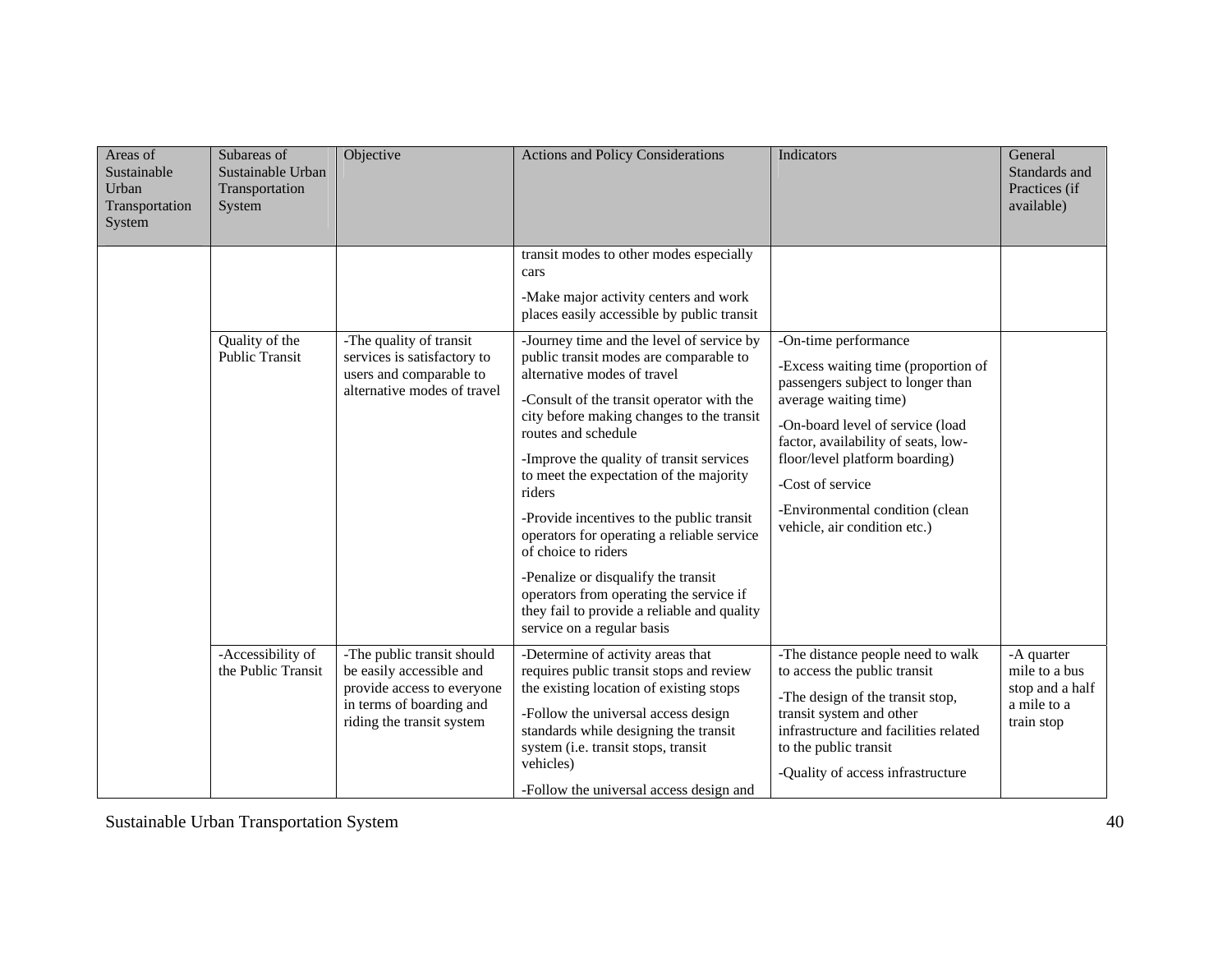| Areas of<br>Sustainable<br>Urban<br>Transportation<br>System | Subareas of<br>Sustainable Urban<br>Transportation<br>System | Objective                                                           | <b>Actions and Policy Considerations</b>                                                                                                                                                                                                                                                                                                                                                                                                                                                                                                                                                                                                                                                                                                       | <b>Indicators</b>                                                                                                                                                                                                                                                                                                                                                                                                                                        | General<br>Standards and<br>Practices (if<br>available) |
|--------------------------------------------------------------|--------------------------------------------------------------|---------------------------------------------------------------------|------------------------------------------------------------------------------------------------------------------------------------------------------------------------------------------------------------------------------------------------------------------------------------------------------------------------------------------------------------------------------------------------------------------------------------------------------------------------------------------------------------------------------------------------------------------------------------------------------------------------------------------------------------------------------------------------------------------------------------------------|----------------------------------------------------------------------------------------------------------------------------------------------------------------------------------------------------------------------------------------------------------------------------------------------------------------------------------------------------------------------------------------------------------------------------------------------------------|---------------------------------------------------------|
|                                                              |                                                              |                                                                     | guidelines while designing the<br>infrastructure facilities that connect<br>between major activity areas and transit<br>stops                                                                                                                                                                                                                                                                                                                                                                                                                                                                                                                                                                                                                  |                                                                                                                                                                                                                                                                                                                                                                                                                                                          |                                                         |
| Personal<br>Vehicle                                          | -Usage of<br><b>Personal Vehicle</b>                         | -Reduce the modal share<br>and trip lengths by<br>personal vehicles | -Traffic demand management policies<br>that can reduce number of trips by<br>personal vehicles such as:<br>o Congestion pricing during peak<br>hours to make use of personal<br>vehicles more costly and reduce<br>traffic congestion<br>o High Occupancy Vehicle (HOV)<br>lanes during the peak hours to<br>increase personal vehicle occupancy<br>rate<br>o Parking policies in the CBD area<br>(number of parking space and<br>parking pricing policies should<br>discourage making a trip by<br>personal vehicle)<br>o Restriction on on-street parking that<br>restrict car ownership<br>o Promotion of car-pooling for work<br>trips<br>o Introduction of school bus system<br>o Raising price of fuel used by<br>cars/personal vehicles | -Modal share of personal vehicle<br>compared<br>-Average occupancy rate<br>personal/private vehicles<br>-Modal share of school trips by<br>personal vehicles<br>-Number of trips by personal<br>vehicle trips compared to other<br>transport modes<br>-Trip lengths by personal vehicle<br>compared to other transport modes<br>-Parking space per 1000 sq. m or<br>per 1000 jobs in the CBD (should<br>be minimum)<br>-Parking price (should be higher) |                                                         |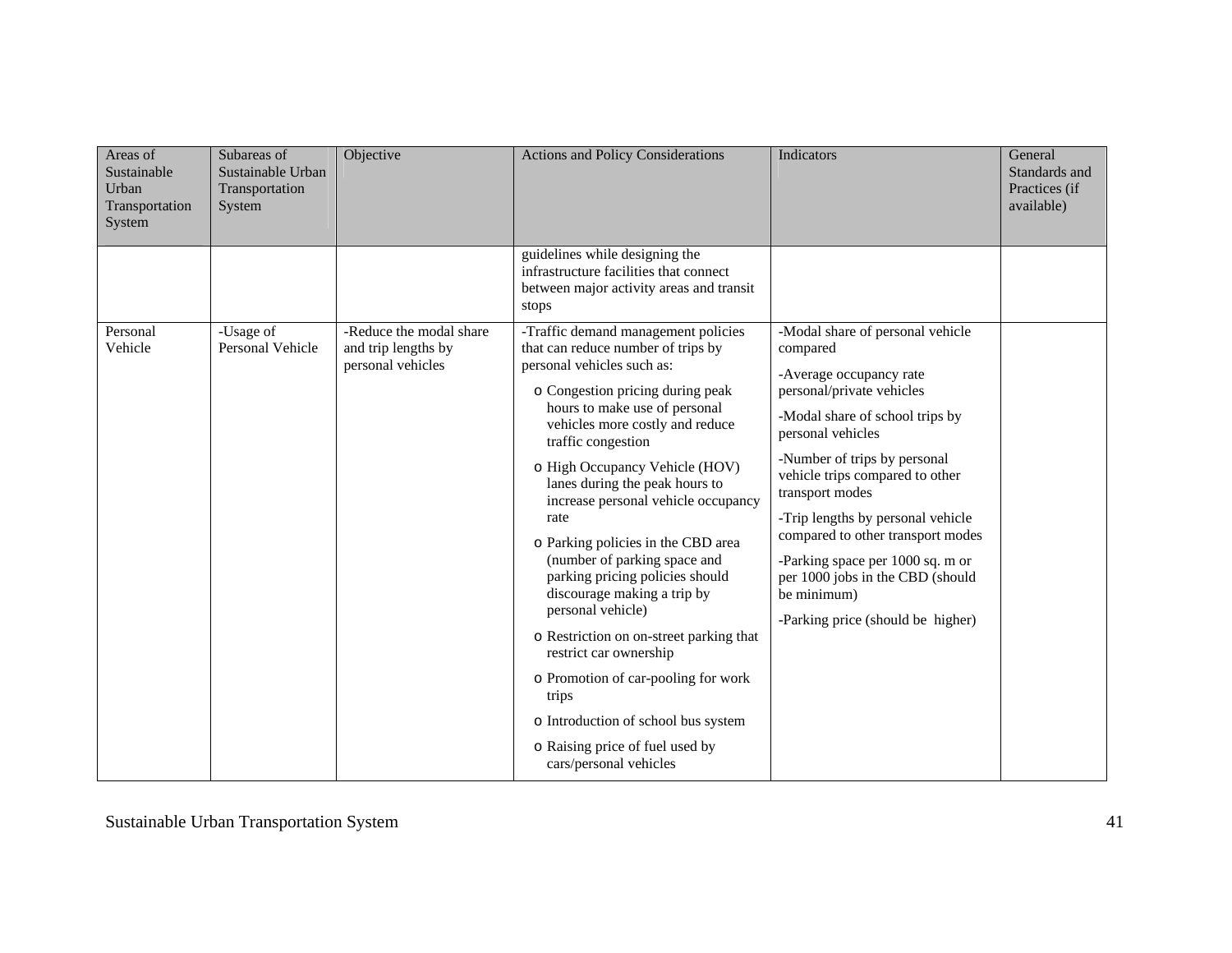| Areas of<br>Sustainable<br>Urban<br>Transportation<br>System | Subareas of<br>Sustainable Urban<br>Transportation<br>System | Objective                                                                   | <b>Actions and Policy Considerations</b>                                                                                                                                                                                                                                                                                                                                                                                                                                                                                                                                                                                                        | Indicators                                                                                                                                                                                                                                                                                             | General<br>Standards and<br>Practices (if<br>available) |
|--------------------------------------------------------------|--------------------------------------------------------------|-----------------------------------------------------------------------------|-------------------------------------------------------------------------------------------------------------------------------------------------------------------------------------------------------------------------------------------------------------------------------------------------------------------------------------------------------------------------------------------------------------------------------------------------------------------------------------------------------------------------------------------------------------------------------------------------------------------------------------------------|--------------------------------------------------------------------------------------------------------------------------------------------------------------------------------------------------------------------------------------------------------------------------------------------------------|---------------------------------------------------------|
|                                                              |                                                              |                                                                             | -Vehicle growth management policies                                                                                                                                                                                                                                                                                                                                                                                                                                                                                                                                                                                                             |                                                                                                                                                                                                                                                                                                        |                                                         |
| Safety and<br>Security                                       | Safety of the<br><b>Transport System</b>                     | -Reduce the accidents<br>caused by the<br>transportation sector             | -Undertake a road safety audit of all<br>major roads and intersections<br>-Implement policies to design all the<br>roadways, intersections, sidewalks and<br>bike lanes using the road and highway<br>design guidelines<br>-Provide traffic signs and markings<br>using the proper standards and<br>guidelines<br>-Enforce the traffic law and penalizing<br>the violators<br>-Increase awareness of traffic law among<br>the general public especially public<br>transit operators by using the social and<br>mass media<br>-Special driver training for public transit<br>systems<br>-Regular vehicular inspection and<br>maintenance program | -Accident rates (per 100,000<br>population, per 10,000 vehicles etc.)<br>-Number of accidents<br>-Fatality rate (total)<br>-Accident rates rate by mode of<br>transport and VRUs (Vulnerable<br>road user groups)<br>-Total fatality number<br>-Economic cost of crashes as a<br>percentage of the GDP |                                                         |
|                                                              | Security of the<br><b>Transport System</b>                   | - Having a transport system<br>that ensures security to all<br>of its users | -Provide sufficient lighting at all roads<br>and sidewalks, walking trails at<br>nighttime and install CCTV cameras at<br>transit stops and at other places which<br>have a poor safety record<br>-Post security guards and security check                                                                                                                                                                                                                                                                                                                                                                                                      | -Number of criminal incidents<br>(mugging, harassment etc.) while<br>people are using the transportation<br>system<br>-Number of criminal incidents on                                                                                                                                                 |                                                         |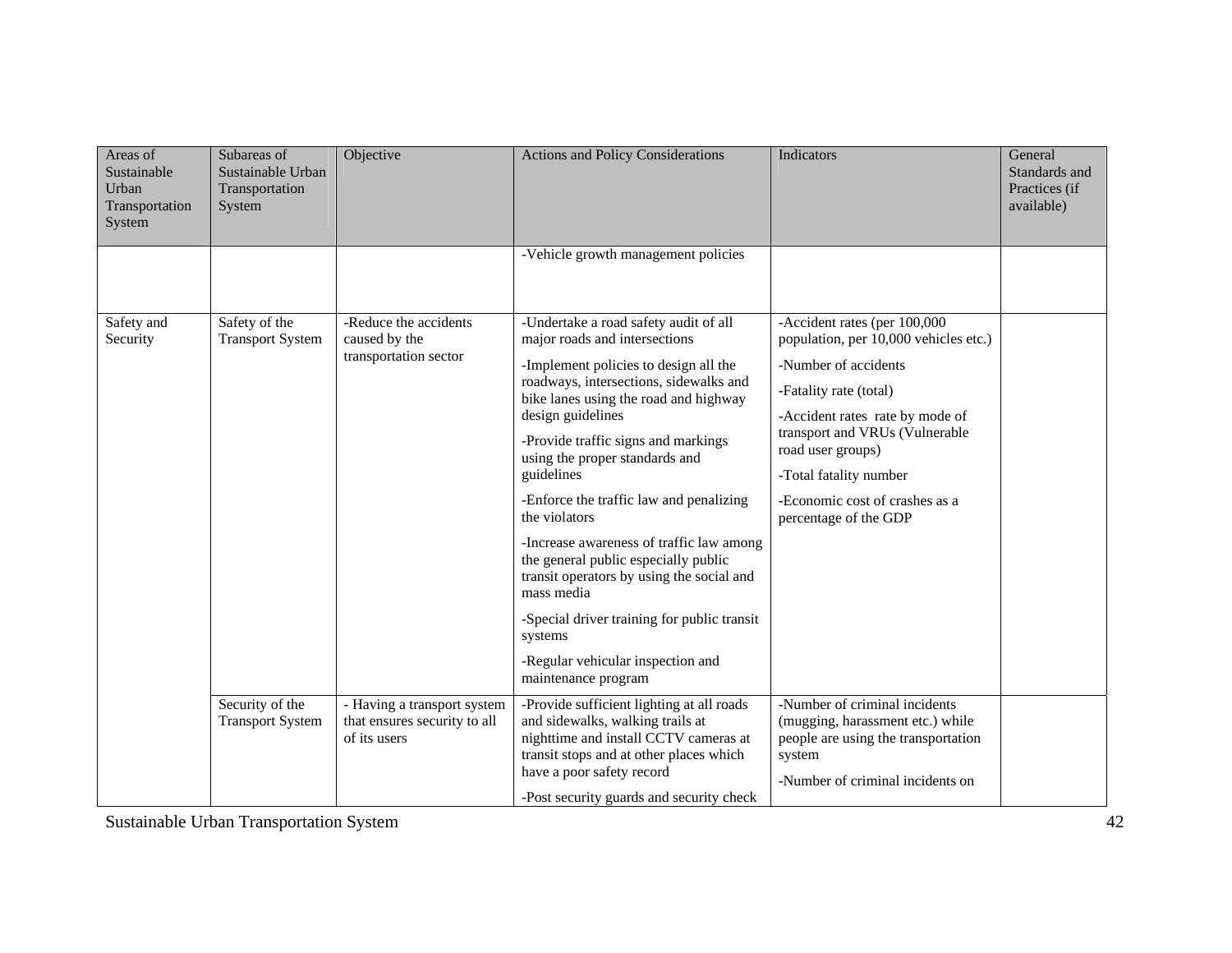| Areas of<br>Sustainable<br>Urban<br>Transportation<br>System | Subareas of<br>Sustainable Urban<br>Transportation<br>System | Objective                                                                                                                                                                                   | <b>Actions and Policy Considerations</b>                                                                                                                               | Indicators                                                                                                                                                                                                                                                                                                            | General<br>Standards and<br>Practices (if<br>available) |
|--------------------------------------------------------------|--------------------------------------------------------------|---------------------------------------------------------------------------------------------------------------------------------------------------------------------------------------------|------------------------------------------------------------------------------------------------------------------------------------------------------------------------|-----------------------------------------------------------------------------------------------------------------------------------------------------------------------------------------------------------------------------------------------------------------------------------------------------------------------|---------------------------------------------------------|
|                                                              |                                                              |                                                                                                                                                                                             | points as needed                                                                                                                                                       | public transit services                                                                                                                                                                                                                                                                                               |                                                         |
|                                                              |                                                              |                                                                                                                                                                                             | -Ensure coordination of the law<br>enforcement agencies with the<br>transportation agencies                                                                            |                                                                                                                                                                                                                                                                                                                       |                                                         |
| Freight<br>Transport                                         | Urban Freight<br>Transport<br>Operation                      | -Manage the volume of<br>freight traffic in urban<br>areas to reduce its adverse<br>impact on the quality of<br>urban environment and to<br>increase the efficiency of<br>freight operation | -Design standards for large freight<br>vehicle passage routes that meet their<br>safe maneuvering requirements                                                         | -Freight ton-km per unit of GDP<br>-Freight ton-km per 10,000 urban<br>people<br>-Fuel consumption and GHG<br>emission by freight transport<br>-Distance over which freight is<br>moved<br>-Proportion of freight traffic that<br>neither have origin or destination in<br>the city through which they are<br>passing |                                                         |
|                                                              |                                                              |                                                                                                                                                                                             | -Ban large freight vehicles during the<br>daytime in the downtown and other<br>congested areas to prevent traffic<br>congestion                                        |                                                                                                                                                                                                                                                                                                                       |                                                         |
|                                                              |                                                              |                                                                                                                                                                                             | -Design and implement a designated<br>large freight vehicle road network with<br>designated parking and<br>loading/unloading areas                                     |                                                                                                                                                                                                                                                                                                                       |                                                         |
|                                                              |                                                              |                                                                                                                                                                                             | -Establish consolidation centers or<br>freight villages at suitable locations and<br>encourage suppliers to use these centers<br>for consolidation of their deliveries |                                                                                                                                                                                                                                                                                                                       |                                                         |
|                                                              |                                                              |                                                                                                                                                                                             | -Relocate whole-sale centers so that<br>movement of freight vehicles can be<br>easily managed                                                                          |                                                                                                                                                                                                                                                                                                                       |                                                         |
|                                                              |                                                              |                                                                                                                                                                                             | -Provide incentives to trucking<br>companies to travel in the off peak<br>periods in the city                                                                          |                                                                                                                                                                                                                                                                                                                       |                                                         |
|                                                              |                                                              |                                                                                                                                                                                             | -Providing incentives to trucking<br>companies to use modern technology<br>such as GPS to improve their efficiency                                                     |                                                                                                                                                                                                                                                                                                                       |                                                         |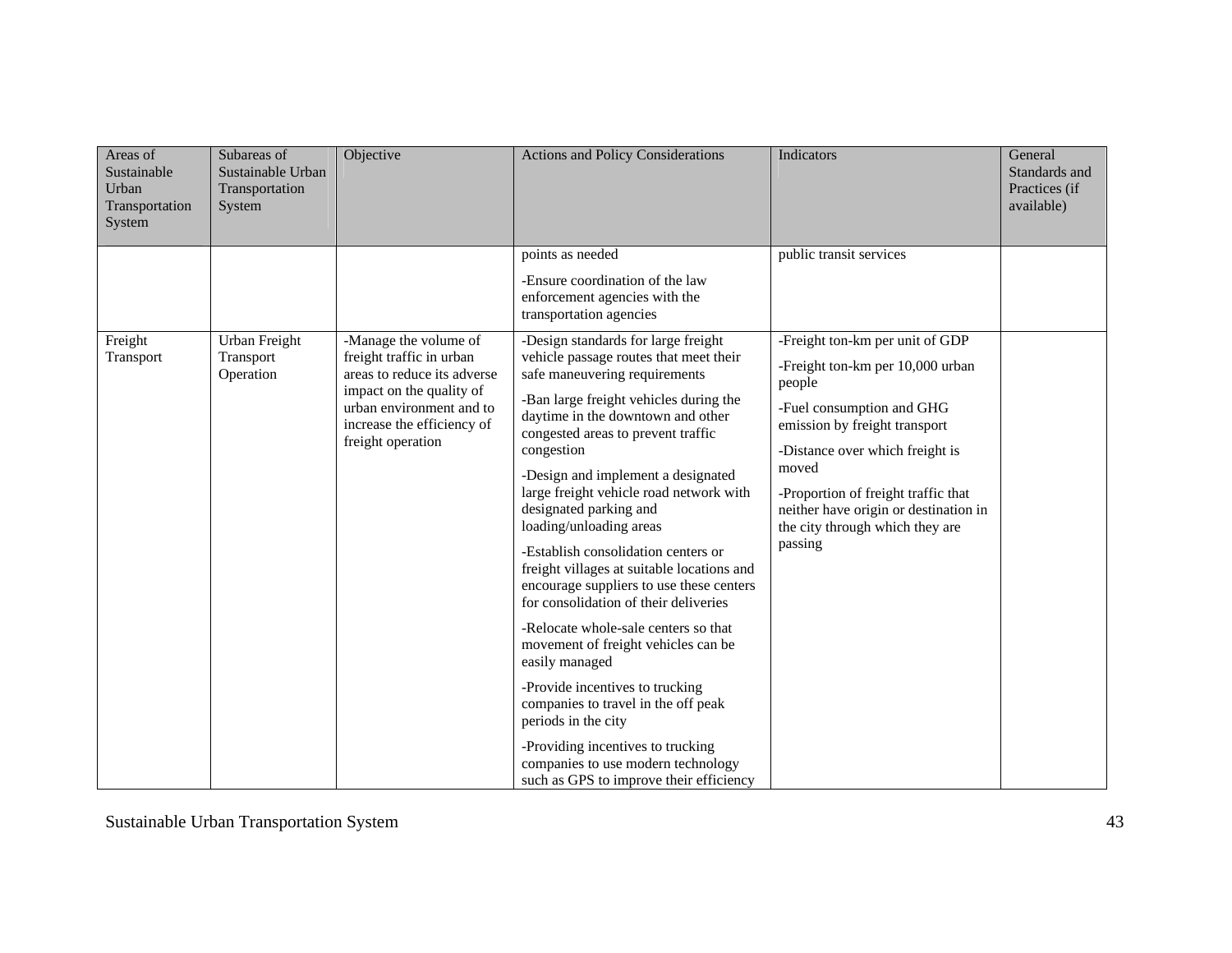| Areas of<br>Sustainable<br>Urban<br>Transportation<br>System | Subareas of<br>Sustainable Urban<br>Transportation<br>System | Objective                                                                             | <b>Actions and Policy Considerations</b>                                                                                                                                                                                                                                                                                                                                                                                                                                                                                                                                                                                                                                                     | Indicators                                                                                                                                                                                                                                                                                                             | General<br>Standards and<br>Practices (if<br>available) |
|--------------------------------------------------------------|--------------------------------------------------------------|---------------------------------------------------------------------------------------|----------------------------------------------------------------------------------------------------------------------------------------------------------------------------------------------------------------------------------------------------------------------------------------------------------------------------------------------------------------------------------------------------------------------------------------------------------------------------------------------------------------------------------------------------------------------------------------------------------------------------------------------------------------------------------------------|------------------------------------------------------------------------------------------------------------------------------------------------------------------------------------------------------------------------------------------------------------------------------------------------------------------------|---------------------------------------------------------|
|                                                              |                                                              |                                                                                       | of operation<br>-Provide incentives to the trucking<br>companies such as tax breaks for<br>operating environmental friendly<br>vehicles                                                                                                                                                                                                                                                                                                                                                                                                                                                                                                                                                      |                                                                                                                                                                                                                                                                                                                        |                                                         |
| Environment                                                  | Emissions by the<br>Transportation<br>Sector                 | -Reduce the adverse<br>environmental impact<br>caused by the<br>transportation sector | -Formulate and implement emission<br>standards for all classes of vehicles<br>-Set targets to reduce air pollution in<br>five, ten and twenty years time from the<br>urban transport sector<br>-Encourage modal shift to more energy<br>efficient and low-carbon modes<br>-Implementation of mandatory policies<br>for the transport sector to observe the<br>trends of GHG emissions and other air<br>pollutants by the transportation sector<br>and other sectors as well<br>-Setting targets to reduce air pollution<br>within a certain period of time such as 5-<br>10 years<br>-Implementation of plans and policies to<br>help countries reach their targets on<br>emission reduction | -Aggregate GHG emissions and<br>other air pollutants caused by the<br>transportation sector compared to<br>other sectors<br>-Composite emission/veh-km<br>-Percentage of vehicles using<br>environment friendly and renewable<br>energy<br>-Usage of low-carbon vehicles<br>-Energy efficiency of vehicles<br>(km/lit) |                                                         |